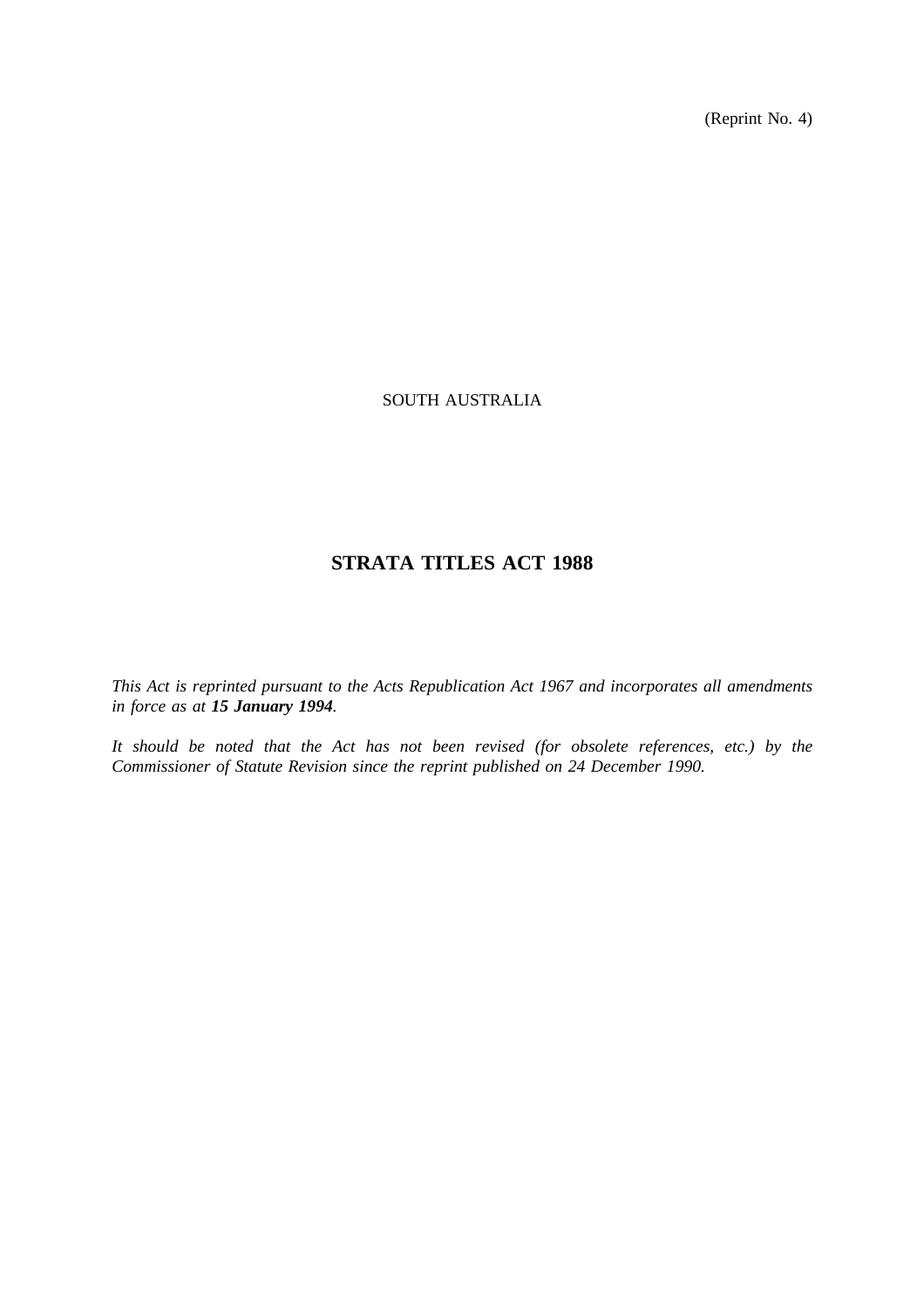# **SUMMARY OF PROVISIONS**

# **PART 1 PRELIMINARY**

- 1. Short title
- 3. Interpretation
- 4. This Act and the Real Property Act to be read together as a single Act

# **PART 2**

# **DIVISION OF LAND BY STRATA PLAN**

# **DIVISION 1—THE STRATA PLAN**

- 5. Nature of strata plan and requirements with which it must conform
- 6. Unit entitlement

# **DIVISION 2—DEPOSIT OF STRATA PLAN**

- 7. Application for deposit of strata plan
- 8. Deposit of strata plan

#### **DIVISION 3—PROPRIETARY INCIDENTS ARISING FROM DEPOSIT OF STRATA PLAN**

- 9. Easements
- 10. Common property
- 11. Vesting of public land in the council

# **DIVISION 4—AMENDMENT OF DEPOSITED STRATA PLAN**

- 12. Application for amendment
- 13. Amendment by order of Court

## **DIVISION 6—AMALGAMATION**

16. Amalgamation of adjacent sites

## **DIVISION 7—CANCELLATION OF STRATA PLAN**

17. Cancellation

# **DIVISION 8—SUPPLEMENTARY**

- 17A. Procedure where the whereabouts of certain persons is unknown
- 17B. Creation of easements

## **PART 3 THE STRATA CORPORATION**

#### **DIVISION 1—CONSTITUTION OF STRATA CORPORATION**

- 18. Name of strata corporation
- 19. The articles
- 20. Binding character of the articles
- 21. Unit holders are guarantors of strata corporation's liabilities
- 22. Restriction of payment by strata corporation to its members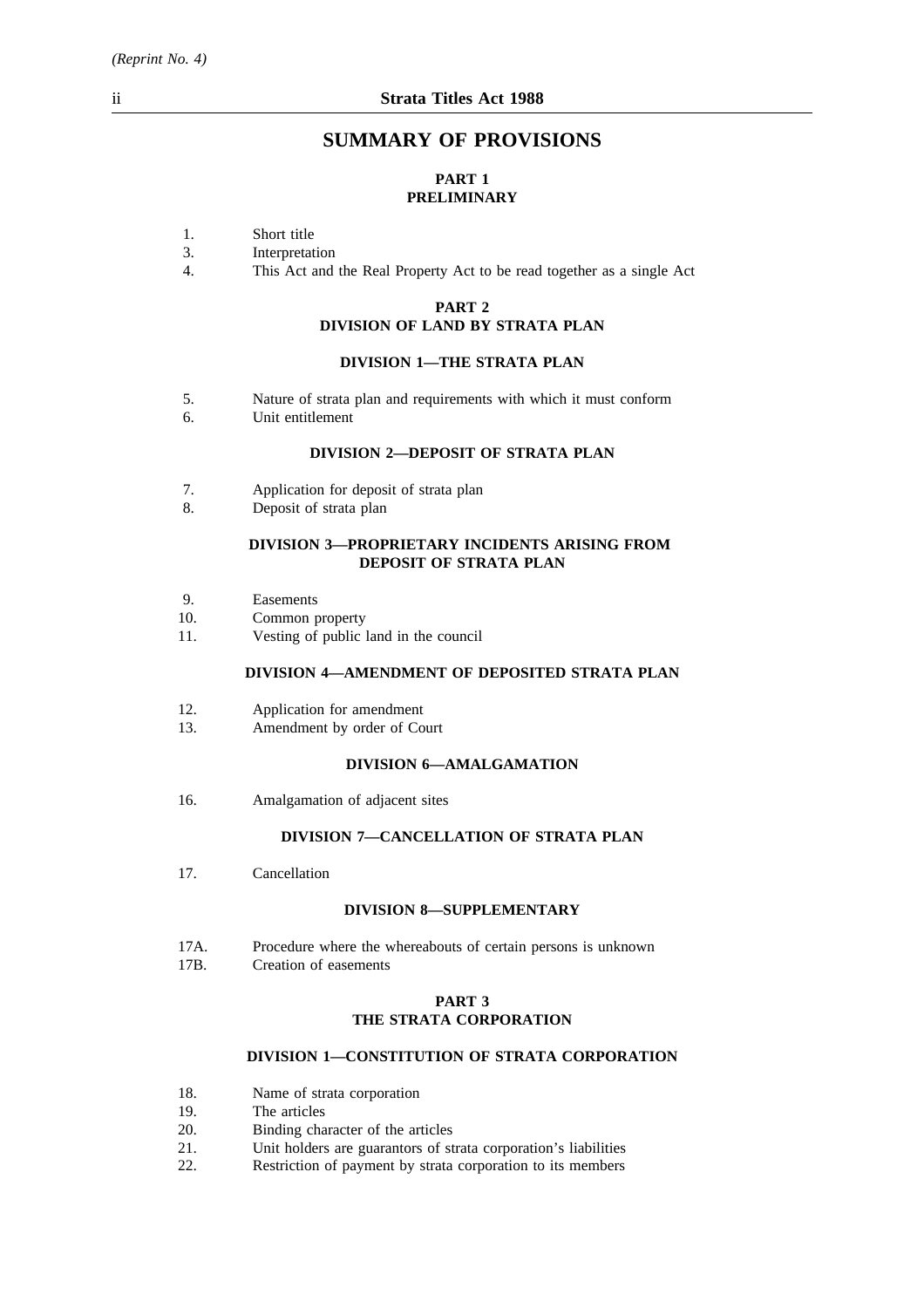- 23. Officers of strata corporation
- 24. Contractual formalities

# **DIVISION 2—GENERAL FUNCTIONS, POWERS AND DUTIES**

- 25. Functions
- 26. General powers
- 27. Power to raise money

#### **DIVISION 3—SPECIAL POWERS OF STRATA CORPORATION TO MAINTAIN THE INTEGRITY OF THE STRATA SCHEME**

- 28. Power to enforce duties of maintenance or repair
- 29. Alterations and additions
- 29A. Application of Division

#### **DIVISION 4—DUTY TO INSURE**

- 30. Duty to insure
- 31. Duty to insure against liability
- 32. Right of unit holders to satisfy themselves as to insurance

#### **DIVISION 5—GENERAL MEETINGS**

- 33. Holding of general meetings
- 34. Voting rights at general meetings

# **DIVISION 6—MANAGEMENT COMMITTEE**

- 35. Management committee
- 36. Validity of acts

#### **DIVISION 7—APPOINTMENT OF ADMINISTRATOR**

37. Administrator of strata corporation's affairs

#### **DIVISION 8—SUPPLEMENTARY**

- 38. Duties of the original proprietor in relation to strata corporation
- 39. Power to require handing over of property
- 40. Record keeping
- 41. Information to be furnished

## **PART 3A RESOLUTION OF DISPUTES**

41A. Resolution of disputes, etc.

## **PART 4 MISCELLANEOUS**

- 42. Unit holder's power of entry
- 43. Insurance by unit holder
- 44. Dealing with part of unit
- 44A. Body corporate may act as officer, etc.
- 45. Persons under disability, etc.
- 46. Relief where unanimous resolution required
- 47. Vicarious liability of management committee members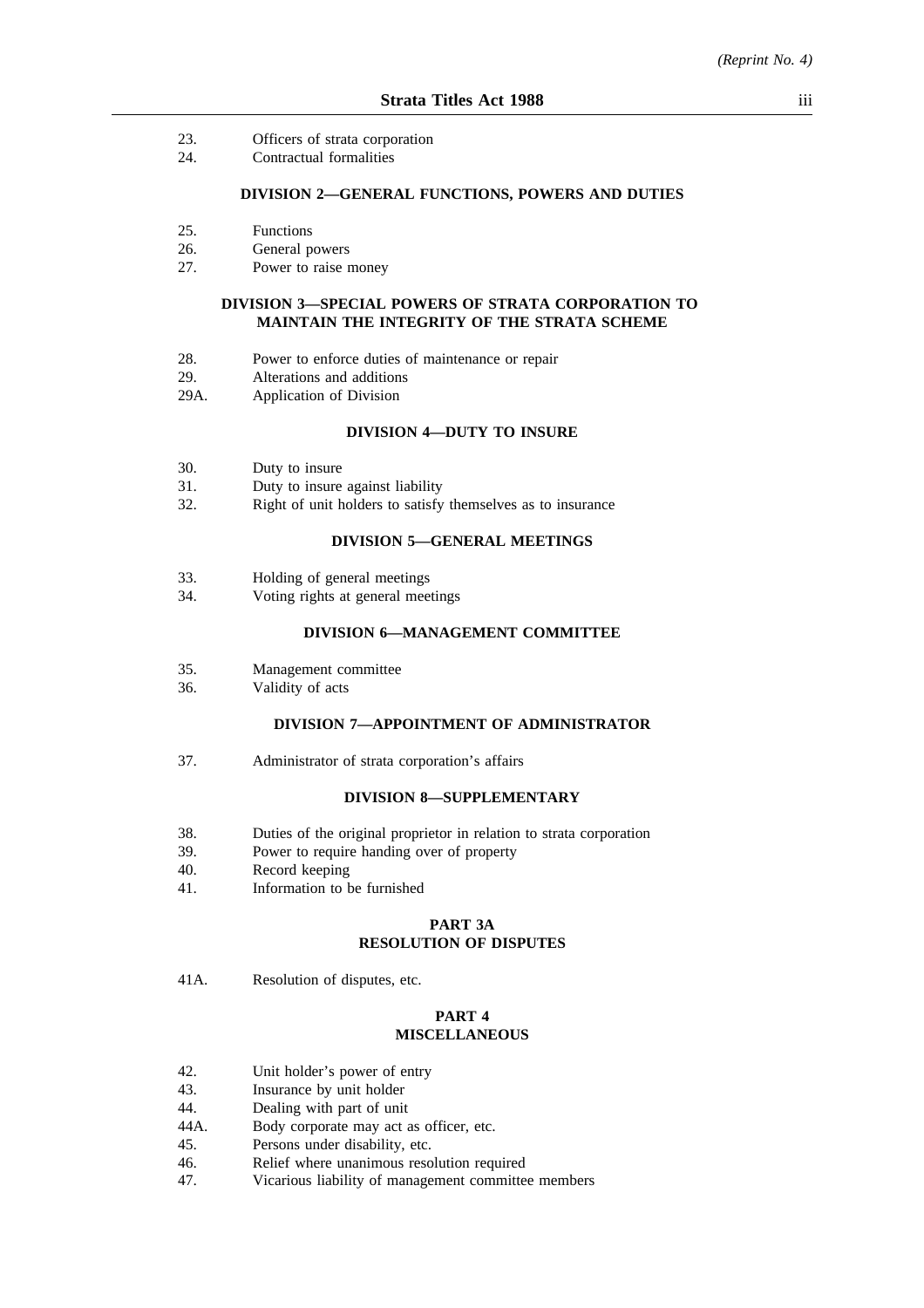- 48. Applications, etc. 49. Service
- 50. Proceedings for offences
- 51. Regulations

# **SCHEDULES**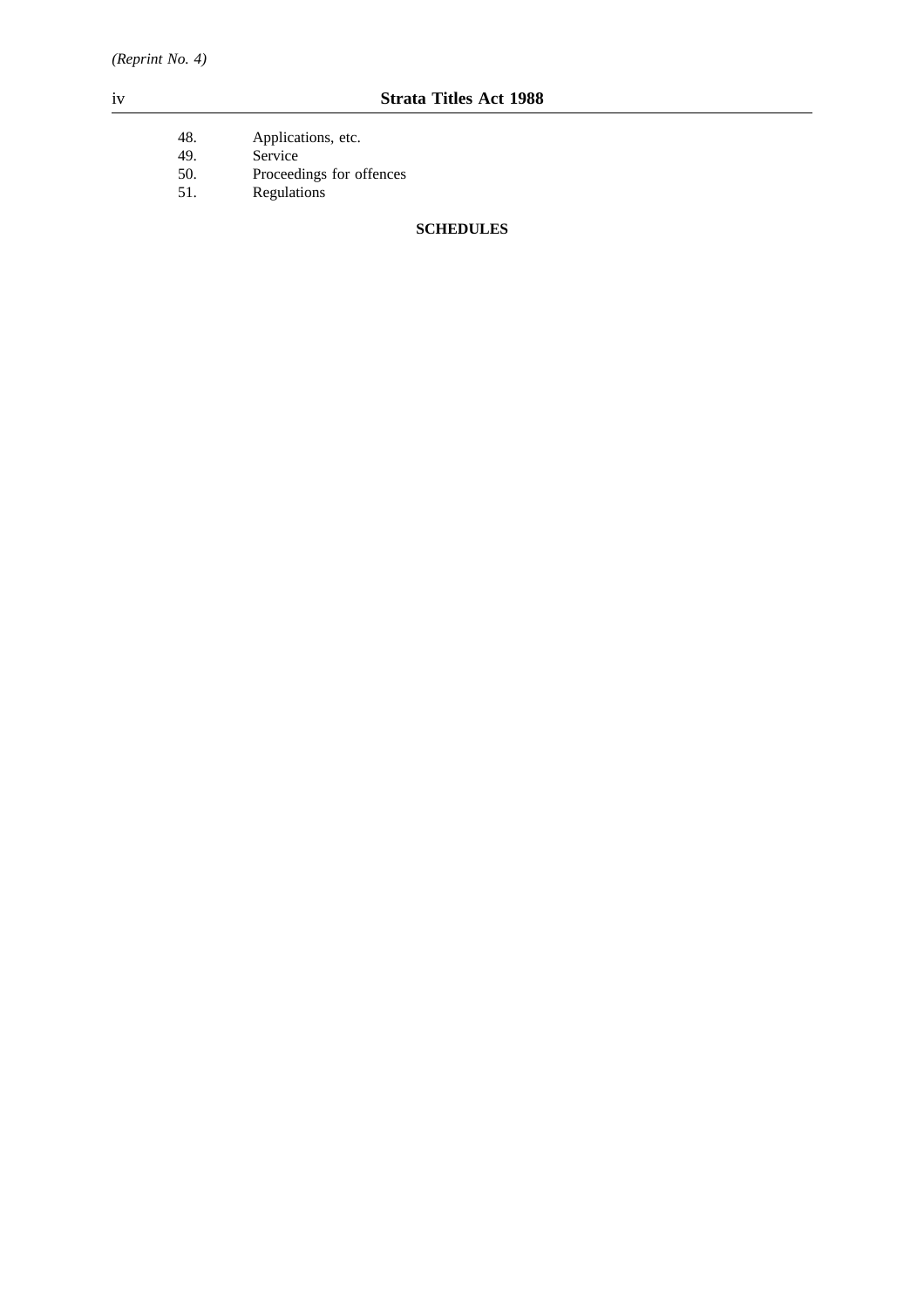# **STRATA TITLES ACT 1988**

being

Strata Titles Act 1988 No. 13 of 1988 [Assented to 7 April 1988]<sup>1</sup>

as amended by

Strata Titles Act Amendment Act 1989 No. 16 of 1989 [Assented to 20 April 1989]<sup>2</sup> Strata Titles Act Amendment Act 1990 No. 13 of 1990 [Assented to 12 April 1990]<sup>3</sup> Statute Law Revision Act (No. 2) 1990 No. 54 of 1990 [Assented to 22 November 1990]<sup>4</sup> Strata Titles (Resolution of Disputes) Amendment Act 1991 No. 78 of 1991 [Assented to 12 December 1991]<sup>5</sup> Real Property (Transfer of Allotments) Amendment Act 1992 No. 23 of 1992 [Assented to 14 May 1992]<sup>6</sup> Statutes Amendment (Attorney-General's Portfolio) Act 1992 No. 26 of 1992 [Assented to 14 May 1992]<sup>7</sup> Statutes Repeal and Amendment (Development) Act 1993 No. 54 of 1993 [Assented to 27 May 1993]<sup>8</sup> Heritage Act 1993 No. 56 of 1993 [Assented to 27 May 1993] $^9$ 

- <sup>1</sup> Came into operation 1 September 1988: *Gaz*. 21 July 1988, p. 420.
- <sup>2</sup> Came into operation 4 May 1989: *Gaz*. 27 April 1989, p. 1152.
- Ss. 6(b) and 27 came into operation 1 September 1988: s. 2(2); remainder of Act came into operation 2 August 1990: *Gaz*. 26 July 1990, p. 397.
- <sup>4</sup> Came into operation (except Scheds. 2, 3 and 4) 22 November 1990: s. 2(1); Sched. 2 came into operation 1 August 1990: s. 2(2); Sched. 4 came into operation 24 December 1990: *Gaz*. 6 December 1990, p. 1685.
- <sup>5</sup> Came into operation 2 April 1992: *Gaz*. 19 March 1992, p. 876.
- <sup>6</sup> Came into operation 21 May 1992: *Gaz*. 21 May 1992, p. 1468.
- <sup>7</sup> Came into operation 6 July 1992: *Gaz*. 2 July 1992, p. 209.
- <sup>8</sup> Came into operation 15 January 1994: *Gaz*. 27 October 1993, p. 1889.
- <sup>9</sup> Came into operation 15 January 1994: *Gaz*. 27 October 1993, p. 1890.

#### *NOTE:*

- *Asterisks indicate repeal or deletion of text.*
	- *For the legislative history of the Act see Appendix 1. Entries appearing in the Appendix in bold type indicate the amendments incorporated since the last reprint.*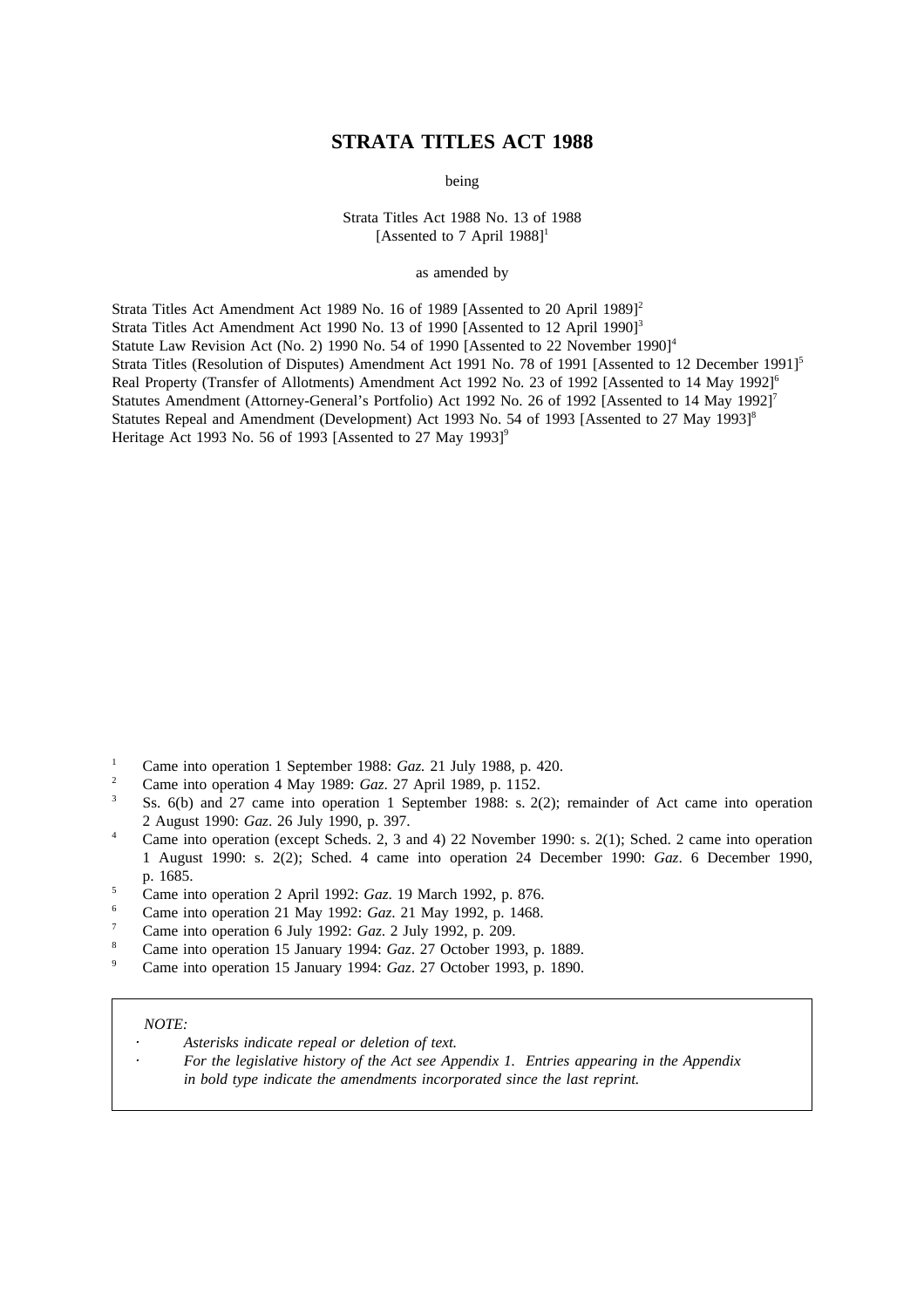## **An Act to provide for the division of land by strata plan; and for other purposes.**

The Parliament of South Australia enacts as follows:

# **PART 1 PRELIMINARY**

## **Short title**

**1.** This Act may be cited as the *Strata Titles Act 1988*.

\*\*\*\*\*\*\*\*\*\*

#### **Interpretation**

**3.** (1) In this Act, unless the contrary intention appears—

"**allotment**" means the whole of the land comprised in a certificate of title;

"**building**" includes a fixed structure;

"**ceiling**" includes a false or suspended ceiling;

"**the Commission**" means the Development Assessment Commission constituted under the *Development Act 1993;*

"**council**" means—

- *(a)* in relation to a local government area—a municipal or district council;
- *(b)* in relation to the parts of the State that lie outside local government areas—the Outback Areas Community Development Trust;

"**the Court**" means the Supreme Court of South Australia;

"**deposited**" in relation to a strata plan means deposited in the Lands Titles Registration Office by the Registrar-General;

"**easement**" includes a right of way;

"**encumbrance**" includes—

- *(a)* a life estate or a lease; or
- *(b)* a mortgage or charge; or
- *(c)* a claim or lien; or
- *(d)* an easement; or
- *(e)* a caveat;

"**fence**" includes a gate;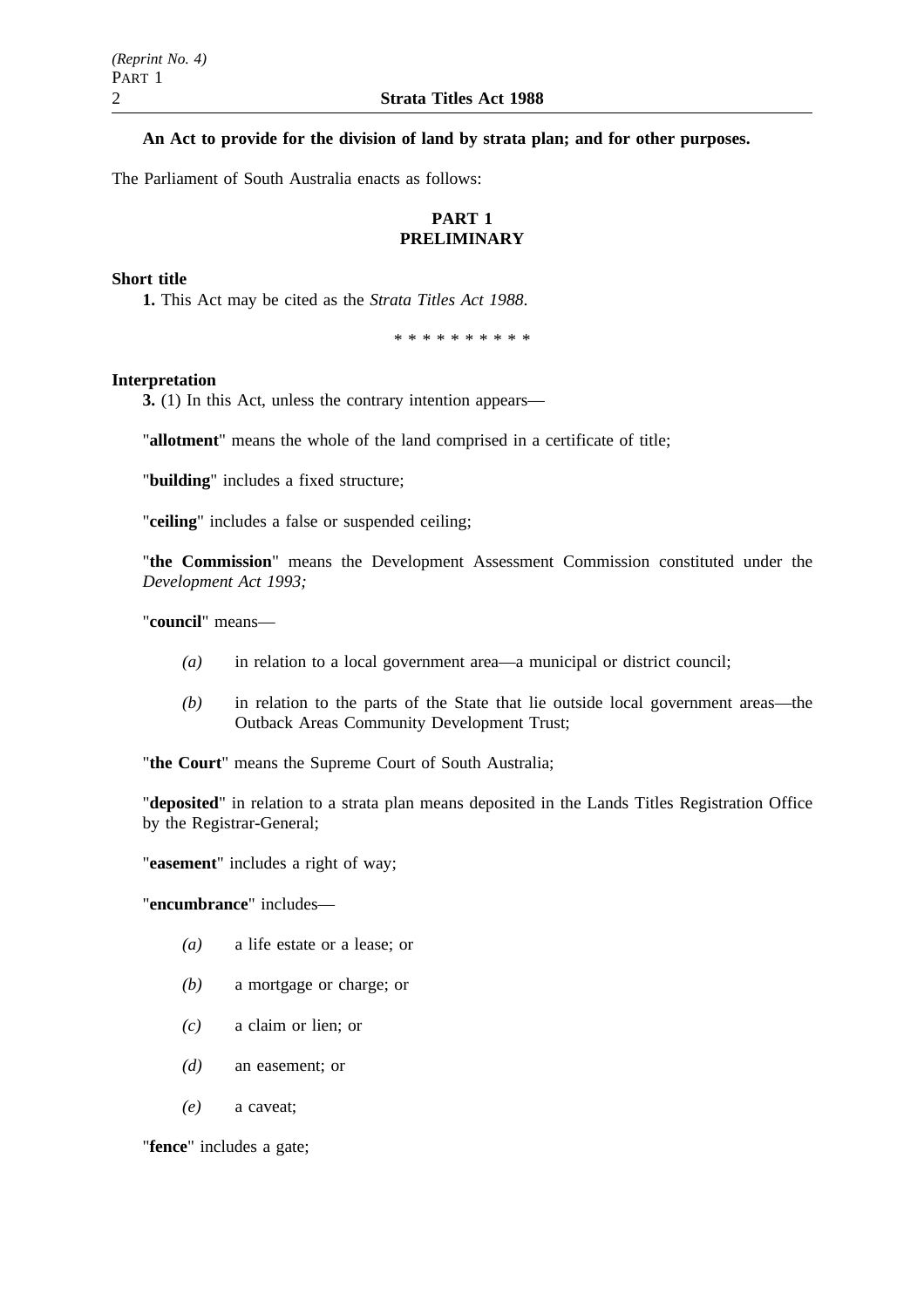"**floor**" includes a stairway or ramp;

"**occupier**" in relation to a unit means a person who occupies the unit on a temporary or permanent basis (either solely or jointly with other persons) and includes a person who is unlawfully in occupation of a unit;

"**original registered proprietor**" in relation to a strata scheme means the person who was, immediately before the deposit of the strata plan, the registered proprietor of an estate in fee simple in the land;

"**owner**" in relation to land means the proprietor of an estate in fee simple in the land;

"**public land**" means—

- *(a)* land vested in a council;
- *(b)* land controlled or managed by a council;

"**registered encumbrance**" means an encumbrance registered or entered on a certificate of title;

"**site**" means the land comprised in a strata plan (as distinct from the buildings and other improvements to that land);

"**special resolution**" in relation to a strata corporation means a resolution as to which the following conditions are satisfied;

- *(a)* at least 14 days' written notice, setting out the terms of the proposed resolution, is given to the unit holders;
- *(b)* the resolution is supported at a duly convened general meeting of the strata corporation by a number of votes equal to, or exceeding, two-thirds of the total number of votes that could be exercised at a general meeting of the corporation assuming that all unit holders attended and exercised their right to vote;

"**statutory encumbrance**" means—

- *(a)* an agreement relating to the management, preservation or conservation of land lodged under Part 5 of the *Development Act 1993*;
- *(b)* any agreement or proclamation registered or noted on the title immediately before the commencement of the *Development Act 1993* that is continued in force by virtue of the provisions of the *Statutes Repeal and Amendment (Development) Act 1993*;

#### \*\*\*\*\*\*\*\*\*\*

- *(d)* a heritage agreement entered into under the *Heritage Act 1993*;
- *(da)* a heritage agreement entered into under the *Native Vegetation Act 1991*;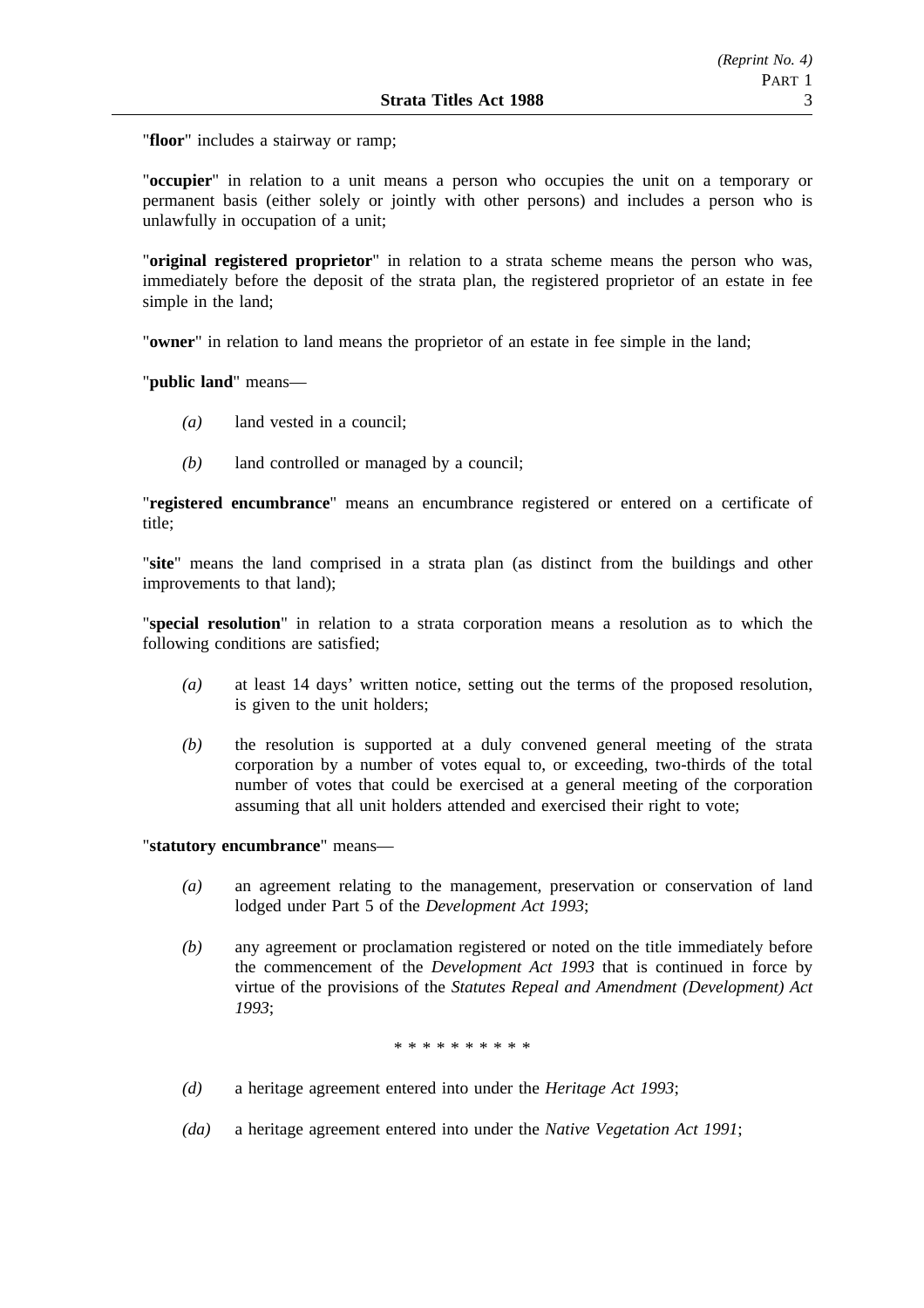- *(db)* an Aboriginal heritage agreement entered into under the *Aboriginal Heritage Act 1988*;
- *(e)* an endorsement relating to a retirement village made on a certificate of title under the *Retirement Villages Act 1987*;
- *(f)* any other encumbrance created by statute and prescribed by the regulations for the purposes of this definition;

"**the strata community**" means those who reside or work at the units in a strata scheme;

"**strata corporation**" means a body corporate created under this Act on the deposit of a strata plan;

"**strata scheme**" means—

- *(a)* the land comprised in a strata plan; and
- *(b)* the buildings and other improvements on that land;

"**unanimous resolution**" in relation to a strata corporation means a special resolution passed without any dissentient vote at a general meeting of the corporation;

"**unit**" means an area shown on a strata plan as a unit;

"**unit holder**" means—

- *(a)* a person registered as proprietor of an estate in fee simple in the unit;
- *(b)* if the fee simple is divided into a life estate with a remainder or reversionary interest—the person registered as the proprietor of the life estate;

"**wall**" includes a door or window.

(2) For the purposes of this Act, land will be regarded as being adjacent to other land if the land—

- *(a)* abuts on the other land; or
- *(b)* is separated from the other land only by—
	- (i) a road, street, footpath, railway or thoroughfare; or
	- (ii) a reserve or other similar open space.

*Note: For definition of divisional penalties (and divisional expiation fees) see Appendix 2*.

# **This Act and the Real Property Act to be read together as a single Act**

**4.** This Act and the *Real Property Act 1886* will be read together and construed as if the two Acts constituted a single Act.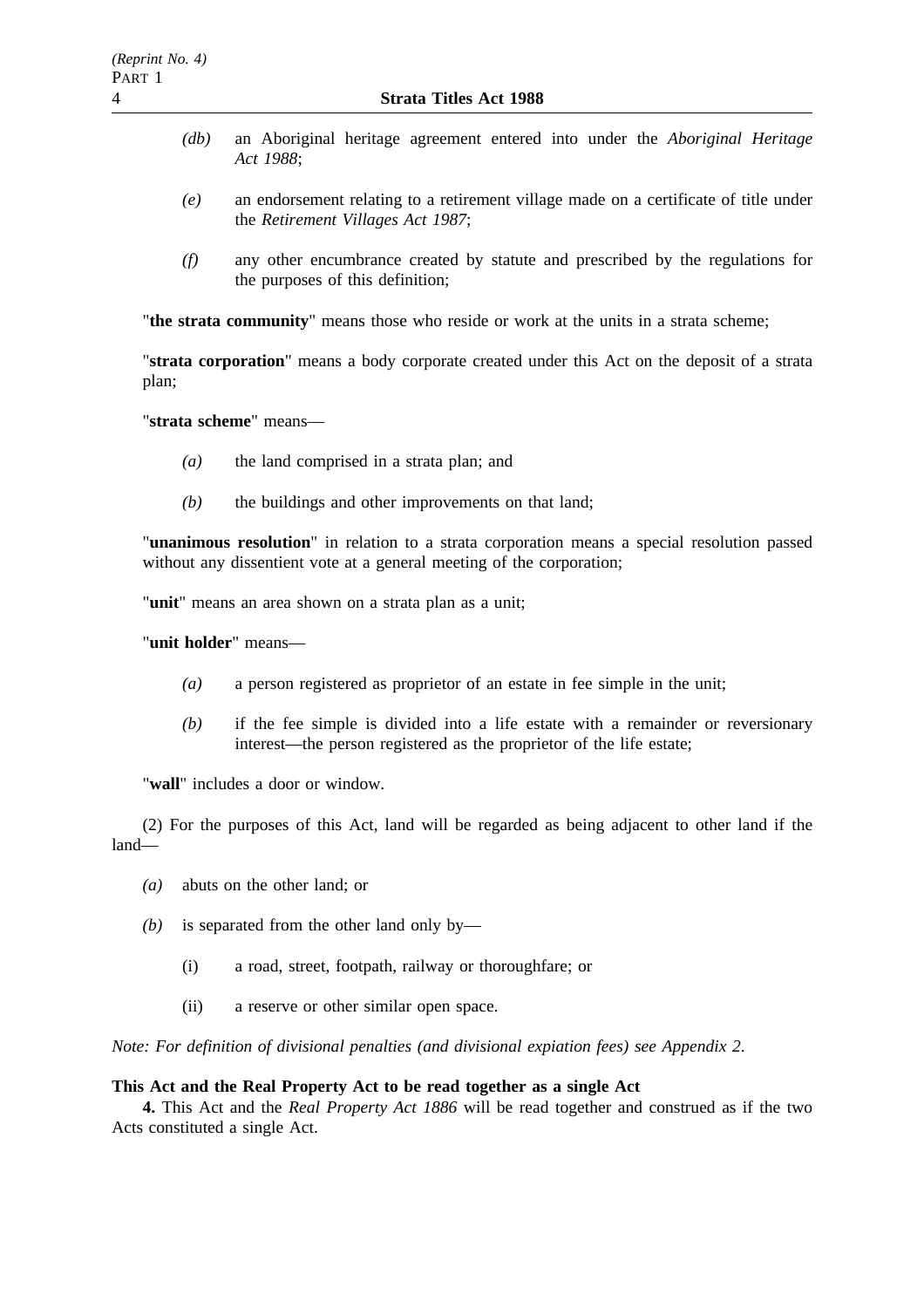# **PART 2 DIVISION OF LAND BY STRATA PLAN**

## **DIVISION 1—THE STRATA PLAN**

#### **Nature of strata plan and requirements with which it must conform**

**5.** (1) A strata plan is a plan dividing land into—

- *(a)* units (of which there must be at least two); and
- *(b)* common property.
- (2) A strata plan must comprise the whole of one or more allotments.
- (3) A strata plan—
- *(a)* must define the units to be created by the plan in a manner that allows the boundaries of each unit to be ascertained; and
- *(b)* must assign to each unit a distinguishing number; and
- *(c)* must include a schedule of unit entitlements in relation to the units; and
- *(d)* must delineate the boundaries of the land comprised in the plan; and
- *(e)* must delineate in relation to those boundaries the external lateral boundaries of all buildings on the land; and
- *(f)* must comply with any other requirements stipulated by the Registrar-General.

(4) A unit—

- *(a)* must consist of, or include, the whole or a part of a building;
- *(b)* need not be wholly within one or more buildings;
- *(c)* may be below, on or above the surface of land;
- *(d)* may be wholly on one storey or level or partly on one storey or level and partly on another or others;
- *(e)* may include an area (a "unit subsidiary")—
	- (i) for the separate use of the occupier of the unit; and
	- (ii) appurtenant to the portion of the unit designed for separate occupation.

(5) Subject to any explicit statement to the contrary in a strata plan, the following principles apply to the definition of a unit by strata plan—

*(a)* where a boundary is defined by reference to a wall or fence—the boundary is the inner surface of the wall or fence;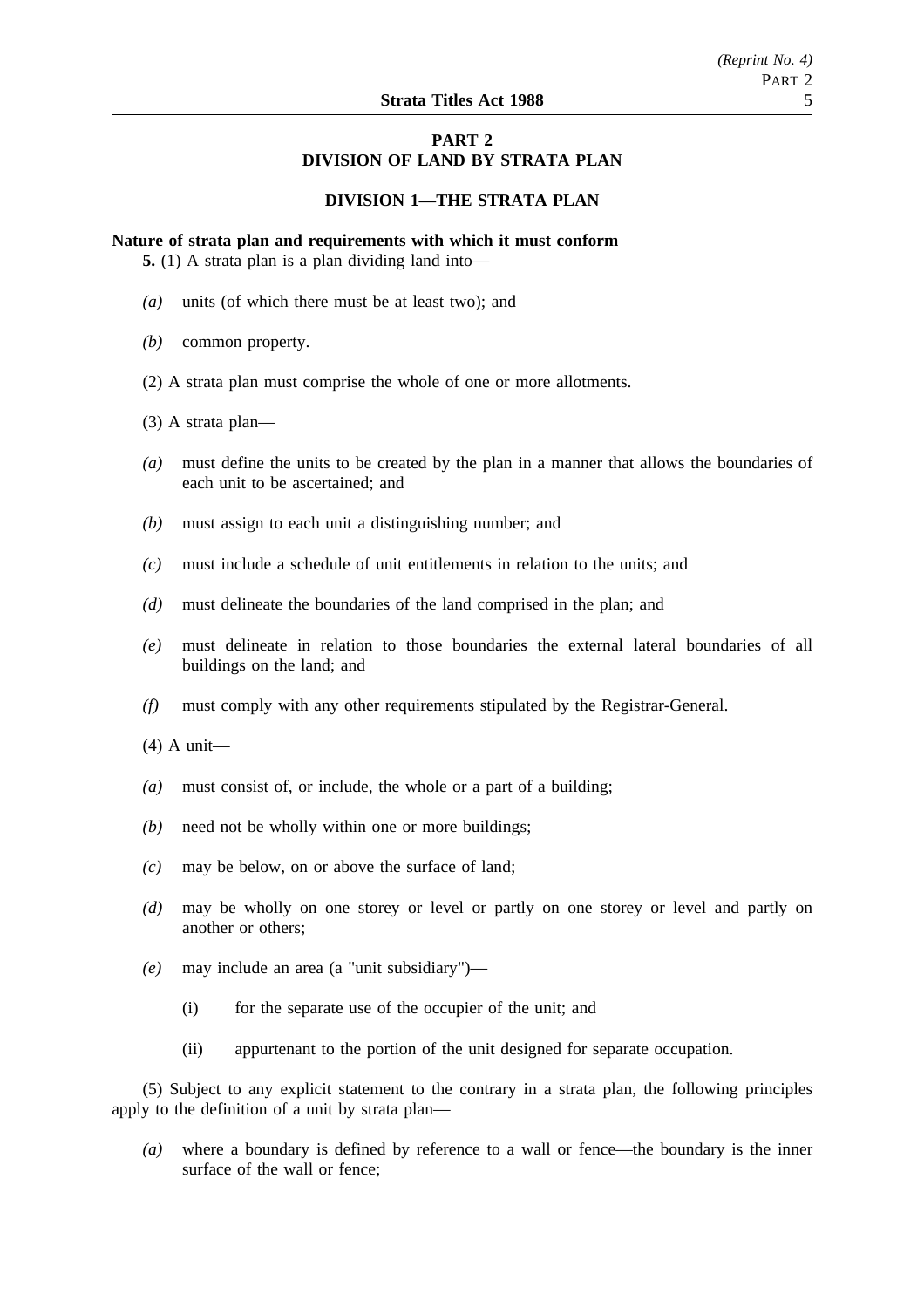- *(b)* where a boundary is defined by reference to a floor—the boundary is the upper surface of the floor;
- *(c)* where a boundary is defined by reference to a ceiling or roof—the boundary is the under surface of the ceiling or roof.
- (6) The common property comprises—
- *(a)* any land or space that is not within a unit;
- *(b)* any pipe, cable, wire, duct or drain that is not for the exclusive use of a unit;
- *(c)* any structure that is not for the exclusive use of a unit installed before the deposit of the strata plan;
- *(d)* any structure installed by a strata corporation as part of the common property;
- *(e)* any other structure on the site committed to the care of a strata corporation as part of the common property.

(7) Subject to any explicit statement to the contrary in the strata plan, a wall or fence between a building that forms part of a unit and a unit subsidiary to that unit is part of the common property.

(8) The plan must conform with any requirements of the regulations as to the design of the strata scheme.

#### **Unit entitlement**

**6.** (1) The unit entitlement of a unit is a number assigned to the unit that bears in relation to the aggregate unit entitlements of all of the units defined on the relevant strata plan (within a tolerance of  $\pm$  10 per cent) the same proportion that the capital value of the unit bears to the aggregate capital value of all of the units.

(2) The unit entitlement of a unit must be expressed as a whole number.

(3) The aggregate unit entitlements of all units defined on a strata plan must, if the regulations so provide, be a number fixed in the regulations.

# **DIVISION 2—DEPOSIT OF STRATA PLAN**

#### **Application for deposit of strata plan**

**7.** (1) Subject to subsection (2), an application for the deposit of a strata plan may only be made by the owner of the land to which the plan relates.

(2) Where a person makes an application under subsection (1) and before the plan is deposited—

- *(a)* title to the land to which the plan relates is transferred; or
- *(b)* a mortgagee becomes entitled to exercise a power of sale in relation to the land,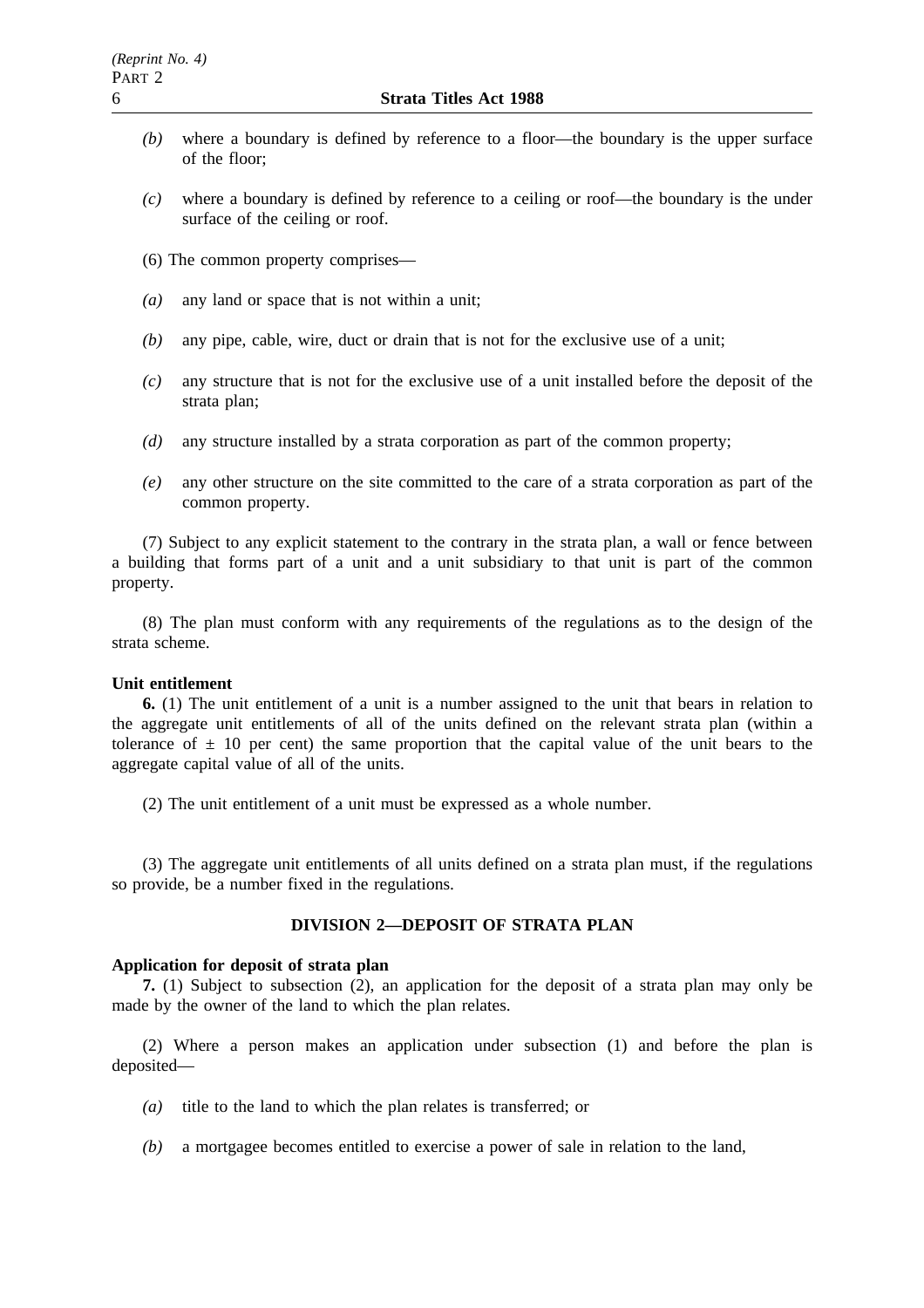the successor in title to the land, or the mortgagee, is entitled to proceed with the application and must, within one month of becoming so entitled, inform the Registrar-General of that fact and whether he or she proposes to proceed with the application.

(3) The applicant must provide evidence to the satisfaction of the Registrar-General that any person with an encumbrance registered in relation to the land consents to the application.

(4) The application must be accompanied by—

- *(a)* the strata plan to which it relates; and
- *(b)* the duplicate certificate of title for the land to which the plan relates; and
- *(c)* the appropriate certificate of approval required under the *Development Act 1993*; and
- *(d)* a certificate by a licensed surveyor in the prescribed form (which may be endorsed on the plan) certifying that the plan has been correctly prepared to a prescribed scale in accordance with this Act; and
- *(e)* a certificate from a licensed valuer certifying that the schedule of unit entitlements is correct; and
- *(f)* any instrument, duly executed, that is to be registered on the deposit of the plan; and
- *(g)* such other documentary material as the Registrar-General may require.

(5) An applicant for the deposit of a strata plan must furnish the Registrar-General with such further information as the Registrar-General may require.

(6) If it appears from a strata plan that any part of a building encroaches over land not included in the site, the application for deposit of the plan can only be accepted if—

- *(a)* no part of a unit to be created by the plan forms part of the encroachment; and
- *(b)* (i) the encroachment is over public land and the council within whose area the land is situated consents to the encroachment; or
	- (ii) the encroachment consists of the protrusion of footings, or footings and associated structures of a prescribed nature, by not more than the prescribed distance beyond the boundaries of the site, and the owner of the land over which the encroachment occurs consents to the encroachment; or
	- (iii) it is established to the Registrar-General's satisfaction that the encroachment is otherwise authorised by law.

(7) Where an application affected by an encroachment is accepted by the Registrar-General—

- *(a)* unless the encroachment is over public land, the Registrar-General will, on the deposit of the strata plan, enter the encroachment on any relevant certificate of title; and
- *(b)* any consent given in relation to the encroachment is binding on present and subsequent owners and occupiers of the land.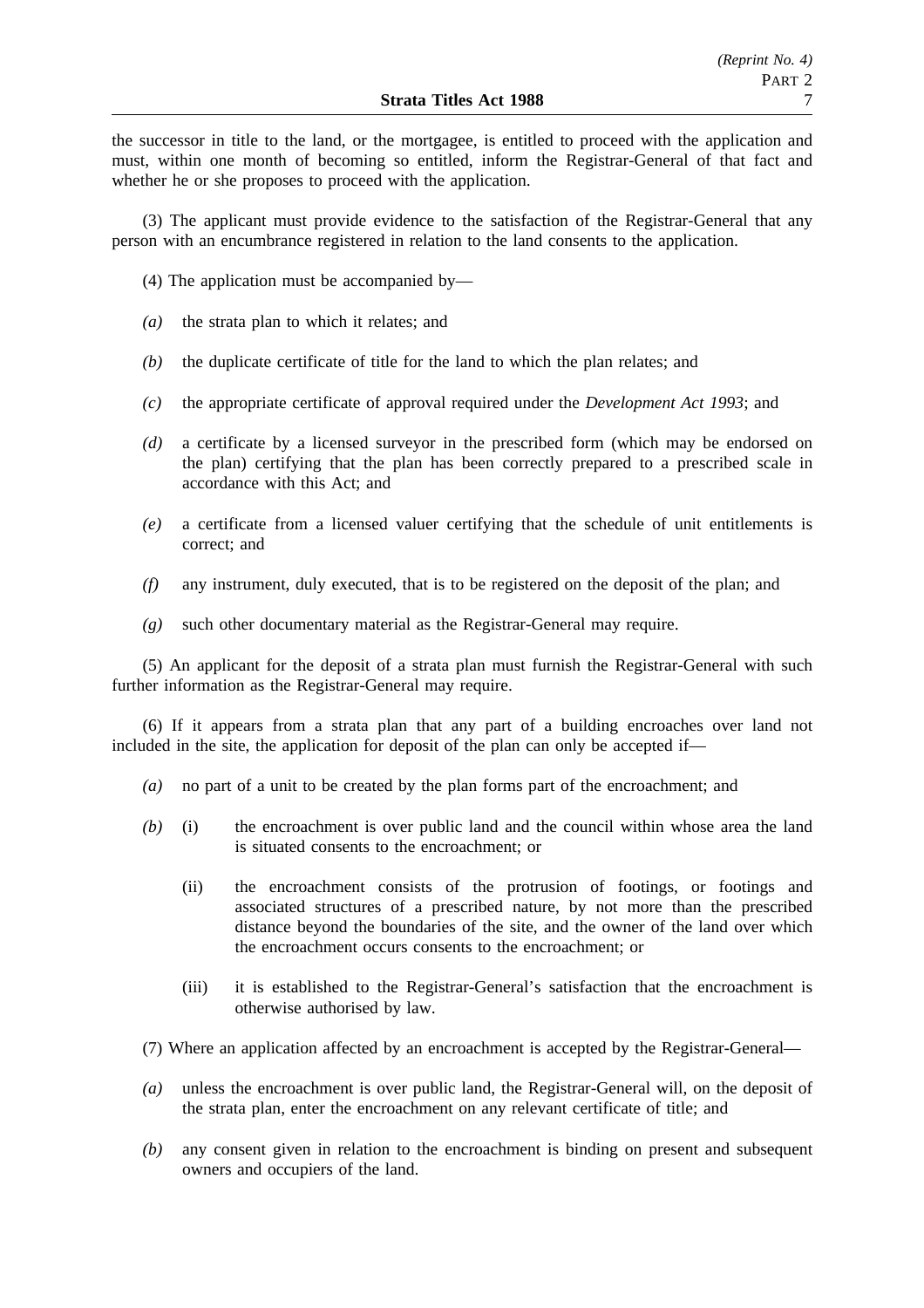# **Deposit of strata plan**

**8.** (1) Where—

- *(a)* application is made for the deposit of a strata plan in accordance with this Act; and
- *(b)* the requirements made by or under this Act in relation to the application have been satisfied; and
- *(c)* the plan conforms with the requirements of this Act,

the Registrar-General will deposit the plan in the Lands Titles Registration Office and assign a number to it.

- (2) On the deposit of a strata plan under subsection  $(1)$ —
- *(a)* an appropriate note must be entered on any certificate of title for the land to which the plan relates; and
- *(b)* the existing certificates for the land must then be cancelled and new certificates issued for the units and common property created by the plan; and
- *(c)* a strata corporation with the powers and functions conferred or assigned by this Act is created.

(3) The certificates of title for the units will be issued in the name of the registered proprietor of the land to which the plan relates and the certificate for the common property will be issued in the name of the strata corporation.

(4) Subject to subsection (5), where land to which a strata plan relates is subject to a registered easement, the easement will be registered on the relevant certificates of title issued under this section.

(5) Where the land (or part of the land) to which a strata plan relates is either the servient tenement or the dominant tenement of a registered easement, the Registrar-General may, on the application of the registered proprietor of the land, or on the Registrar-General's own initiative, and with the consent of—

- *(a)* the proprietor of the easement; and
- *(b)* the registered proprietor of the servient tenement; and
- *(c)* any person registered as the holder of an encumbrance over the servient tenement or the dominant tenement (if any),

discharge or vary the easement.

(6) Subject to subsection (7), where land to which a strata plan relates is subject to a registered encumbrance (other than an easement) that is to continue after the deposit of the plan, the encumbrance—

*(a)* will be registered on the certificate of title for each unit; but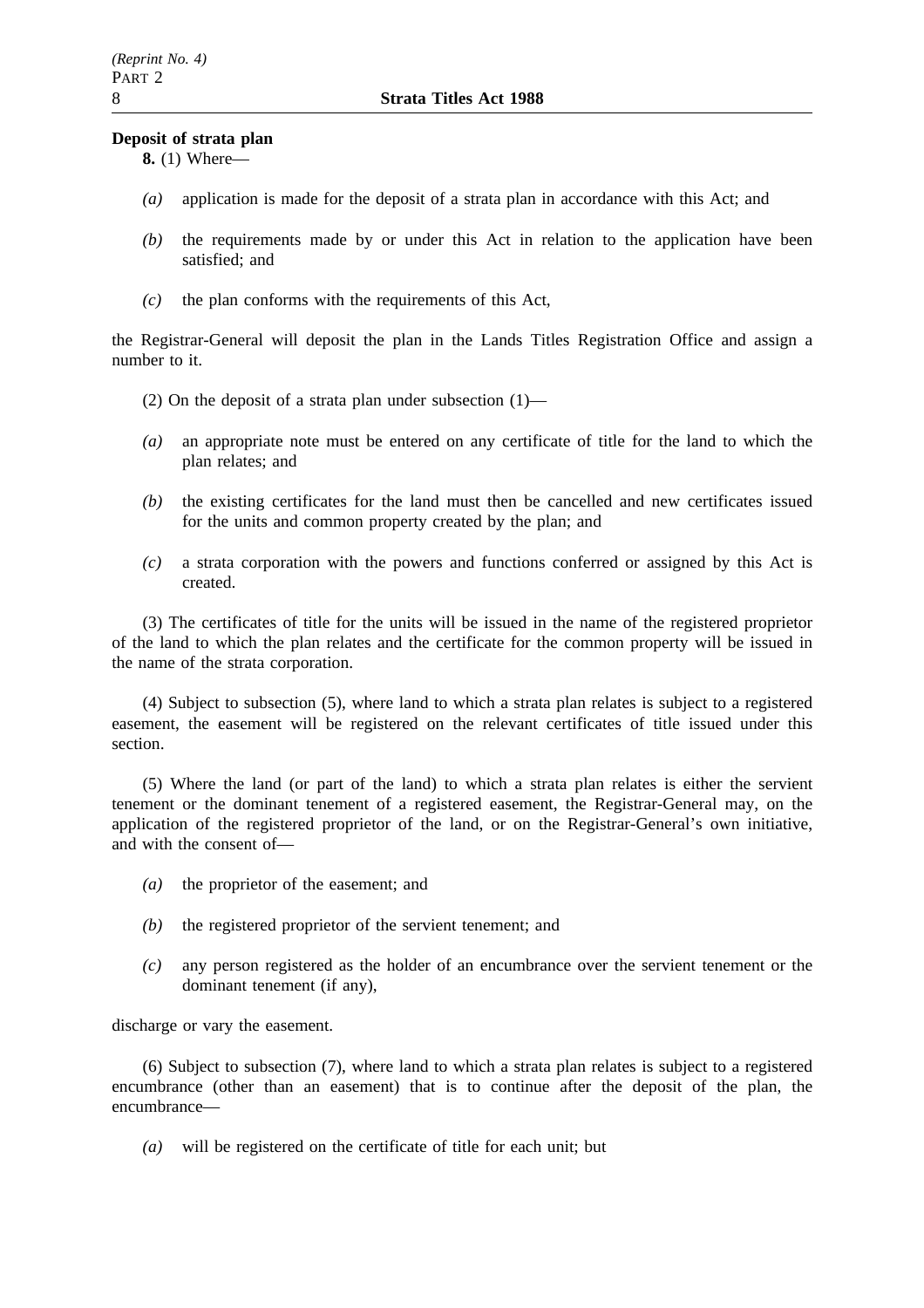*(b)* will not be registered on the certificate for the common property (and the encumbrance will be taken to be discharged to the extent to which the encumbrance is not registered on that certificate).

(7) The Registrar-General must, in relation to a statutory encumbrance, make such notes or other endorsements on the certificate of title for any unit, or for the common property, as may be appropriate according to the nature and extent of the encumbrance.

# **DIVISION 3—PROPRIETARY INCIDENTS ARISING FROM DEPOSIT OF STRATA PLAN**

#### **Easements**

**9.** The following easements exist, to the extent required by the nature of the strata scheme, between the units and between the units and common property:

- *(a)* easements of support and shelter;
- *(b)* easements allowing for the establishment and maintenance of pipes, ducts, cables and other equipment so that—
	- (i) a unit may be supplied with water, gas, electricity, heating oil, or air-conditioned air;
	- (ii) a unit may be connected to the telephone or to a radio or television antenna;
	- (iii) a unit may be connected to sewerage, garbage, drainage or other similar services.

#### **Common property**

**10.** (1) The common property is held by the strata corporation in trust for the unit holders.

(2) An equitable share in the common property attaches to each unit and cannot be alienated or dealt with separately from the unit.

(3) The extent of the share is proportioned to the unit entitlement of the unit.

## **Vesting of public land in the council**

**11.** (1) Any land shown on a deposited strata plan as a road, street, thoroughfare, reserve or similar open space (except any such land shown on the plan as an easement or excluded by regulation from the application of this section) is vested in the council in fee simple free of any encumbrance.

(2) Any road, street or thoroughfare that vests in a council under subsection (1) will be regarded, for all purposes, as a public road, street or thoroughfare.

## **DIVISION 4—AMENDMENT OF DEPOSITED STRATA PLAN**

## **Application for amendment**

**12.** (1) An application for the amendment of a deposited strata plan may be made only by the strata corporation.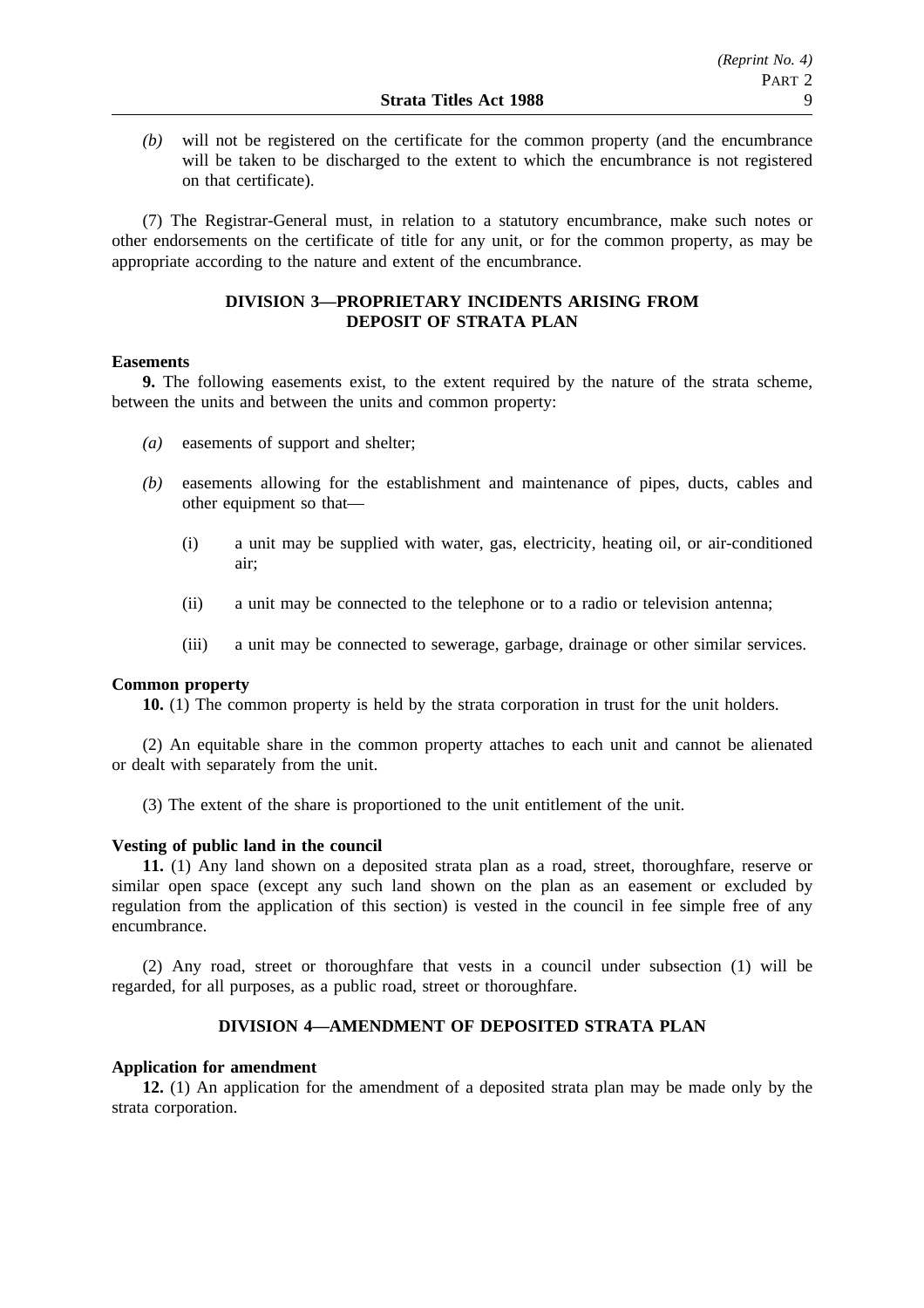- (2) The applicant must provide evidence to the satisfaction of the Registrar-General—
- *(a)* that the application is made in pursuance of a unanimous resolution duly passed at a properly convened meeting of the strata corporation;
- *(b)* that any person with an encumbrance registered in relation to units or common property affected by the proposed amendment consents to the amendment.
- (3) The application must be accompanied by—
- *(a)* any duplicate certificates of title affected by the amendment; and
- *(b)* if the amendment affects the delineation of units or common property—the appropriate certificate of approval required under the *Development Act 1993*; and
- *(c)* if the amendment affects the delineation of units, common property or any buildings on the site—
	- (i) a plan indicating the changes to be effected by the amendment;
	- (ii) a certificate from a licensed surveyor in the prescribed form (which may be endorsed on the plan) certifying that the plan correctly delineates the units, the common property and the buildings on the site;
	- (iii) a certificate from a licensed valuer certifying the amount (if any) by which the value of any unit or the common property would be varied by the amendment; and
- *(d)* if the amendment—
	- (i) consists of a variation of the unit entitlements of the units; or
	- (ii) affects the relative value of the units,

a fresh schedule of unit entitlements certified correct by a licensed valuer; and

- *(e)* an instrument providing for the discharge of any registered encumbrance shown on the original certificate or certificates of title of the units that should, in the opinion of the Registrar-General, be discharged; and
- *(f)* such other documentary material as the Registrar-General may require.
- (3a) Where—
- *(a)* the erection or alteration of a building on the site causes an encroachment on land not included in the site; and
- *(b)* the application for amendment relates (wholly or in part) to the erection or alteration of that building,

the application can only be accepted if—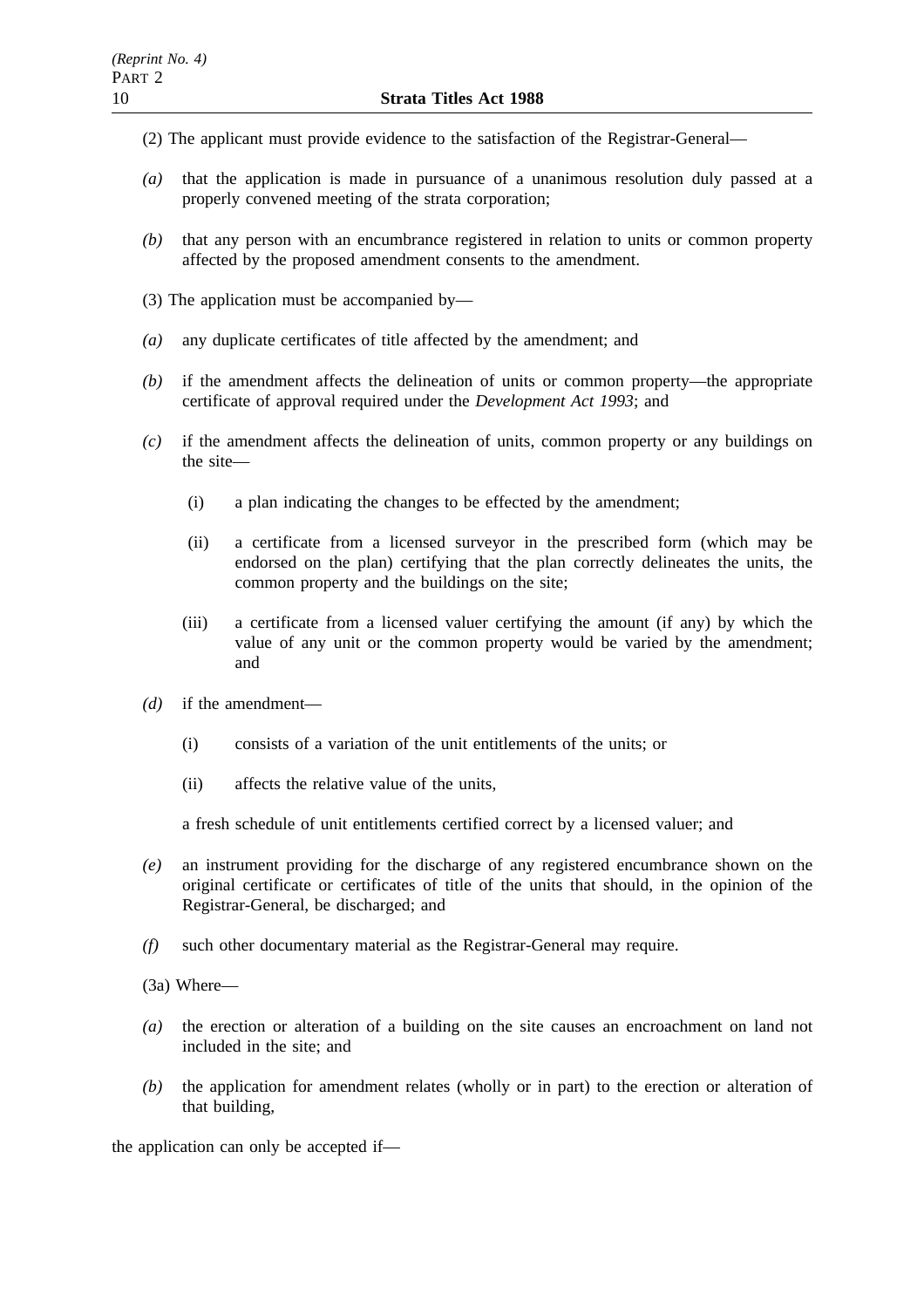- *(c)* no part of a unit would, if the amendment were made, form part of the encroachment; and
- *(d)* (i) the encroachment is over public land and the council within whose area the land is situated consents to the encroachment; or
	- (ii) the encroachment consists of the protrusion of footings, or footings and associated structures of a prescribed nature, by not more than the prescribed distance beyond the boundaries of the site, and the owner of the land over which the encroachment occurs consents to the encroachment; or
	- (iii) it is established to the Registrar-General's satisfaction that the encroachment is otherwise authorised by law.

(4) Where due application is made for the amendment of a strata plan, the Registrar-General will, so far as the nature of this amendment requires—

- *(a)* amend the plan in accordance with the application, or substitute a fresh strata plan;
- *(b)* amend or endorse any certificate of title affected by the amendment, or cancel any such certificate and issue a new certificate or new certificates;
- *(c)* substitute a fresh schedule of unit entitlements.
- (4a) Where an application affected by an encroachment is accepted by the Registrar-General—
- *(a)* unless the encroachment is over public land, the Registrar-General will, on the amendment of the plan, enter the encroachment on any relevant certificate of title; and
- *(b)* any consent given in relation to the encroachment is binding on present and subsequent owners and occupiers of the land.

(5) Where part of a unit is, on the amendment of the strata plan by the Registrar-General, transferred to another unit or to common property, then—

- *(a)* the part is discharged from any encumbrance (other than an easement) registered over the unit from which it is transferred; and
- *(b)* if the part is being transferred to another unit—the part will be held subject to any encumbrance registered over the whole of that unit.

(5a) Where part of the common property is, on the amendment of the strata plan by the Registrar-General, transferred to a unit, then—

- *(a)* the part is discharged from any encumbrance (other than an easement) registered over the common property; and
- *(b)* the part will be held subject to any encumbrance registered over the whole of the unit.
- (6) Subject to subsection (6a), where an amendment provides for—
- *(a)* the division of a unit into two or more units; or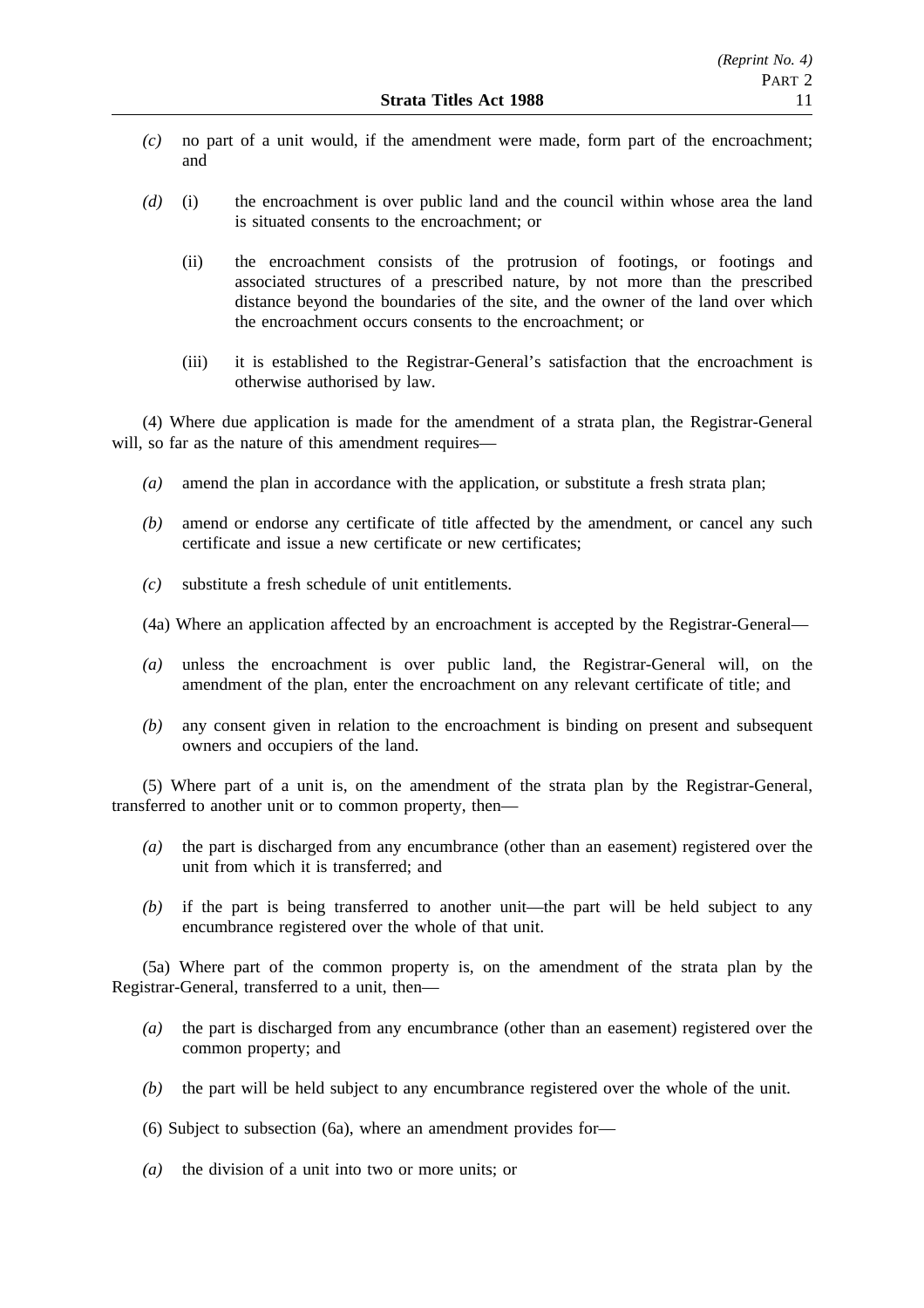*(b)* the consolidation of two or more units into one unit,

any unit created by the amendment will be held subject to any registered encumbrance shown on the original certificate or certificates of title (unless an instrument providing for the discharge of the encumbrance is lodged with the Registrar-General).

(6a) Where land to which an amendment relates is either the servient tenement or the dominant tenement of a registered easement, the Registrar-General may, on the application of the registered proprietor of the land, or on the Registrar-General's own initiative, and with the consent of—

- *(a)* the proprietor of the easement; and
- *(b)* the registered proprietor of the servient tenement; and
- *(c)* any person registered as the holder of an encumbrance over the servient tenement or the dominant tenement (if any),

discharge or vary the easement.

(7) An application for the amendment of a deposited strata plan that effects the transfer of an interest in land is a conveyance.

## **Amendment by order of Court**

**13.** (1) The Court may, on application under this section, order the amendment of a strata plan.

(2) An application may be made under this section by—

- *(a)* the strata corporation; or
- *(b)* a unit holder; or
- *(c)* any other person who has a registered interest in a unit; or
- *(d)* an insurer of a unit or any of the common property.
- (3) Such an application may only be made—
- *(a)* for the purpose of correcting an error in the plan;
- *(b)* for the purpose of varying the unit entitlements of the units;
- *(c)* for the purpose of achieving amendments that have become desirable in view of damage to buildings within the strata scheme;
- *(d)* for the purpose of achieving any other amendments that are desirable in the circumstances of the particular case.
- (4) The Court may, on an application under this section, make—
- *(a)* an order for amendment of the strata plan;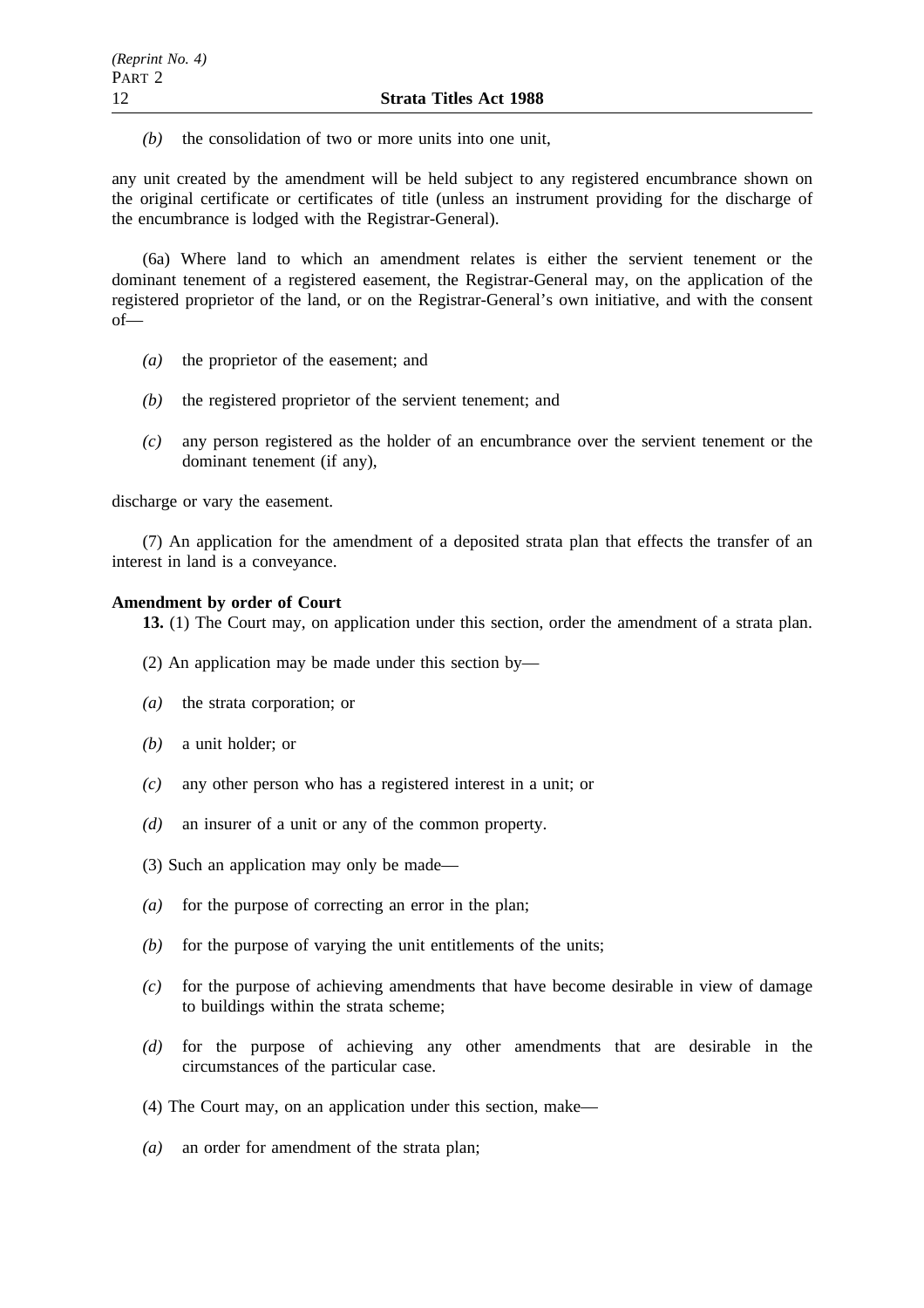- *(b)* any further orders that may be necessary to achieve justice between those affected by the amendment;
- *(c)* incidental or ancillary orders.

(5) Where an order for the amendment of a strata plan is made, the Registrar-General will, on lodgement of the order and any other documentary material the Registrar-General requires, amend the plan in accordance with the order.

\*\*\*\*\*\*\*\*\*\*

# **DIVISION 6—AMALGAMATION**

## **Amalgamation of adjacent sites**

**16.** (1) Where the sites comprised in two or more deposited strata plans are adjacent to each other, the strata plans may be amalgamated to form a single strata plan.

(2) An application for amalgamation—

- *(a)* must be under the common seals of the strata corporations affected by the proposed amalgamation; and
- *(b)* must be endorsed with a statement to the effect that the application is made in pursuance of unanimous resolutions duly passed at properly convened meetings of the strata corporations; and
- *(c)* must be endorsed with the consent of all persons (other than unit holders) with registered interests in the units; and
- *(d)* must be accompanied by—
	- (i) a fresh strata plan prepared in accordance with this Act covering the proposed new site; and
	- (ia) a certificate from a licensed valuer certifying that the schedule of unit entitlements included in the fresh strata plan is correct; and
	- (ii) the duplicate certificates for all of the units and common properties; and
	- (iii) the articles proposed for the corporation to be created by the proposed amalgamation (unless the articles are to be in accordance with schedule 3); and
	- (iv) such other documentary material as the Registrar-General may require.

(3) If the Registrar-General deposits the fresh strata plan in pursuance of an application under this section—

- *(a)* the existing deposited strata plans will be cancelled and the fresh plan deposited in substitution for them;
- *(b)* a new number will be assigned to the fresh plan;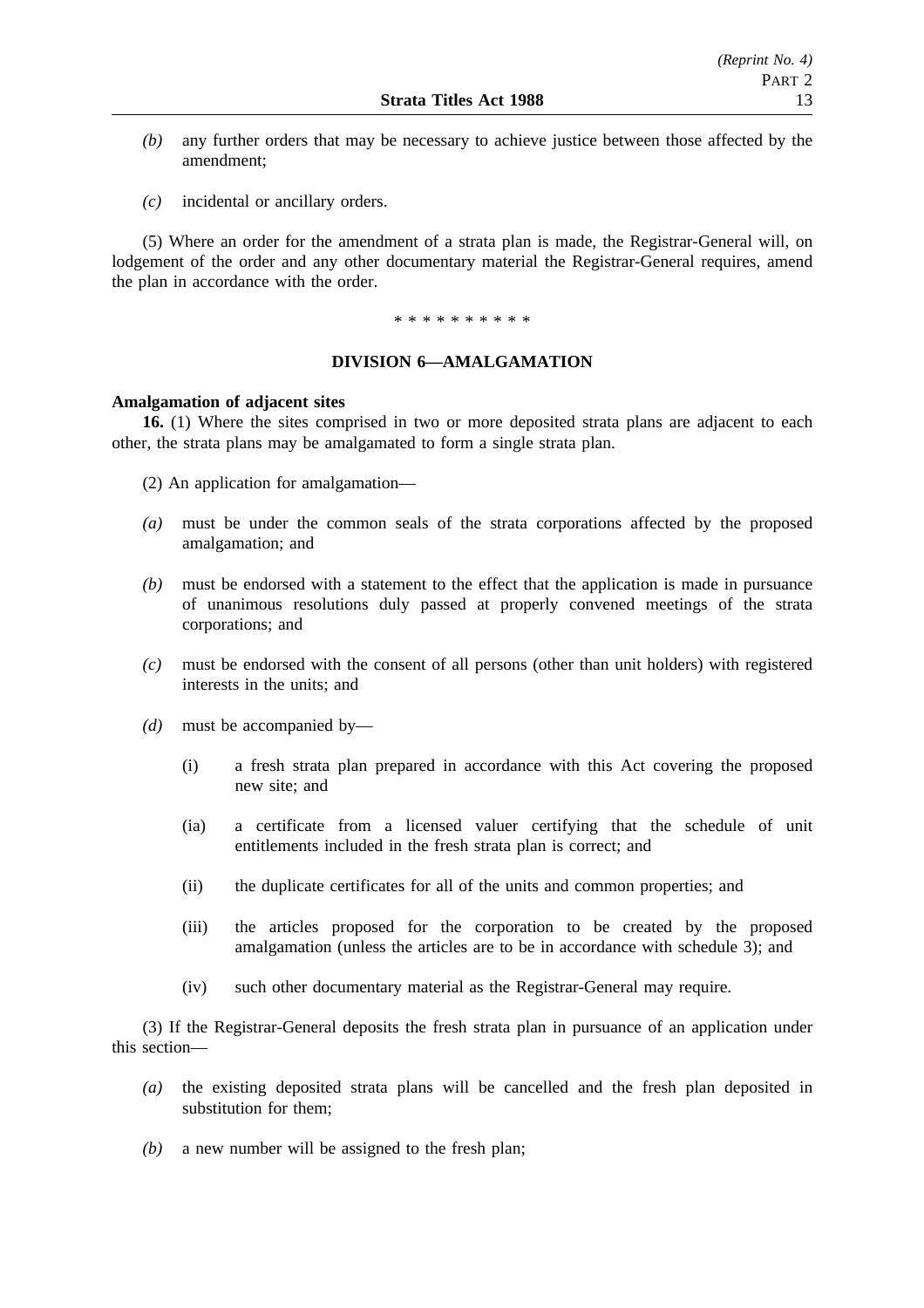- *(c)* appropriate amendments will be made to the certificates for the units, or new certificates issued;
- *(d)* a new certificate will be issued for the common property;
- *(e)* the existing strata corporations will be dissolved and a new strata corporation created;
- *(f)* the assets and liabilities of the strata corporations will vest in or attach to the strata corporation created on deposit of the fresh plan.

# **DIVISION 7—CANCELLATION OF STRATA PLAN**

#### **Cancellation**

**17.** (1) A deposited strata plan may be cancelled—

- *(a)* by lodging an instrument of cancellation with the Registrar-General; or
- *(b)* by order of the Court.

(2) An instrument of cancellation must be under the seal of the strata corporation and endorsed with the approval of—

- *(a)* all unit holders;
- *(b)* all other persons with registered interests in a unit or the common property.
- (3) An instrument of cancellation must be accompanied by—
- *(a)* unless the Registrar-General otherwise directs—the duplicate certificate of title for every unit and the common property and any duplicate instrument for any registered interest in a unit or the common property; and
- *(b)* such other documentary material as the Registrar-General may require.
- (4) An application for an order of the Court cancelling a strata plan may be made by—
- *(a)* the strata corporation;
- *(b)* a unit holder;
- *(c)* any other person who has a registered interest in a unit.

(5) If the Court makes an order for the cancellation of a strata plan, the strata corporation must lodge with the Registrar-General—

- *(a)* a copy of the order together with an application to note the order;
- *(b)* the duplicate certificates of title for the units and common property and any duplicate instruments relating to registered interests in the units and common property (except any such duplicate certificates and instruments exempted from production by the Court).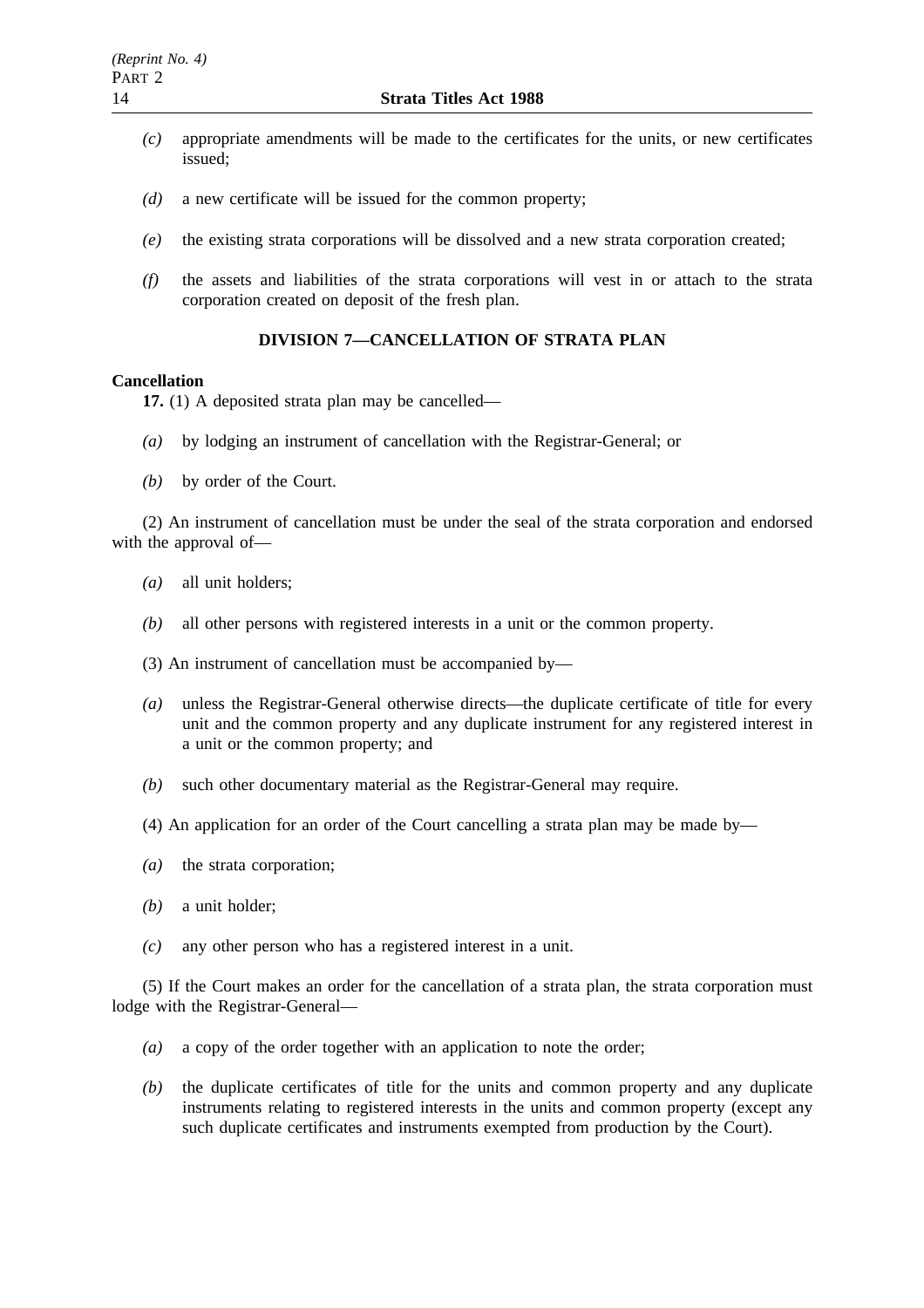(6) The Registrar-General must, if satisfied that all terms of the order that are to be complied with before the cancellation of the plan (if any) have been complied with, cancel the strata plan by making an endorsement to that effect on the strata plan and making a note of the cancellation in the Register Book on every certificate affected by the cancellation.

- (7) On cancellation of a strata plan—
- *(a)* all land comprised in the plan (other than land vested in the council) vests in fee simple in the former registered proprietors of the units as tenants in common in proportions fixed by reference to the unit entitlements of their respective units;
- *(b)* the strata corporation is dissolved;
- *(c)* the liabilities of the former strata corporation will attach directly to the former registered proprietors jointly and severally (but they will be entitled to contribution amongst each other in proportions determined by reference to the unit entitlements of the former units);
- *(d)* subject to any order of the Court, the assets of the former strata corporation will be divided between the former registered proprietors in proportions determined by reference to the unit entitlements of the former units.

(7a) The estate vested in a former registered proprietor of a unit under subsection (7)*(a)* will be subject to—

- *(a)* any estate or interest that was, immediately prior to the cancellation of the strata plan, entered on the original certificate of his or her unit; and
- *(b)* at the request of the registered proprietor of the servient tenement and the dominant tenement (if any)—any easement that was discharged when the strata plan was originally deposited in the Lands Titles Registration Office.

(8) For the purposes of subsection (7), the former registered proprietor of a unit is the person who was the registered proprietor of the unit immediately before the cancellation of the plan.

# **DIVISION 8—SUPPLEMENTARY**

# **Procedure where the whereabouts of certain persons is unknown**

**17A.** (1) Where—

- *(a)* application is made to the Registrar-General under Division 2 or 4; and
- *(b)* a person's consent to the application, or in respect to some other related matter under the relevant Division, is required; and
- *(c)* the Registrar-General is satisfied by such evidence as the Registrar-General may require—
	- (i) that the applicant has been unable, after making reasonable inquiries, to ascertain the whereabouts of the person; and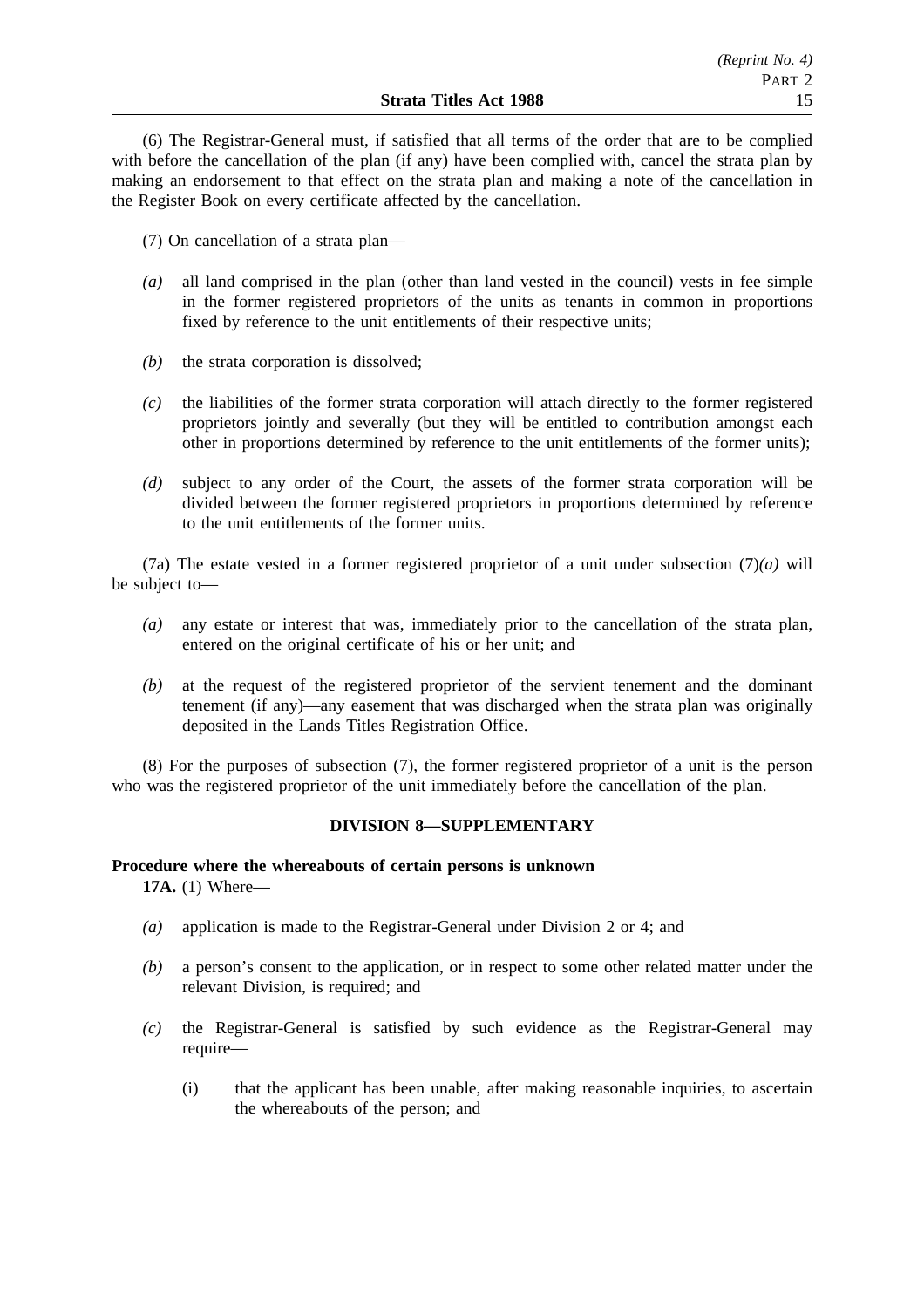- (ii) that the applicant has complied with the notice requirements under subsection (2); and
- (iii) that at least 28 days have elapsed since the applicant complied with those requirements; and
- (iv) that no objection has been lodged by the person; and
- *(d)* the Registrar-General determines (in his or her absolute discretion) that it is reasonable to proceed without the consent,

the person will be taken to have given his or her consent, and, notwithstanding the *Real Property Act 1886*, the Registrar-General may, if he or she thinks fit, dispense with the requirement that a duplicate certificate of title be produced for the purpose of any dealing to which the person's consent is taken to have been given if the duplicate certificate of title would normally be produced by that person.

- (2) The notice requirements referred to in subsection  $(1)(c)(ii)$  are that the applicant has—
- *(a)* posted to the person whose consent is required, at the last address of the person appearing in the Register Book, a notice containing the prescribed information; and
- *(b)* published a copy of the notice in a newspaper circulating generally throughout the State; and
- *(c)* in a case involving an encroachment, left a copy of the notice in a conspicuous place on or near the land over which the encroachment has occurred.

# **Creation of easements**

**17B.** (1) Where it appears that land within a site is intended to be the dominant or servient tenement of an easement created on the deposit or amendment of a strata plan, the applicant for the deposit or amendment of the plan must lodge with the Registrar-General an instrument, in a form approved by the Registrar-General—

- *(a)* describing the land (if any) to which the easement will be appurtenant; and
- *(b)* describing the land that will be subject to the easement; and
- *(c)* setting out the terms of the easement.

(2) The instrument referred to in subsection (1) must be executed by the registered proprietor of the land to which the easement will be appurtenant and by the registered proprietor of the land that will be subject to the easement.

(3) On the deposit or amendment of the strata plan (as the case may be), the easement may vest in the registered proprietor of the dominant tenement (if any) notwithstanding that he or she may also be the registered proprietor of the servient tenement.

- (4) The easement will not be discharged or varied except—
- *(a)* as provided by subsection (5); or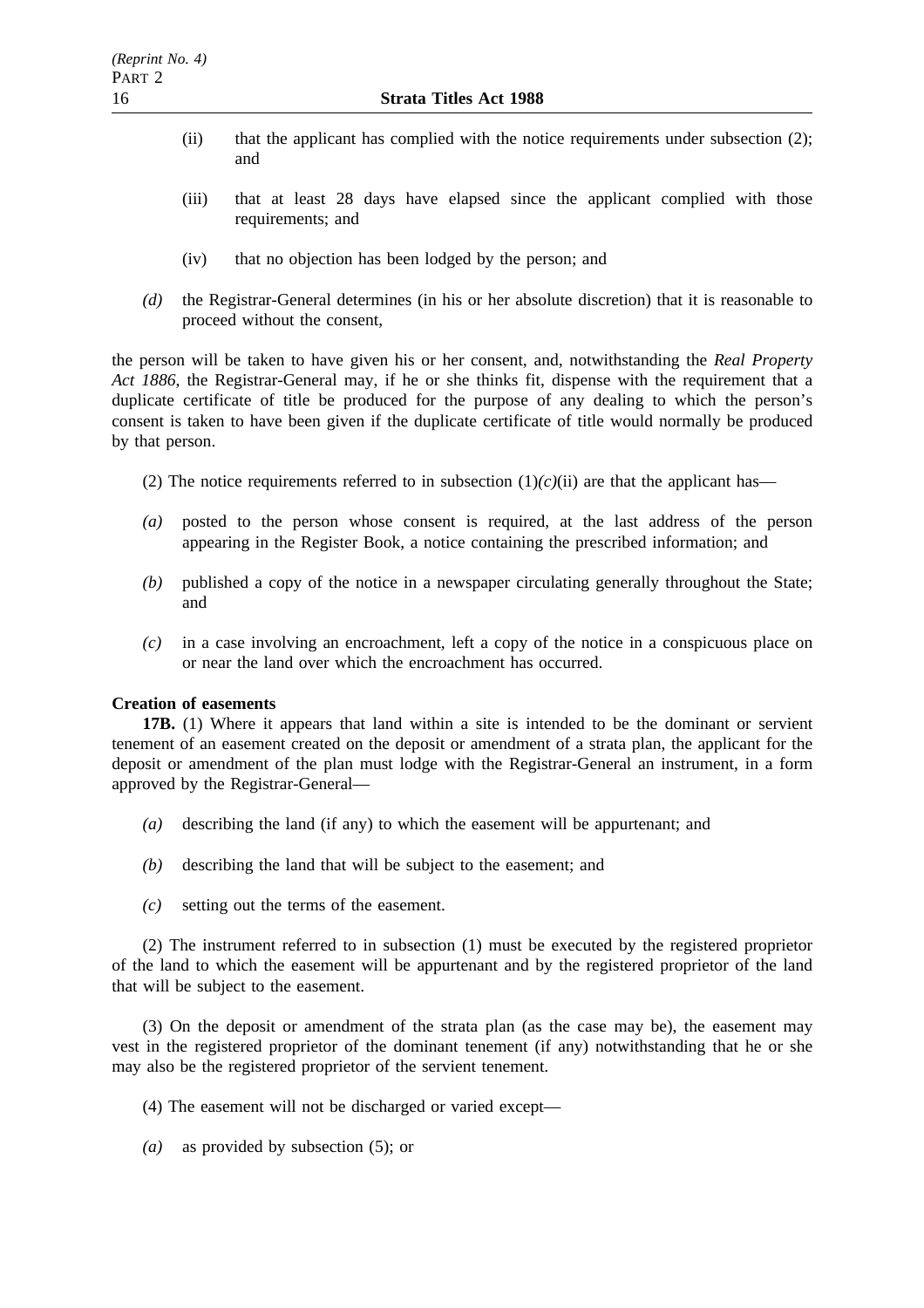*(b)* as otherwise provided by this or any other Act.

(5) The Registrar-General may, on application by the proprietor of the easement and the registered proprietor of the servient tenement, made with the consent of the relevant authority, discharge or vary the easement and make consequential entries in the Register Book as the Registrar-General thinks fit.

(6) In subsection  $(5)$ —

"**the relevant authority**" means the council in whose area the land is situated or where the land is not situated in the area of a council, means the Commission.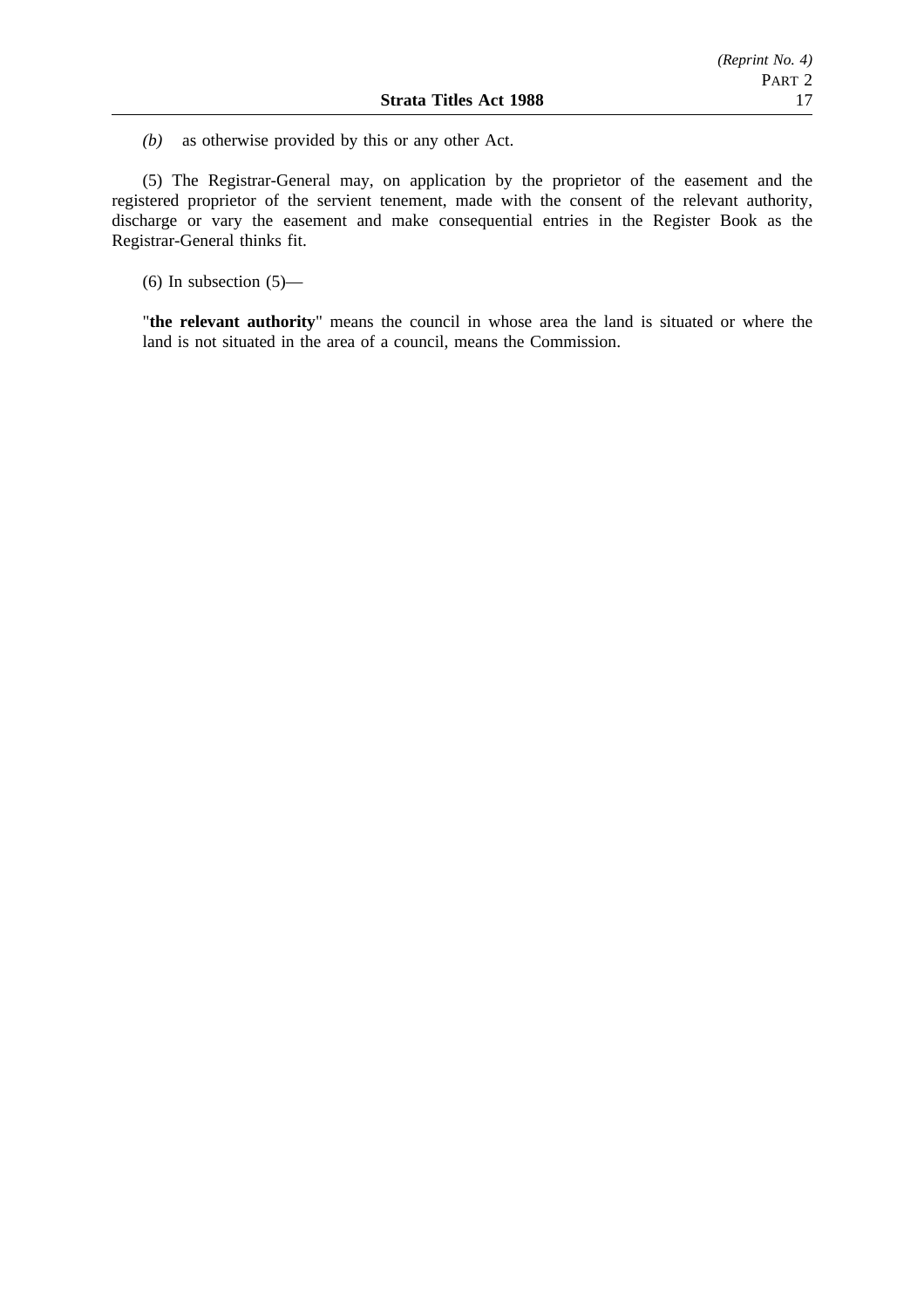# **PART 3 THE STRATA CORPORATION**

# **DIVISION 1—CONSTITUTION OF STRATA CORPORATION**

#### **Name of strata corporation**

**18.** (1) The name of a strata corporation is "Strata Corporation No. Incorporated" (the number being the number of the deposited strata plan).

(2) The abbreviation "Inc." may be used in place of the word "Incorporated".

(3) The strata corporation must have a common seal bearing its name.

(4) All the unit holders of the units are members of the strata corporation.

#### **The articles**

**19.** (1) Subject to this section, the articles of a strata corporation will be as set out in schedule 3.

- (2) A strata corporation may by special resolution—
- *(a)* adopt articles in substitution for those set out in schedule 3; or
- *(b)* revoke or vary articles previously so adopted.

(3) A resolution under subsection (2) has no effect until a copy of the resolution certified in the prescribed manner and accompanied (where appropriate) by the substituted articles, or the variation to the articles, is lodged with the Registrar-General.

- (4) The articles of a strata corporation cannot—
- *(a)* prevent or restrict alienation of a unit by a unit holder;
- *(b)* prevent or restrict a unit holder from leasing or granting rights of occupation in respect of a unit;
- *(c)* prevent an occupier of a unit who is blind or deaf from keeping a guide dog at the unit, or restrict the use of a guide dog by such a person.

# **Binding character of the articles**

**20.** (1) The articles of a strata corporation are binding on—

- *(a)* the corporation; and
- *(b)* the unit holders; and
- *(c)* insofar as they affect the use of units or the common property—occupiers of units who are not unit holders.

(2) A unit holder or mortgagee in possession of a unit must take reasonable steps to ensure that an occupier of the unit who is not a unit holder complies with the articles of the strata corporation.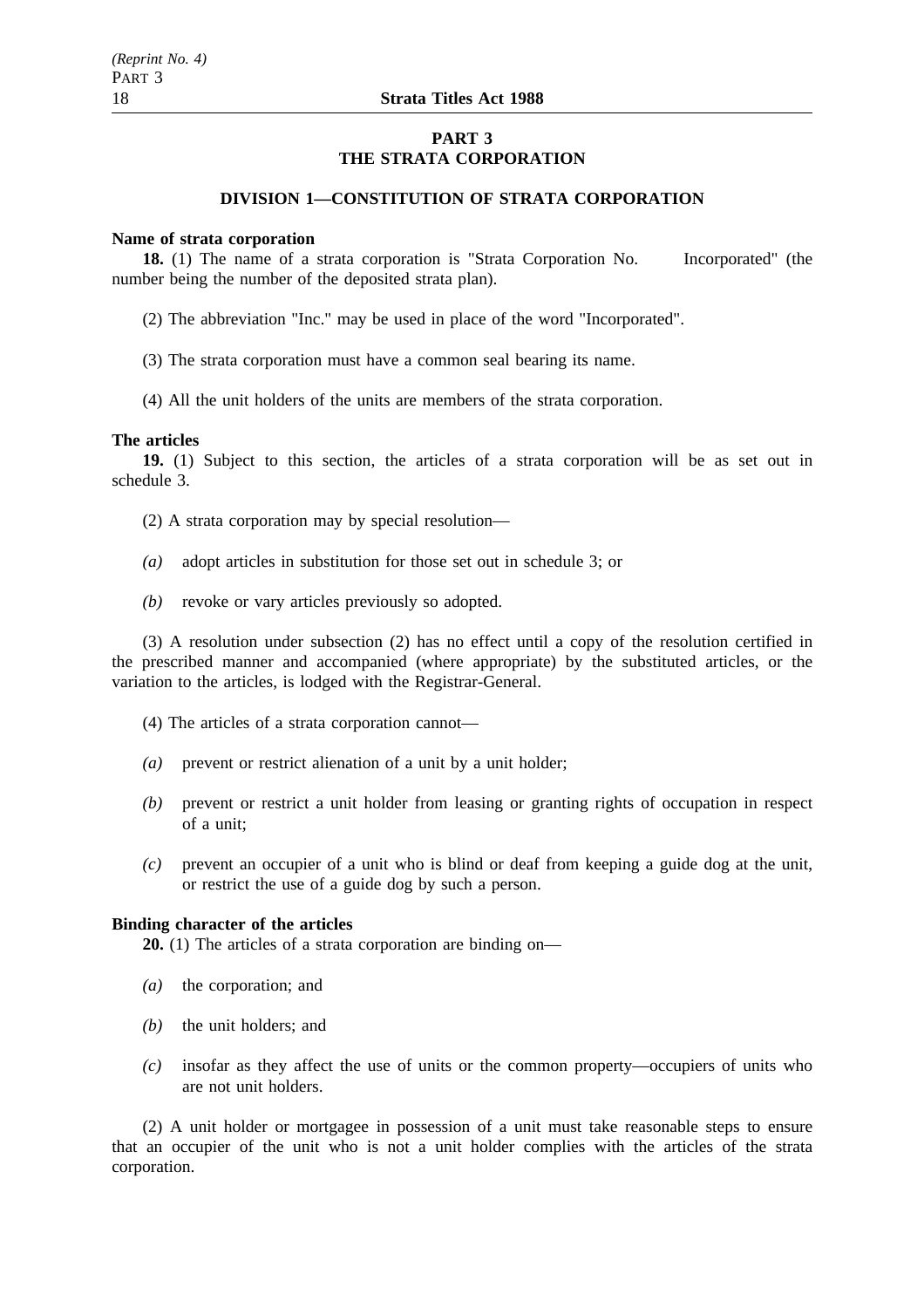#### \*\*\*\*\*\*\*\*\*\*

#### **Unit holders are guarantors of strata corporation's liabilities**

**21.** (1) If a strata corporation defaults in payment of a pecuniary liability, the liability is enforceable against the unit holders jointly and severally.

(2) The unit holders have amongst themselves a right of contribution determined by reference to the respective unit entitlements of the various units.

#### **Restriction of payment by strata corporation to its members**

**22.** (1) Except as authorised by or under this Act, or by order of the Court, a strata corporation must not make any payment to any of its members.

- (2) Subsection (1) does not prevent—
- *(a)* reasonable payments to a member for services provided to the strata corporation by that member;
- *(b)* the reimbursement of costs or expenses incurred by a member on behalf of the strata corporation.

#### **Officers of strata corporation**

**23.** (1) A strata corporation must have the following officers:

- *(a)* a presiding officer (to preside at meetings of the corporation); and
- *(b)* a secretary; and
- *(c)* a treasurer.

(1a) Unless all of the units comprised in the strata scheme consist of non-residential premises, the officers of a strata corporation must be unit holders.

(2) Any two or more of the above offices may be held simultaneously by the same person.

(3) Until the first appointments are made to the above offices, they will be held by the original proprietor (or, if the original proprietor is a body corporate, by its nominee or in the absence of a nominee, by its secretary).

(4) Appointments to the above offices must be made by the strata corporation at a general meeting of the corporation.

(5) A strata corporation must not allow any of the above offices to remain vacant for more than six months.

(6) A strata corporation may appoint or engage a person to assist any person appointed under this section as an officer of the corporation.

## **Contractual formalities**

**24.** A strata corporation contracts as follows:

*(a)* a contract may be entered into under the common seal of the corporation; or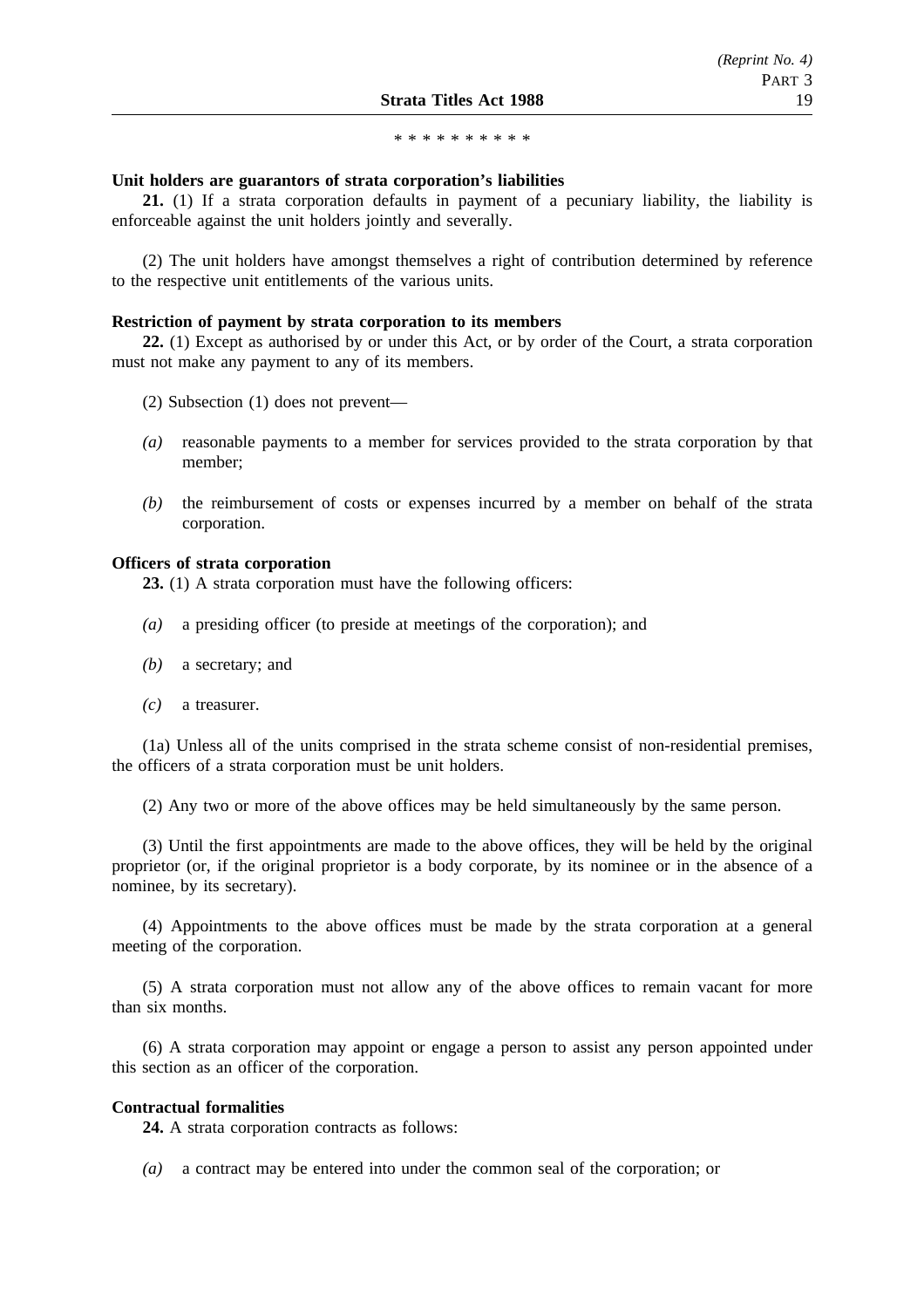*(b)* a contract may be entered into by an officer or agent authorised by the corporation to enter into the contract on its behalf.

## **DIVISION 2—GENERAL FUNCTIONS, POWERS AND DUTIES**

#### **Functions**

**25.** The functions of the strata corporation are as follows:

- *(a)* to administer and maintain the common property for the benefit of the unit holders and, to such extent as may be appropriate, other members of the strata community; and
- *(b)* to administer all other property of the corporation; and
- *(c)* to enforce the articles of the corporation.

#### **General powers**

**26.** (1) For the purpose of carrying out its functions, a strata corporation may—

- *(a)* acquire, deal with and dispose of real and personal property (including an interest in a unit) and rights in relation to real and personal property;
- *(b)* borrow money and obtain other forms of financial accommodation;
- *(c)* open and maintain accounts at banks, building societies and credit unions;
- *(d)* invest money not immediately required for its purposes—
	- (i) in investments in which trustees are authorised by statute to invest trust funds; or
	- (ii) in any prescribed investment;
- *(e)* enter into any kind of contract or arrangement;
- *(f)* do anything reasonably incidental to its functions under this Act.
- (2) A strata corporation cannot acquire property unless—
- *(a)* the property is reasonably required for the purposes of the corporation or for the use or benefit of the strata community;
- *(b)* in the case of real property, the property is a unit within the site or is adjacent to the site.

(3) A strata corporation cannot acquire, deal with or dispose of real property unless authorised by unanimous resolution of the corporation.

(4) The strata corporation may, if authorised to do so by unanimous resolution of the corporation, grant to a unit holder an exclusive right to occupy part of the common property for a specified period.

(5) A strata corporation may only dispose of real property that has been held as common property if the property no longer forms part of the site.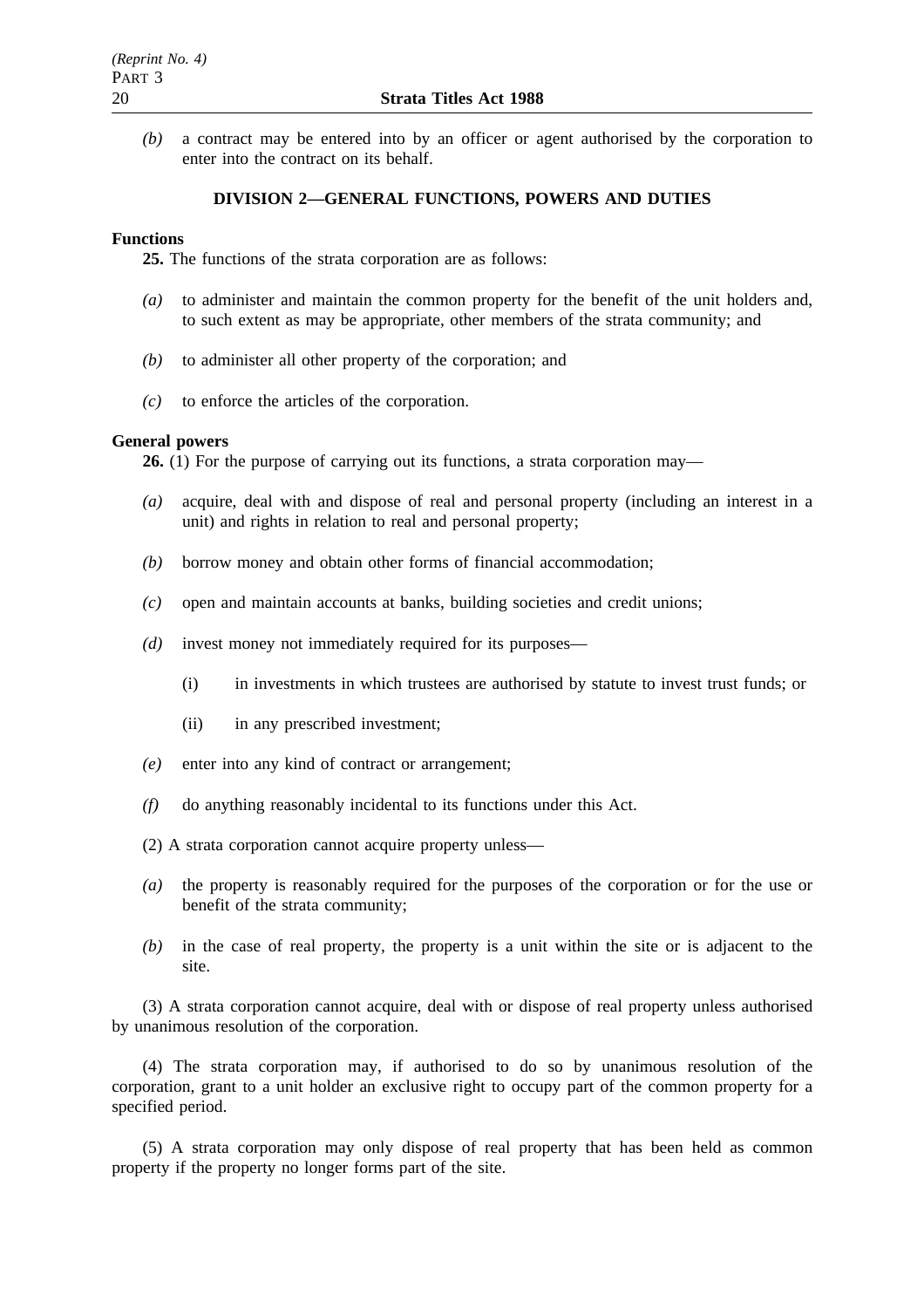(6) If a strata corporation sells real property, any money received in respect of the sale must, after paying the costs of the sale and any associated expenses, be paid into the funds of the corporation and used to meet any outstanding administrative expenses or other liabilities of the corporation and any remaining balance may then, by unanimous resolution of the corporation, be divided between the unit holders in proportion to the unit entitlements of their respective units.

#### **Power to raise money**

**27.** (1) A strata corporation may raise such funds (including reserve funds for future expenditure of a capital nature) as it thinks necessary.

(2) For the purpose of raising funds the strata corporation may, by resolution, levy contributions against all unit holders.

- (3) The contributions—
- *(a)* will be proportional to the unit entitlements of the various units; or
- *(b)* will be determined on such other basis as the strata corporation decides by unanimous resolution.

(4) If a contribution is not paid on or before the date on which it becomes due and payable in accordance with a resolution of the strata corporation, it bears interest at a rate fixed by the corporation.

(5) The strata corporation may recover an unpaid contribution (and interest on any such contribution), as a debt, from the unit holder of the unit in respect of which the contribution is payable (whether or not that person was the unit holder when the liability arose).

(6) If the strata corporation carries out work that wholly or substantially benefits a particular unit or group of units, the corporation may, subject to any agreement to the contrary, recover the cost of that work as a debt from the unit holder or unit holders of the unit or units.

(7) Where the cost referred to in subsection (6) is recoverable from two or more unit holders, the extent of their liability will be proportioned according to the unit entitlements of their respective units.

(8) An amount paid by a person under this section is not recoverable by the person from the strata corporation when he or she ceases to be a unit holder.

# **DIVISION 3—SPECIAL POWERS OF STRATA CORPORATION TO MAINTAIN THE INTEGRITY OF THE STRATA SCHEME**

#### **Power to enforce duties of maintenance or repair**

**28.** (1) A strata corporation may, by notice in writing to a unit holder, require the unit holder—

- *(a)* to carry out specified work in pursuance of a duty of maintenance or repair imposed on the unit holder by the articles;
- *(b)* to carry out specified work to remedy a breach of this Act or the articles on the part of the unit holder, a former unit holder, or an occupier or former occupier of the unit;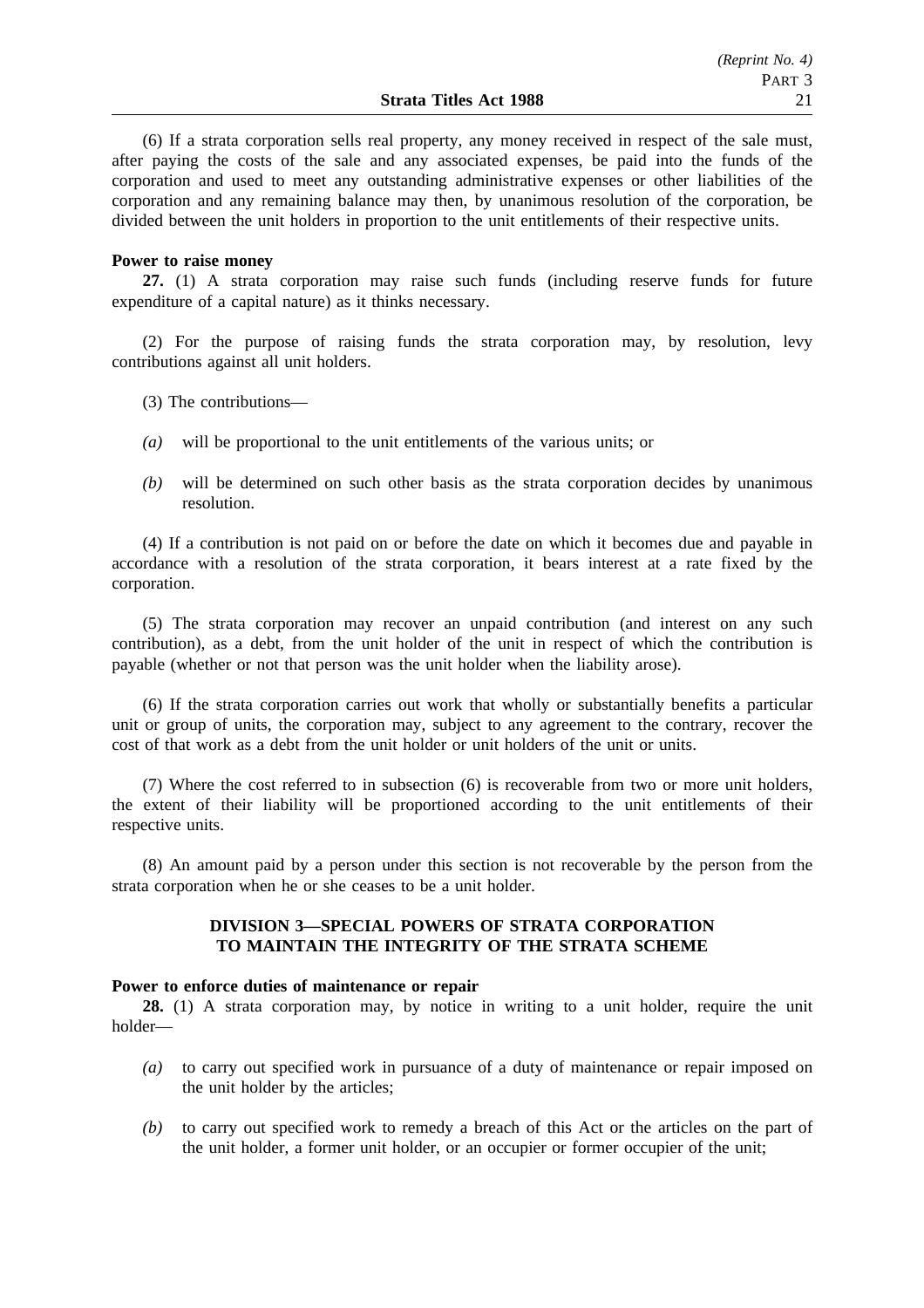*(c)* to carry out specified work required to be carried out on the unit by a public authority or council.

(2) If the unit holder does not comply with a requirement imposed under this section within the time allowed in the notice, a person or persons authorised by the strata corporation may (using such force as may be reasonably necessary in the circumstances) enter the unit and carry out the specified work.

(3) A power of entry must not be exercised under subsection (2) unless the unit holder has been given reasonable notice of the proposed entry.

(4) Any cost reasonably incurred by the strata corporation in having work carried out under this section may be recovered as a debt from the unit holder.

- (5) Where—
- *(a)* the strata corporation recovers costs from a unit holder under subsection (4); and
- *(b)* the circumstances out of which the work was required are attributable to the act or default of another person,

the unit holder may in turn recover those costs from that other person as a debt.

## **Alterations and additions**

**29.** (1) A person must not carry out prescribed work in relation to a unit unless the person is authorised to do so—

- *(a)* where all of the units comprised in the strata scheme consist of non-residential premises—under the articles of the strata corporation; or
- *(b)* in any case—by special resolution of the strata corporation.

(2) Where a person acts in contravention of this section, the strata corporation may, by notice in writing to the unit holder, require him or her to carry out, within a reasonable period fixed in the notice, specified work—

- *(a)* to remedy any structural deficiency caused by the work; or
- *(b)* to restore the unit to its previous state.

|  |  | * * * * * * * * * * |  |  |  |
|--|--|---------------------|--|--|--|
|  |  | * * * * * * * * * * |  |  |  |
|  |  | * * * * * * * * * * |  |  |  |

(6) In this section—

"**prescribed work**" in relation to a unit means—

- *(a)* the erection, alteration, demolition or removal of a building or structure;
- *(b)* the alteration of the external appearance of a building or structure.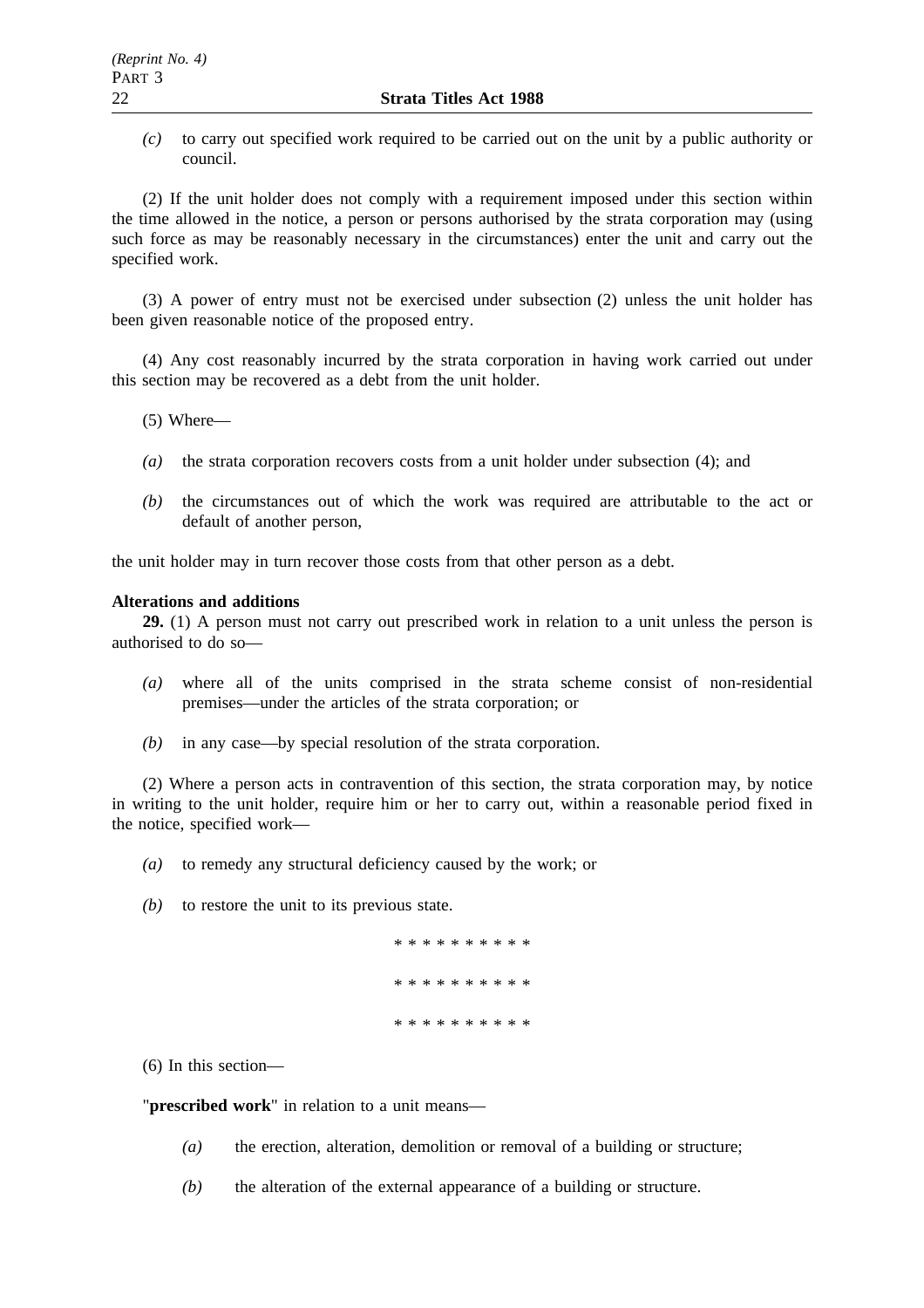## **DIVISION 4—DUTY TO INSURE**

## **Application of Division**

**29A.** This Division does not apply to a strata corporation if all units comprised in the strata scheme are held by the same registered proprietor and no unit comprised in the strata scheme is subject to a contract for sale.

# **Duty to insure**

**30.** (1) A strata corporation must keep all buildings and building improvements on the site insured to their replacement value.

(2) The replacement value of buildings and building improvements is the cost of their complete replacement including the cost of any necessary preliminary demolition work, any necessary surveying, architectural or engineering work and any other associated or incidental costs.

- (3) The insurance must be against—
- *(a)* risks of damage caused by events (other than subsidence) declared to be prescribed events in relation to home building insurance under Part 5 of the *Insurance Contracts Act 1984* of the Commonwealth; and
- *(b)* risks against which insurance is required by the regulations.

(4) Any money to which a strata corporation is entitled under a contract of insurance in relation to damage to buildings or building improvements must, subject to any contrary order of the Court, be applied by it in reinstating or repairing those buildings or building improvements.

## **Duty to insure against liability**

**31.** (1) A strata corporation must keep itself insured against liability in tort.

(2) The insurance cover must be for at least \$5 000 000 or such greater amount as the regulations may prescribe.

- (3) A strata corporation must keep itself insured against any other liability—
- *(a)* determined by special resolution of the corporation; or
- *(b)* prescribed by the regulations.

# **Right of unit holders to satisfy themselves as to insurance**

**32.** (1) A strata corporation must, at the request of a unit holder, produce for inspection all current policies of insurance taken out by the corporation.

(2) A request under subsection (1) may be addressed to the secretary.

# **DIVISION 5—GENERAL MEETINGS**

## **Holding of general meetings**

**33.** (1) A strata corporation may hold a meeting of its members (a "general meeting") at any time.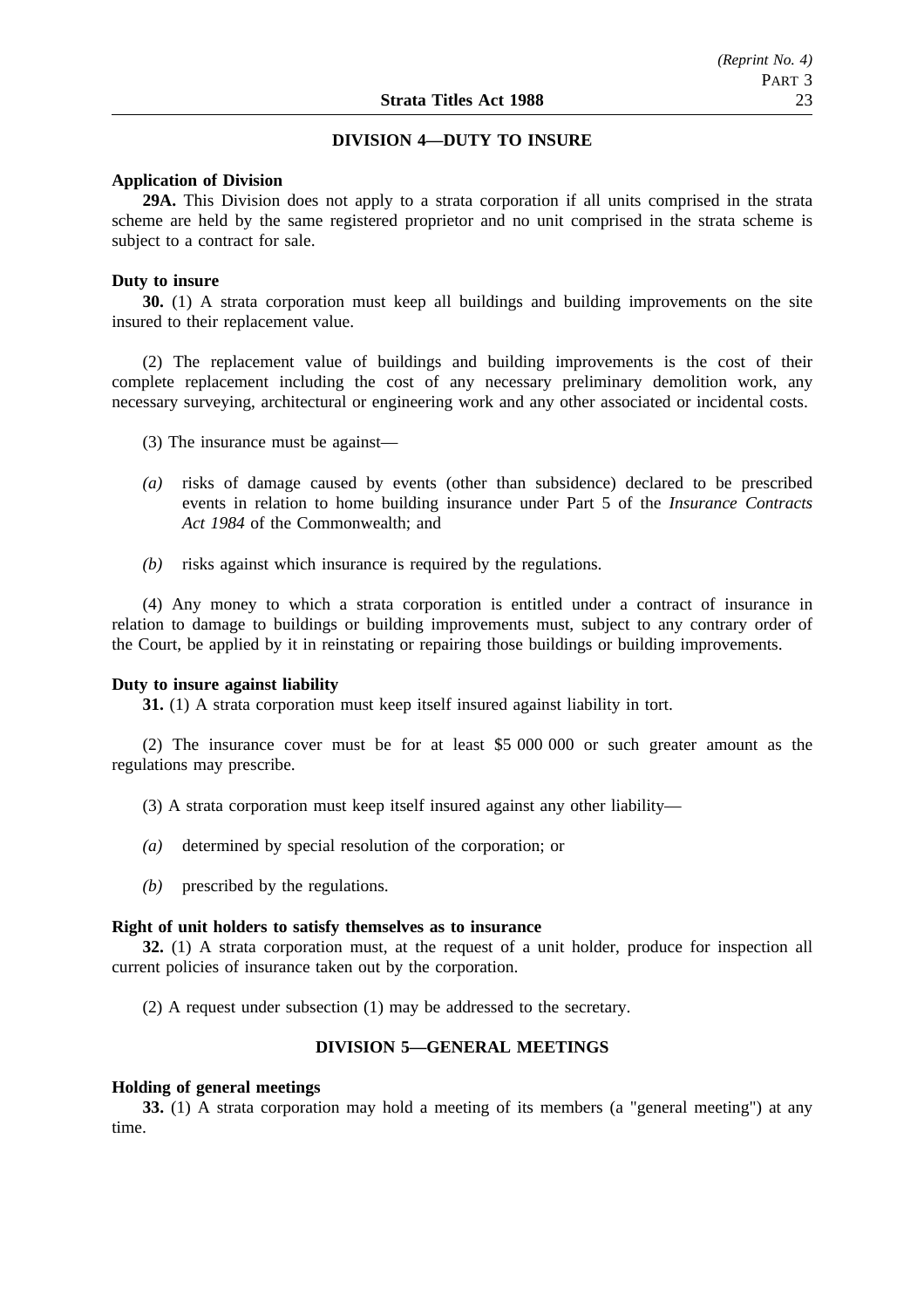(2) Such a meeting may be convened by—

*(a)* the secretary; or

*(b)* if the corporation has a management committee—any two members of the committee; or

*(c)* the unit holders of one-fifth or more of the total number of units; or

*(d)* in the case of the first such meeting—the original registered proprietor.

(3) A meeting is convened by giving written notice of the day, time and place of the meeting to all unit holders at least 14 days before the date of the meeting.

(3a) A person or group of persons proposing to convene a meeting of the members of a strata corporation should take reasonable steps to ensure that the proposed day, time and place are reasonably convenient to a majority of members of the corporation.

(4) The corporation must hold at least one such meeting (the "annual general meeting") in every calendar year and no more than 15 months after the last such meeting.

(5) Subject to subsection (6), no business may be transacted at a general meeting of the corporation unless a quorum, consisting of persons entitled to exercise the voting power in respect of not less than one-half of the units, is present at the time when the meeting proceeds to business.

(6) If a quorum is not formed within half an hour of the time appointed for a general meeting of the corporation—

- *(a)* the unit holders present must appoint another day for the meeting, being a day at least seven days but not more than 14 days away; and
- *(b)* the meeting then stands adjourned to that day at the same place and time; and
- *(c)* if the quorum is not formed at the adjourned meeting within half an hour of the relevant time, the persons who are present and entitled to vote constitute a quorum.

(7) Where a meeting of the corporation is adjourned under subsection (6), the secretary of the corporation must cause reasonable notice of the day, place and time of the adjourned meeting to be given, in writing, to the unit holders.

(8) In the absence of the presiding officer at a meeting of the corporation, another person who is entitled to vote at the meeting must be chosen to preside.

## **Voting rights at general meetings**

**34.** (1) Subject to this section, at a general meeting of a strata corporation, one vote may be exercised in respect of each unit on any matter arising for decision.

 $(2)$  If—

- *(a)* all of the units comprised in the strata scheme consist of non-residential premises; and
- *(b)* the strata corporation has, by unanimous resolution, decided to adopt the voting system provided by this subsection,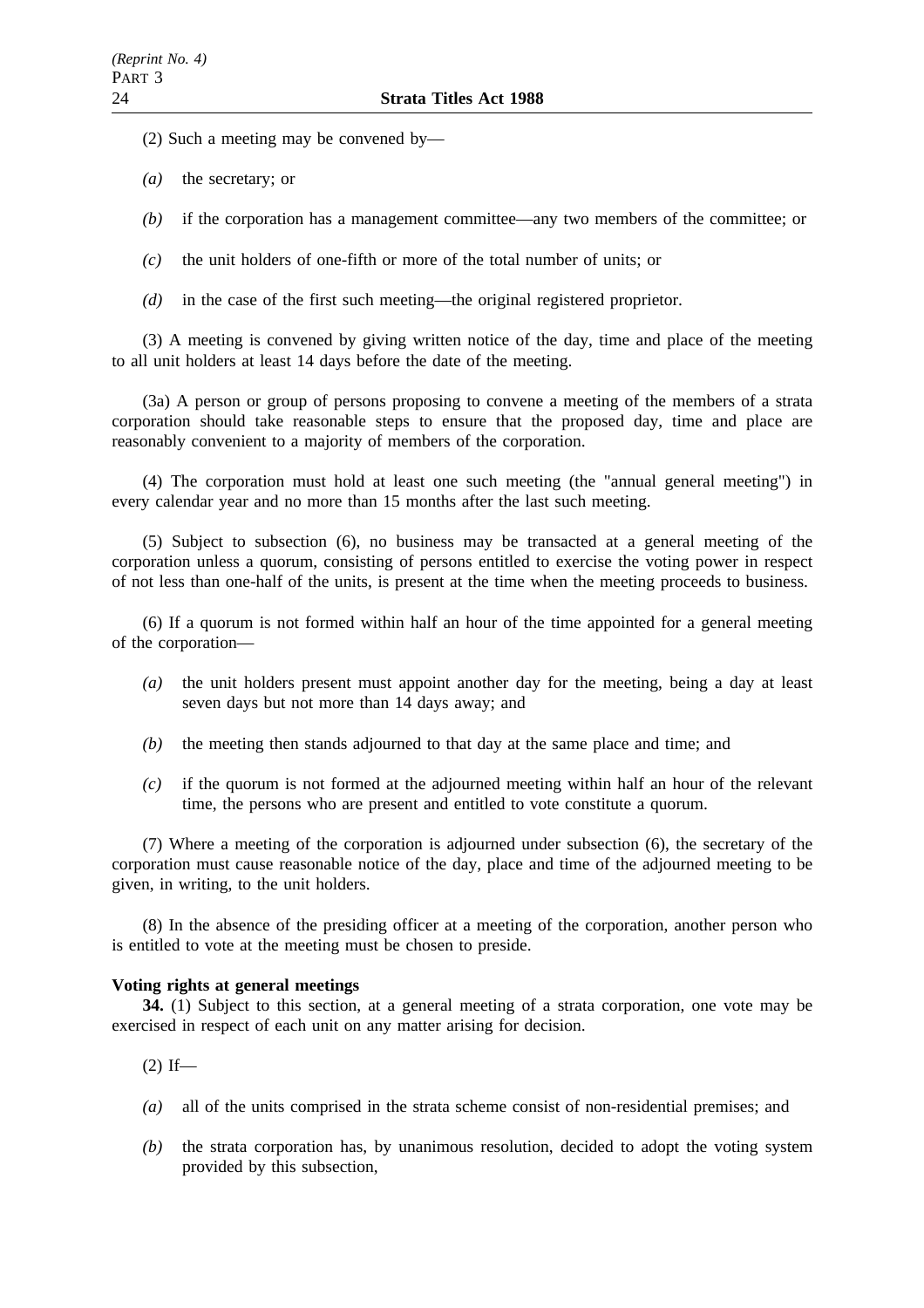then a number of votes is exercisable in respect of each unit equivalent to the unit entitlement of the unit.

- (3) A vote may be exercised as follows:
- *(a)* it may be exercised (subject to paragraph *(b)*) by the unit holder or a proxy of the unit holder;
- *(b)* if there are two or more unit holders in respect of the same unit, the following provisions apply:
	- (i) if only one attends the meeting—the vote is exercisable by that unit holder;
	- (ii) if two or more attend the meeting—the vote is exercisable by one of them on behalf of all in accordance with an agreement between them or, if there is no such agreement, by the unit holder whose name appears first on the certificate of title for the unit.

(4) A unit holder may exercise an absentee vote on a proposed resolution by giving the secretary written notice of the proposed vote at least six hours before the time of the meeting.

(5) A written ballot may be demanded by a unit holder (or a proxy of a unit holder) attending a meeting.

(6) Such a ballot will be taken amongst the unit holders (or proxies of unit holders) attending the meeting in such manner as the person presiding at the meeting thinks fit.

(7) Except where a unanimous resolution is required, a vote is not exercisable in relation to a unit unless all amounts due and payable to the strata corporation in respect of the unit have been paid.

(8) A decision supported by the majority of votes cast at a duly convened meeting of the corporation will be taken to be a decision of the corporation (unless a special or unanimous resolution is required).

# **DIVISION 6—MANAGEMENT COMMITTEE**

## **Management committee**

**35.** (1) Subject to subsection (1a), a strata corporation may, by resolution, appoint a management committee of unit holders.

(1a) Where all of the units comprised in the strata scheme consist of non-residential premises, the management committee may consist of, or include, persons who are not unit holders.

(2) A management committee will, subject to any limitation imposed by the strata corporation, have full power to transact any business of the corporation.

(3) A management committee does not have power to do anything for which a special or unanimous resolution of the strata corporation is required by this Act or by the articles of the corporation.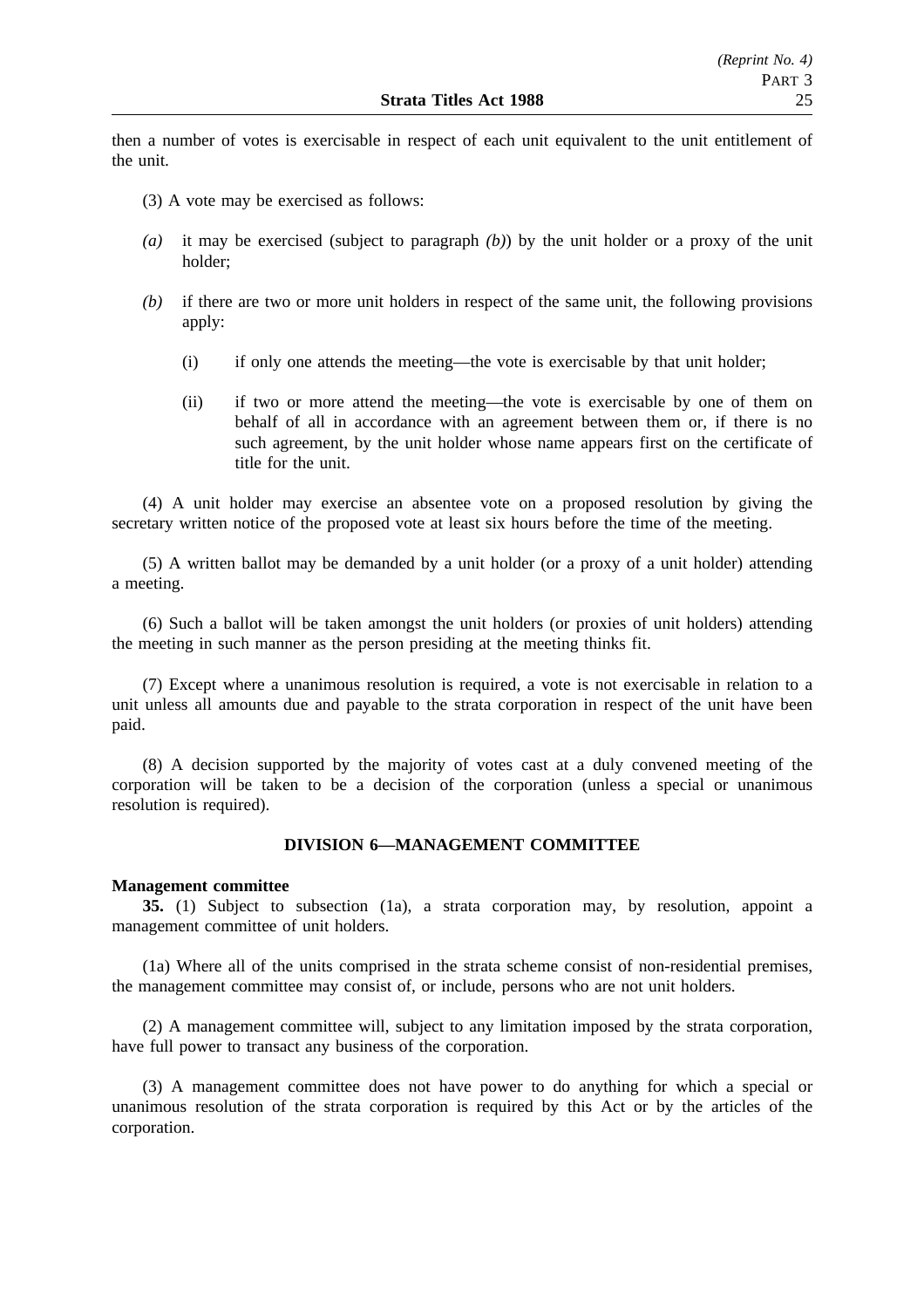(4) The prescribed number of members of a management committee constitute a quorum of the committee and no business may be transacted at a meeting of the committee unless a quorum is present.

(4a) The prescribed number for the purposes of subsection (4) is a number ascertained by dividing the total number of members of the committee by two, ignoring any fraction resulting from the division, and adding one.

(4b) A decision supported by a majority of the members at a meeting of a management committee of which at least three days notice has been given to all members will be taken to be a decision of the committee.

(5) A member of a management committee holds office on terms fixed by the strata corporation and may be removed by resolution of the strata corporation at any time.

(6) A management committee may co-opt a suitable person to fill a casual vacancy in the membership of the committee.

(7) A member of a management committee can appoint another person (who must, unless all of the units comprised in the strata scheme consist of non-residential units, be a unit holder) to act as his or her proxy at any meeting of the committee that the member is unable to attend.

(8) A management committee must—

- *(a)* keep minutes of its proceedings; and
- *(b)* cause proper accounting records to be kept in respect of money received and expended by it.

(9) Subject to the articles and any direction of the strata corporation, a committee may otherwise regulate its meetings and proceedings as it thinks fit.

(10) A strata corporation may appoint or engage a person to assist its management committee in the performance of the committee's functions.

#### **Validity of acts**

**36.** Where a management committee acts honestly, the subsequent discovery of some defect affecting the appointment of a member, or the right of a person to act as a member, does not invalidate an act of the committee.

# **DIVISION 7—APPOINTMENT OF ADMINISTRATOR**

#### **Administrator of strata corporation's affairs**

**37.** (1) The Court may, on application by—

- *(a)* a strata corporation;
- *(b)* a creditor of a strata corporation;
- *(c)* a person with a registered interest in a unit,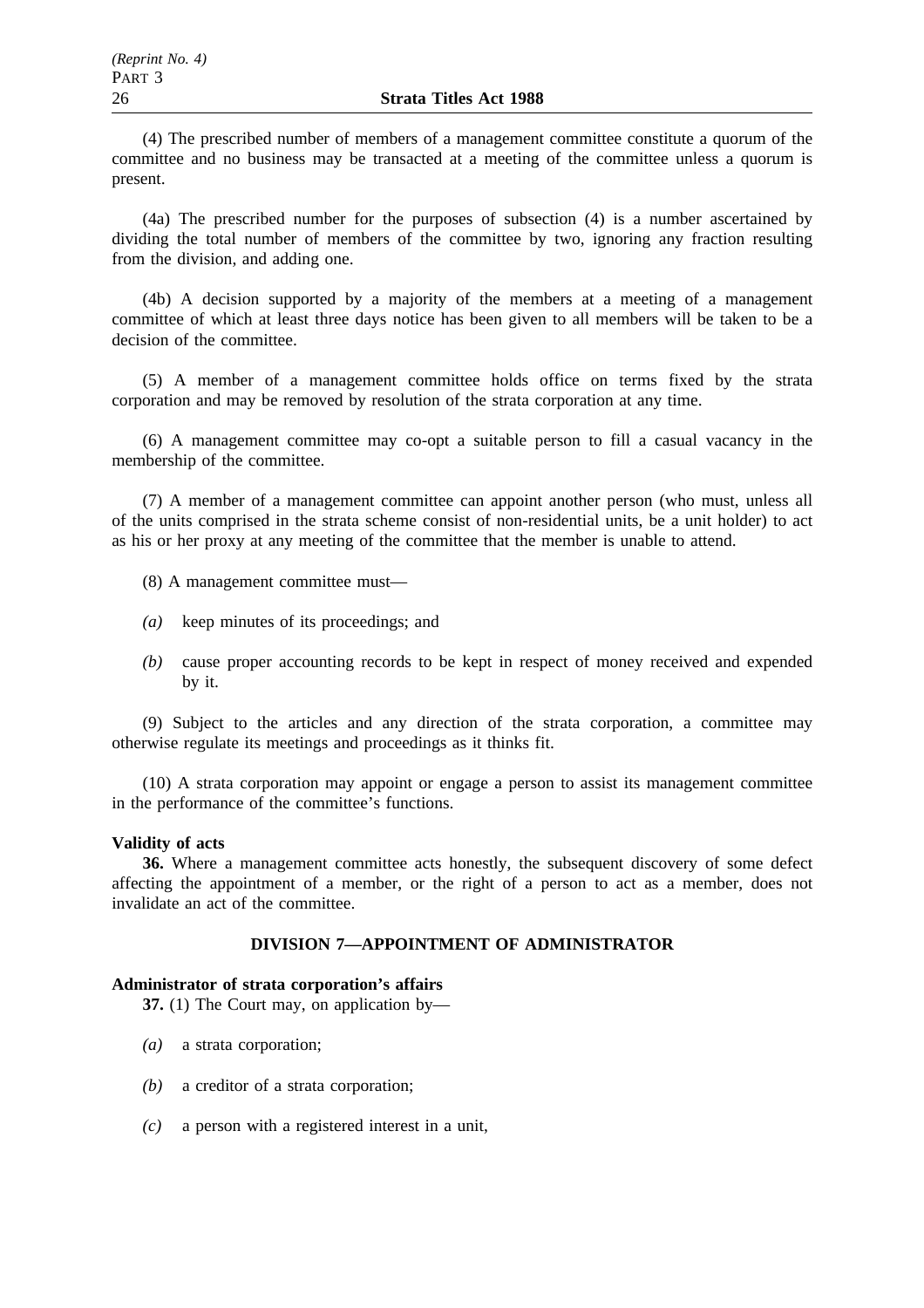appoint an administrator of the strata corporation, or remove or replace an administrator previously appointed.

(2) An administrator has, while the appointment remains in force, full and exclusive power to administer the affairs of the strata corporation (including power to do anything for which a special or unanimous resolution of the strata corporation is required).

(3) The administrator must comply with any directions that the Court may give from time to time.

(4) The remuneration of an administrator will be fixed by the Court and payable from the strata corporation's funds.

(5) The administrator may, by written instrument, delegate any of his or her powers.

(6) A delegation under subsection (5)—

- *(a)* may be made on such conditions as the administrator thinks fit; and
- *(b)* is revocable at will; and
- *(c)* does not derogate from the power of the administrator to act in any matter personally.

(7) Where a person—

- *(a)* is appointed as an administrator; or
- *(b)* is removed or replaced as an administrator,

that person must, within 14 days, give the Registrar-General written notice of his or her appointment, removal or replacement.

#### **DIVISION 8—SUPPLEMENTARY**

# **Duties of the original proprietor in relation to strata corporation**

**38.** (1) The original registered proprietor must ensure that a general meeting of the strata corporation is convened within three months after the relevant date.

Penalty: Division 7 fine.

(2) The relevant date is the first date on which there are two or more members of the corporation holding different units.

(3) The original registered proprietor must, at the first general meeting of the strata corporation, place it in possession of—

- *(a)* the duplicate certificate of title for the common property;
- *(b)* a copy of all plans, drawings, specifications and reports in his or her possession relating to the design and construction of buildings and building improvements on the site;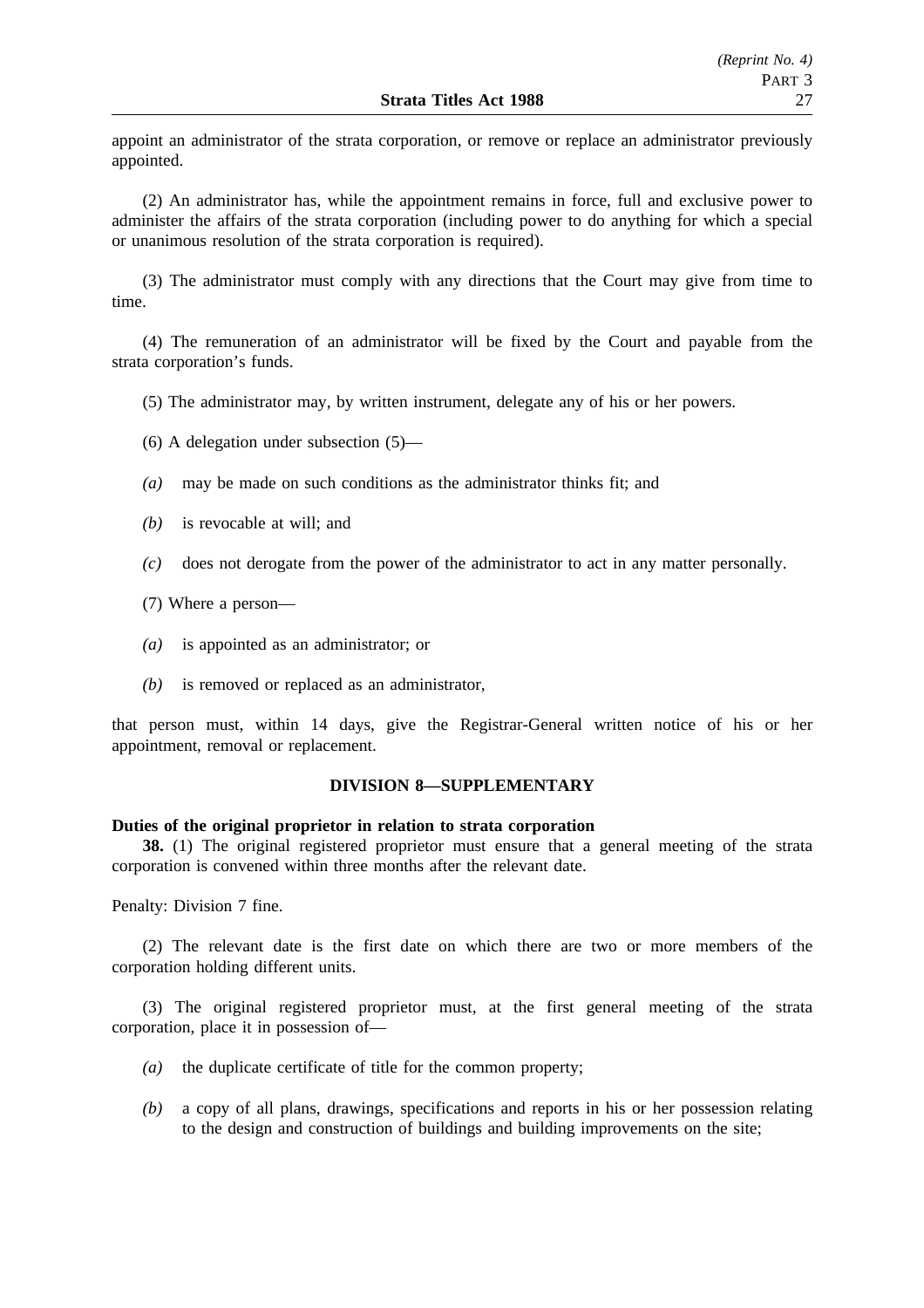*(c)* a copy of any other notice, order or document in his or her possession relating to the strata scheme of which the strata corporation will need to know in order to carry out its statutory functions.

Penalty: Division 7 fine.

# **Power to require handing over of property**

**39.** (1) A strata corporation may by notice in writing to a person who has possession of any record, key, or other property of the corporation, require that person to deliver it to an officer of the corporation named in the notice on or before a specified time.

(2) A person who fails to comply with a requirement under subsection (1) is guilty of an offence.

Penalty: Division 7 fine.

## **Record keeping**

**40.** (1) A strata corporation must—

- *(a)* keep—
	- (i) a minute book containing minutes of its meetings; and
	- (ii) proper accounting records in respect of its receipts and expenditure;
- *(b)* ensure that a proper statement of accounts is prepared in respect of each accounting period;
- *(c)* keep a record of any notice or order served on the corporation;
- *(d)* retain for such period as may be prescribed—
	- (i) the minute book and accounting records kept under paragraph *(a)*;
	- (ii) a copy of any statement of account prepared under paragraph *(b)*;
	- (iii) any notice or order referred to in paragraph *(c)*;
	- (iv) a copy of any correspondence received or sent by the corporation;
	- (v) notices of meetings of the corporation and its management committee;
	- (vi) such other documentary material as may be prescribed.
- (2) An accounting period for a strata corporation is—
- *(a)* a period—
	- (i) commencing on the commencement of this Act, the date of incorporation of the corporation or the end of a previous accounting period (whichever is the later); and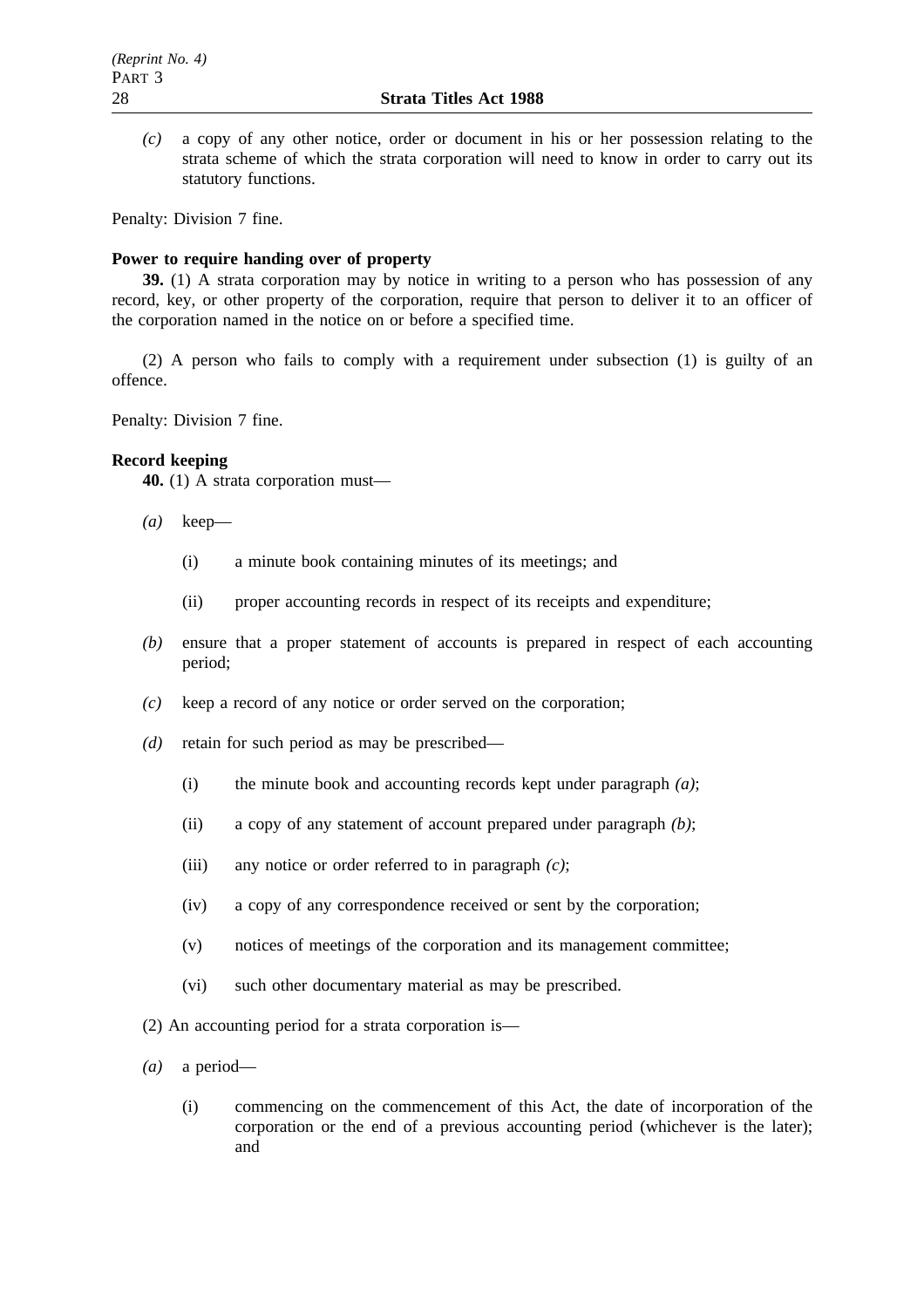- (ii) ending on the following 30 June; or
- *(b)* a period of not less than 9 months and not more than 18 months fixed by the corporation as an accounting period (but the corporation's accounting periods must be consecutive, following immediately one upon the other).

# **Information to be furnished**

**41.** (1) A strata corporation must, on application by or on behalf of the owner or a mortgagee of a unit, or by or on behalf of a prospective purchaser or mortgagee of a unit—

- *(a)* furnish—
	- (i) particulars of any contribution payable in relation to the unit (including details of any arrears of contribution related to the unit);
	- (ii) particulars of the assets and liabilities of the corporation;
	- (iii) particulars of any expenditure that the corporation has incurred, or has resolved to incur, and to which the unit holder of the unit must contribute, or is likely to be required to contribute;
	- (iv) particulars in relation to any prescribed matter;
- *(b)* provide copies of—
	- (i) the minutes of general meetings of the corporation and meetings of its management committee for such period, not exceeding two years, specified in the application;
	- (ii) the statement of accounts of the corporation last prepared by the corporation;
	- (iii) the articles for the time being in force;
	- (iv) current policies of insurance taken out by the corporation;
- *(c)* make available for inspection—
	- (i) a copy of the accounting records of the corporation;
	- (ii) the minute books of the corporation;
	- (iii) any other prescribed documentary material.

Penalty: Division 9 fine.

(2) An application under this section must be accompanied by the prescribed fee.

(2a) A strata corporation must not charge more than the prescribed fee in respect of a service provided in pursuance of an application under this section.

Penalty: Division 9 fine.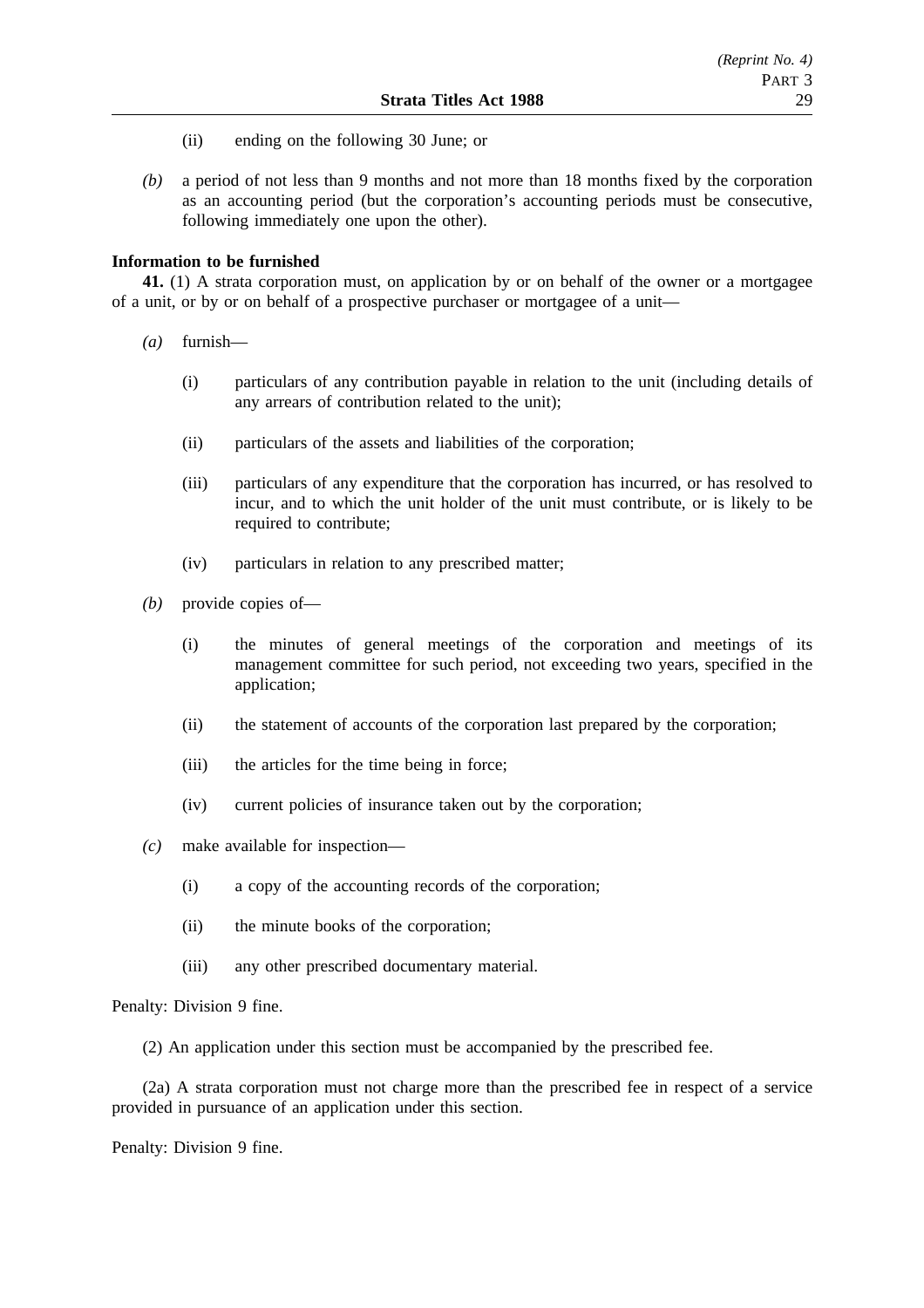- (3) The application is duly made if given or sent to—
- *(a)* the secretary of the strata corporation;
- *(b)* if the strata corporation has a management committee—any member of the management committee.

(4) A statement of a strata corporation provided for the purposes of subsection  $(1)(a)$  is, in favour of the person to whom it is provided and as against the corporation, conclusive evidence (as at the date of the statement) of the matters contained in the statement.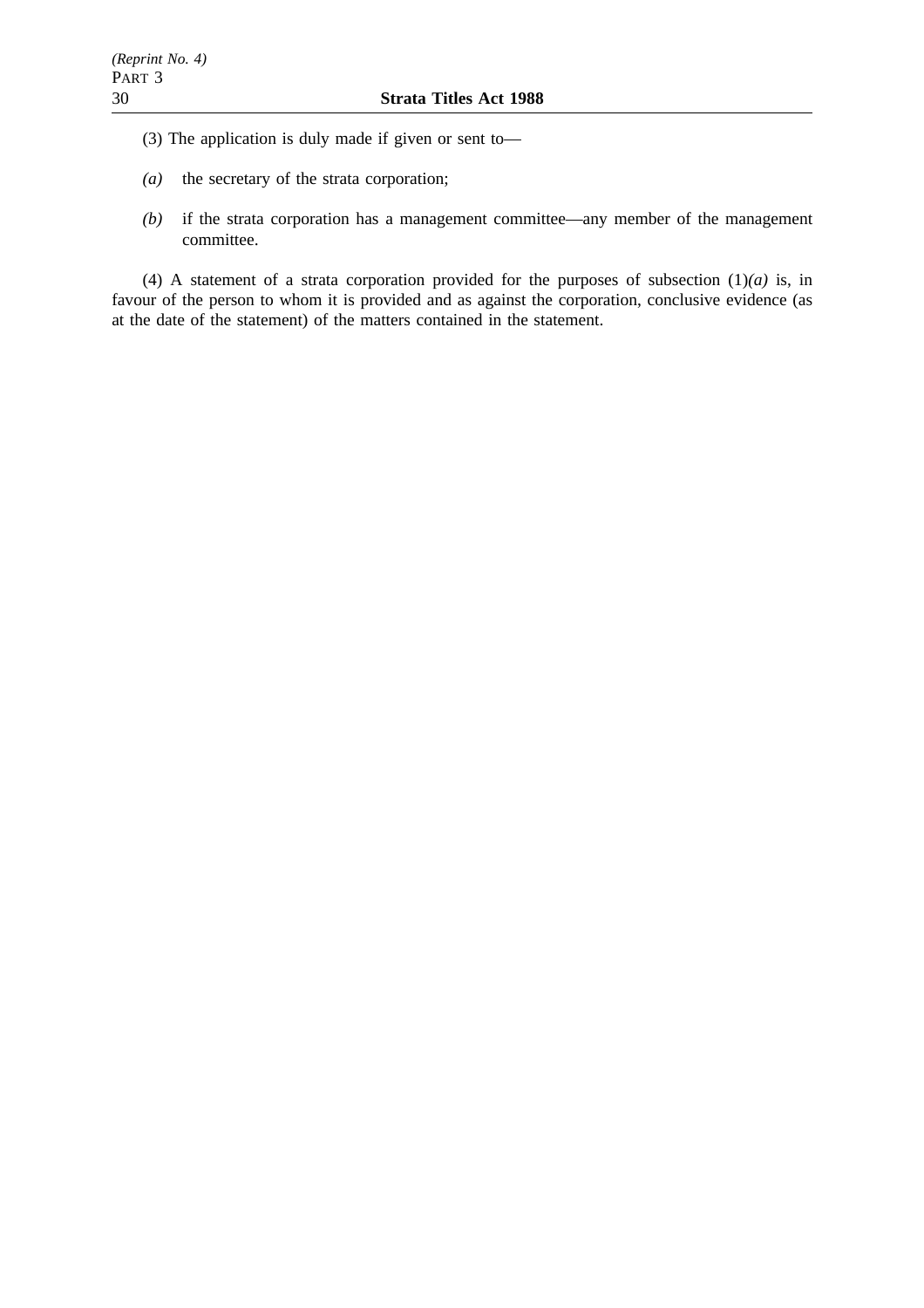# **PART 3A RESOLUTION OF DISPUTES**

#### **Resolution of disputes, etc.**

**41A.** (1) An application may be made under this section—

- *(a)* if a strata corporation or a member of a strata corporation claims that a breach of this Act or of the articles of the corporation has occurred; or
- *(b)* if a member of a strata corporation claims to have been prejudiced, as occupier of a strata unit, by the wrongful act or default of the strata corporation, of the management committee of the strata corporation, or of some other member of the strata corporation; or
- *(c)* if a member of a strata corporation claims that a decision of the strata corporation or of the management committee of the strata corporation is unreasonable, oppressive or uniust: or
- *(d)* if a dispute arises—
	- (i) between a strata corporation and a member of the corporation; or
	- (ii) between two or more members of a strata corporation,

in relation to any aspect of the occupation or use of a strata unit.

(2) Subject to this section, an application must be made to the Magistrates Court and the *Magistrates Court Act 1991* applies, with such modifications as may be necessary for the purpose or as may be prescribed, in relation to the application as if the proceedings were a minor civil action within the meaning of that Act.

(3) A person may, with leave of the District Court, bring an application under this section in the District Court.

(4) The District Court may, on the application of a party to proceedings under this section that have been commenced in the Magistrates Court, order that the proceedings be transferred to the District Court (and such an order will have effect according to its terms).

(5) Proceedings should not be commenced in, or transferred to, the District Court under subsections (3) or (4) unless the District Court considers that it is appropriate for the court to deal with the matter by reason of the complexity or significance of the matter.

(6) A court may, on its own initiative or on an application by a party to the proceedings—

- *(a)* transfer an application under this section to the Supreme Court on the ground that the application raises a matter of general importance; or
- *(b)* state a question of law for the opinion of the Supreme Court.

(7) A court, in hearing and determining an application under this section, should act according to equity, good conscience and the substantial merits of the case, without regard to technicalities and legal forms, and is not bound by the rules of evidence but may inform itself on any matter in such manner as it thinks fit.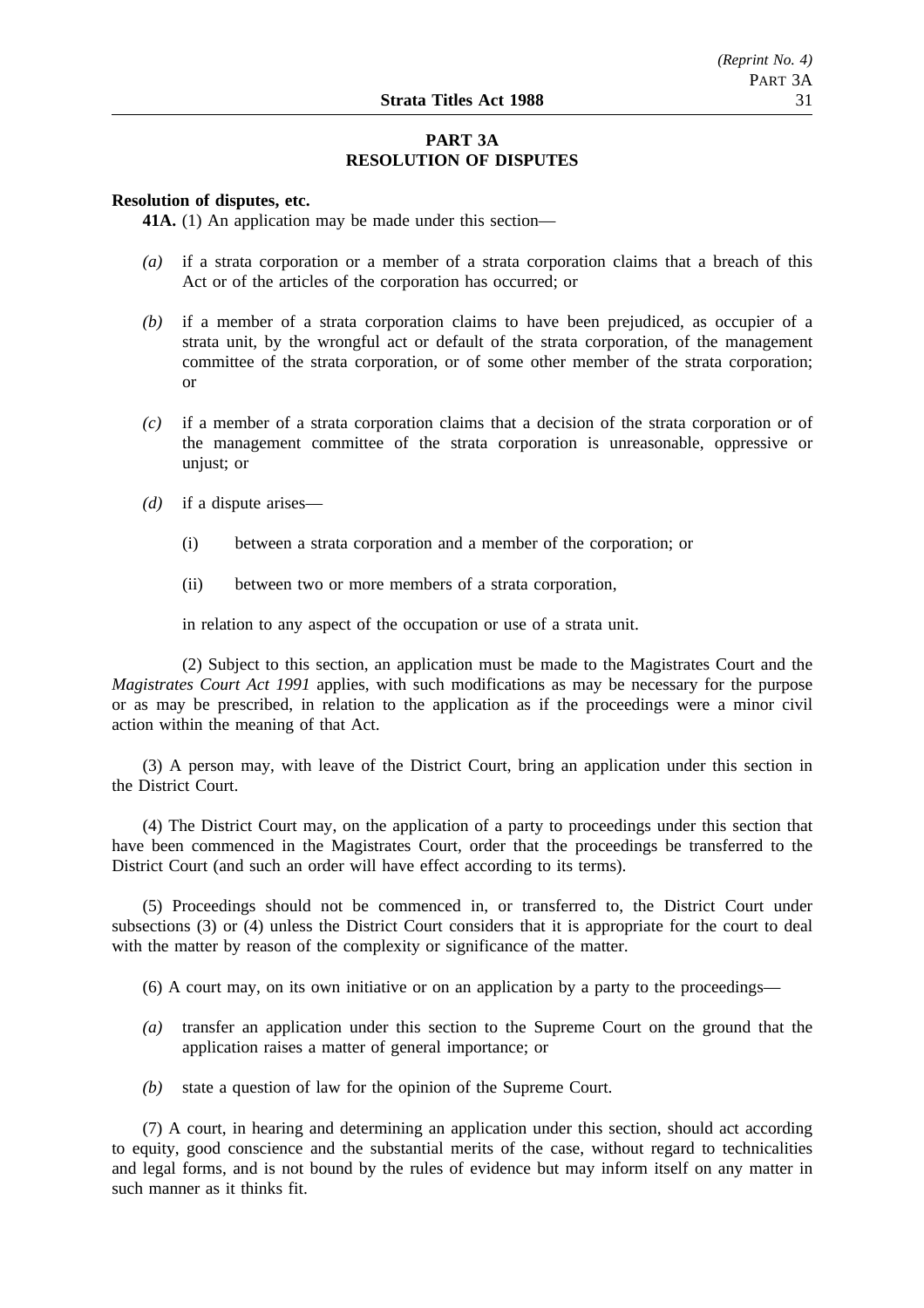(8) A member of a strata corporation duly appointed by the corporation for the purpose may represent the corporation in any proceedings under this section.

- (9) A court may, in respect of an application under this section—
- *(a)* attempt to achieve settlement of the proceedings by agreement between the parties;
- *(b)* require a party to provide reports or other information for the purposes of the proceedings;
- *(c)* order that a party take such action as in the opinion of the court necessary to remedy any default, or to resolve any dispute, and is specified in the order;
- *(d)* order that a party refrain from any further action of a kind specified in the order;
- *(e)* by order—
	- (i) alter the articles of the corporation;
	- (ii) vary or reverse any decision of the corporation, or of the management committee of the corporation;
- *(f)* give judgment on any monetary claim;
- *(g)* make orders as to costs;
- *(h)* make any incidental or ancillary orders.
- (10) A court should not make an order to alter the articles of a corporation unless—
- *(a)* the corporation is a party to the proceedings or the court is satisfied that the corporation has been given a reasonable opportunity to become a party to the proceedings; and
- *(b)* if it appears to the court that the alteration could adversely affect a member of the corporation who is not a party to the proceedings, the court is satisfied that the member has been notified of the possibility that such an order could be made and given a reasonable opportunity to make submissions to the court in relation to the matter; and
- *(c)* in any event, the court is satisfied that the order is essential to achieving a fair and equitable resolution of the matters in dispute.

(11) Where an application is made under this section and the court is satisfied that an interim order is justified by the urgency of the case, the court may make an interim order to safeguard the position of any person pending its final resolution.

(12) An interim order—

- *(a)* has effect for such period as the court may determine and specifies in the order, and may be renewed by the court from time to time; and
- *(b)* may be made or renewed whether or not notice of the application has been given to a respondent; and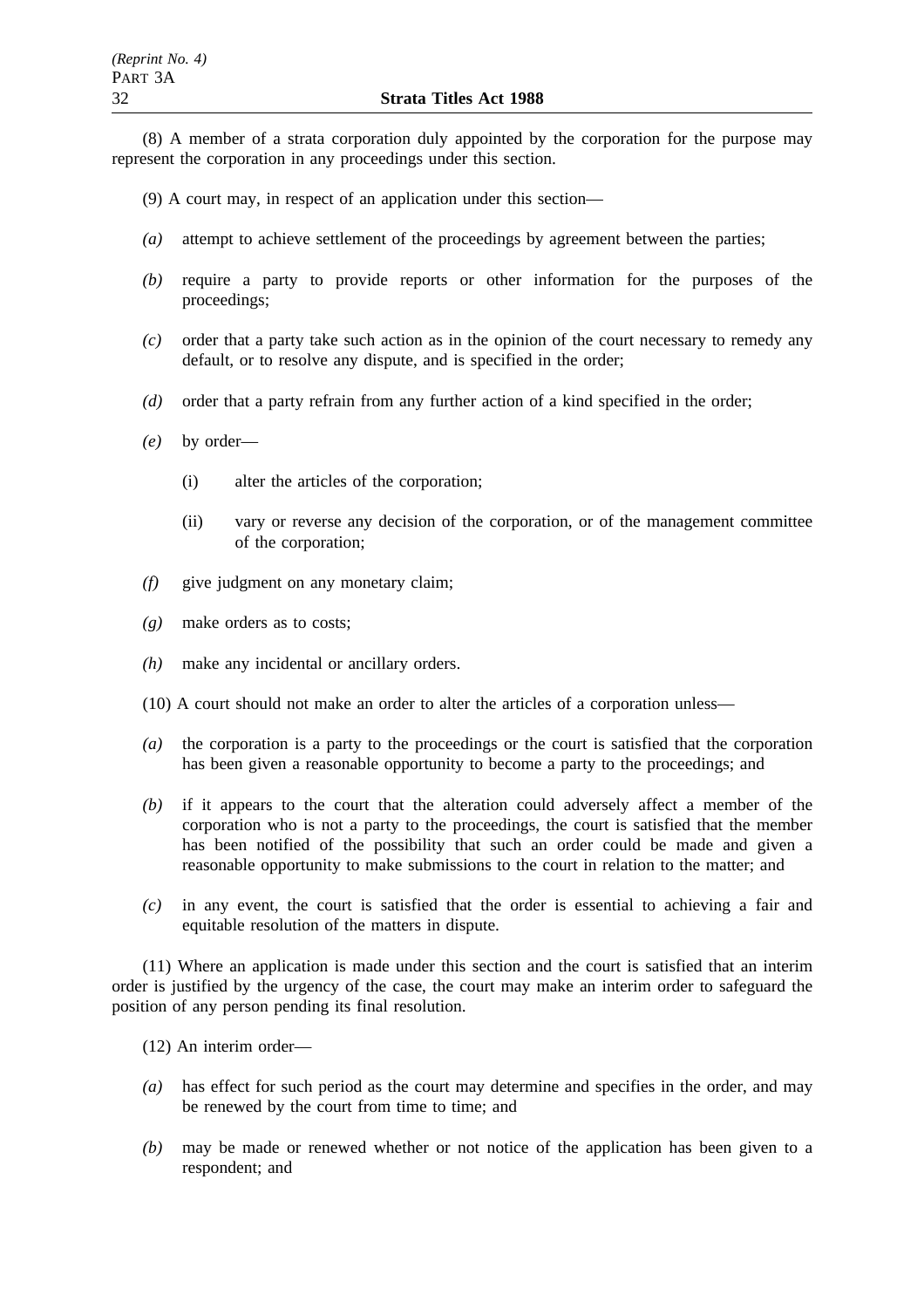- *(c)* unless sooner revoked, ceases to have effect on the determination or resolution of an application under this section.
- (13) A person who fails to comply with an order under this section is guilty of an offence.

Penalty: Division 7 fine.

(14) The power to make an order under this section includes the power to vary or revoke an order.

(15) A court may decline to proceed with an application under this section if it considers that it would be more appropriate for proceedings to be taken in another court or tribunal constituted by law.

(16) This section does not limit or derogate from any civil remedy at law or in equity.

(17) Rules of Court may be made dealing with any matter necessary or expedient for the effective and efficient operation of this section.

(18) The rules for a particular court will be made in the same manner as ordinary rules are made for that court.

(19) In this section—

"**member**" in relation to a strata corporation includes any person who is bound to comply with the articles of the corporation.

\*\*\*\*\*\*\*\*\*\*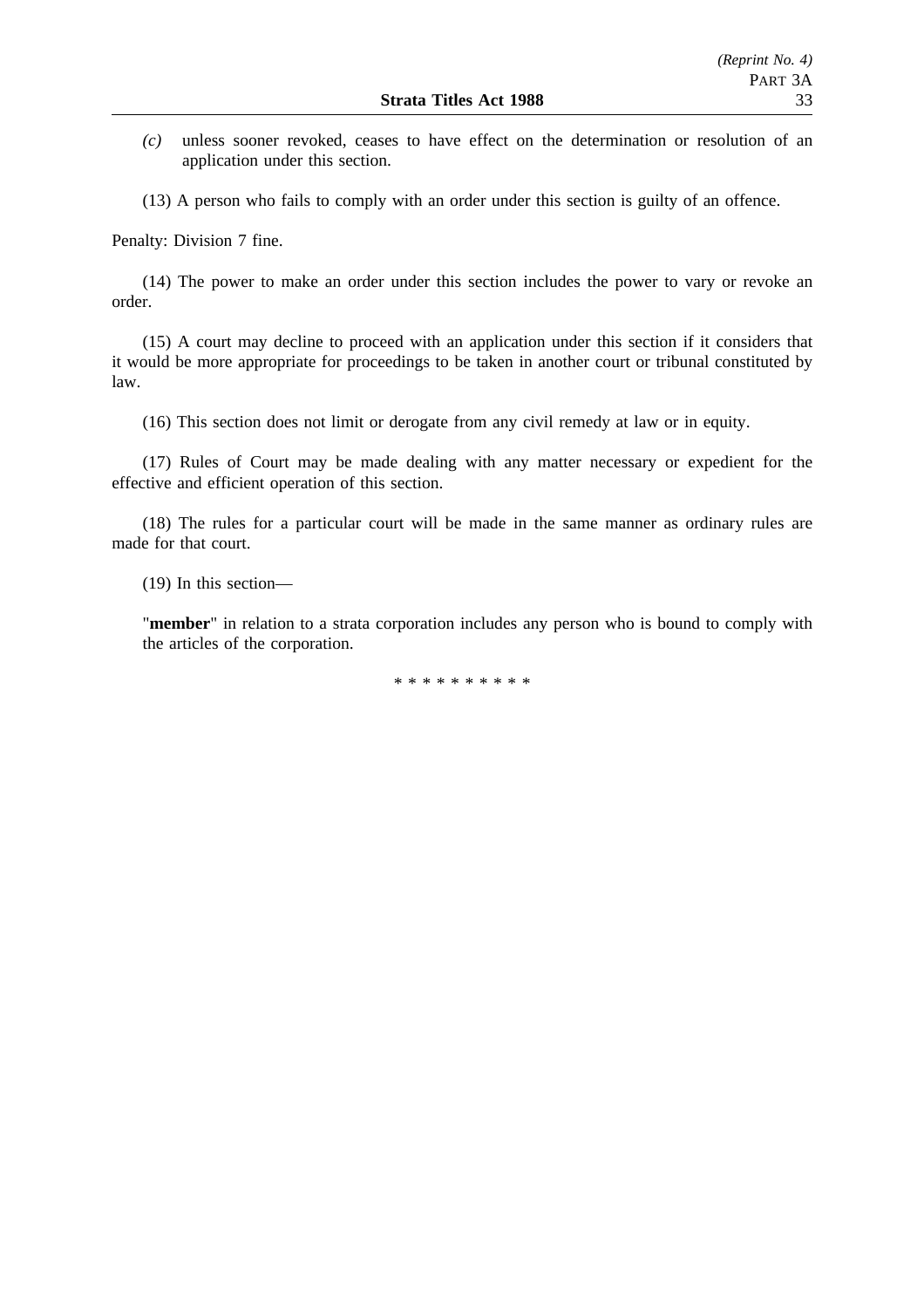# **PART 4 MISCELLANEOUS**

#### **Unit holder's power of entry**

**42.** (1) If—

- *(a)* (i) the proper supply of hot or cold water, gas, electricity, heating oil or air-conditioned air to a unit (unit A) fails; or
	- (ii) the sewerage, garbage or drainage system as it affects a unit (unit A) fails to operate properly; and
- *(b)* some other unit (unit B) must be entered in order to investigate the cause of the failure, or to carry out necessary repairs,

the unit holder of unit A, or a person authorised by that unit holder, may, after giving such notice to the unit holder of unit B as may be practicable in the circumstances, enter unit B for that purpose.

(2) Reasonable force may be exerted in the exercise of powers conferred by this section but any damage to unit B must be immediately made good at the expense of the unit holder of unit A.

## **Insurance by unit holder**

**43.** (1) Nothing in this Act limits the right of a unit holder to effect insurance in respect of the unit.

(2) A contract of insurance may be entered into by the unit holder in respect of damage to the unit for an amount equal to the amount secured at the date of the contract by mortgages over the unit.

(3) Where a contract of insurance of the kind referred to in subsection (2) is in force—

- *(a)* payment must be made by the insurer under the contract to the mortgagees whose interests are noted in the contract in order of their respective priorities, subject to the terms and conditions of the contract;
- *(b)* subject to the terms and conditions of the contract, the insurer is liable to pay under the contract—
	- (i) the amount stated in the contract; or
	- (ii) the amount of the damage; or
	- (iii) the amount sufficient, at the date of the payment, to discharge the mortgages noted in the contract,

whichever is the least amount.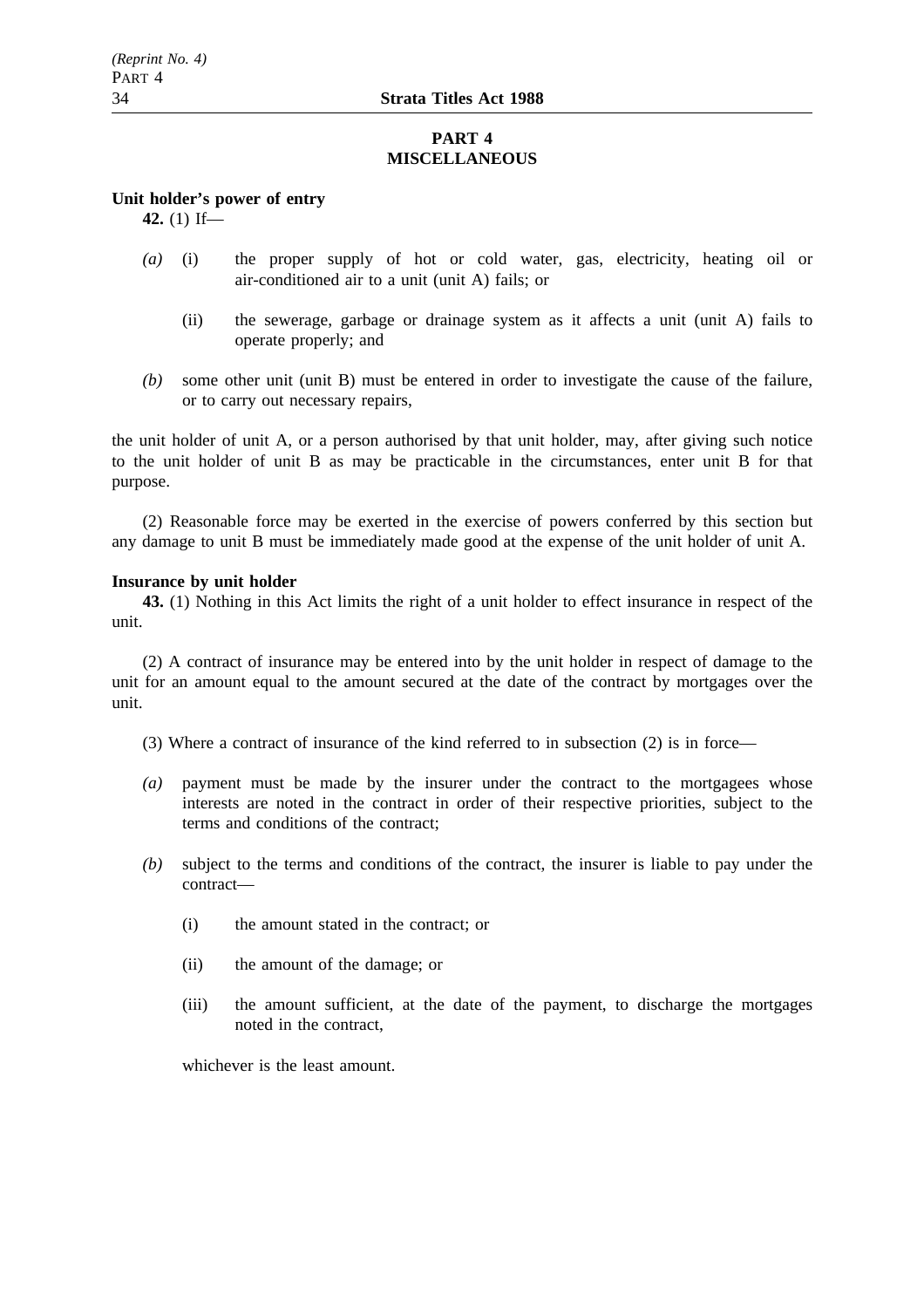(4) Where the amount so paid by the insurer equals the amount necessary to discharge a mortgage over the unit, the insurer is entitled to an assignment of that mortgage and where the amount is less than the amount necessary to discharge a mortgage over the unit, the insurer is entitled to obtain from the mortgagee a transfer of a proportion of the mortgagee's interest in the mortgage equal to the proportion that the amount of the payment bears to the amount owing under the mortgage immediately before the payment.

(5) Money received under any such contract of insurance is not liable to be brought into contribution with any other money received under another contract of insurance, except where the other contract of insurance—

- *(a)* is in respect of damage to the same unit; and
- *(b)* relates to the same mortgage debt.

#### **Dealing with part of unit**

**44.** (1) Subject to this section, a unit holder may not enter into any dealing with a part of the unit unless—

- *(a)* the dealing is to be effected by amendment to the strata plan; or
- *(b)* the dealing consists of the granting, surrendering or extinction of an easement.
- (2) Subject to any other law, a unit holder may grant a lease or licence over a part of a unit—
- *(a)* if all of the units comprised in the strata scheme consist of non-residential premises; or
- *(b)* where paragraph *(a)* does not apply—
	- (i) if the lease or licence is granted to another unit holder; or
	- (ii) if the lease or licence is authorised by unanimous resolution of the strata corporation (but no authorisation is required in relation to a lease or licence over the whole of a unit).
- (3) Where a unit holder acts in contravention of this section—
- *(a)* the dealing is void and no instrument purporting to give effect to the dealing may be lodged for registration; and
- *(b)* the unit holder is guilty of an offence.

Penalty: Division 8 fine.

## **Body corporate may act as officer, etc.**

**44A.** (1) Where a unit holder is a body corporate, the body corporate is eligible to hold the office of presiding officer, secretary or treasurer of the strata corporation, or to be a member of the management committee.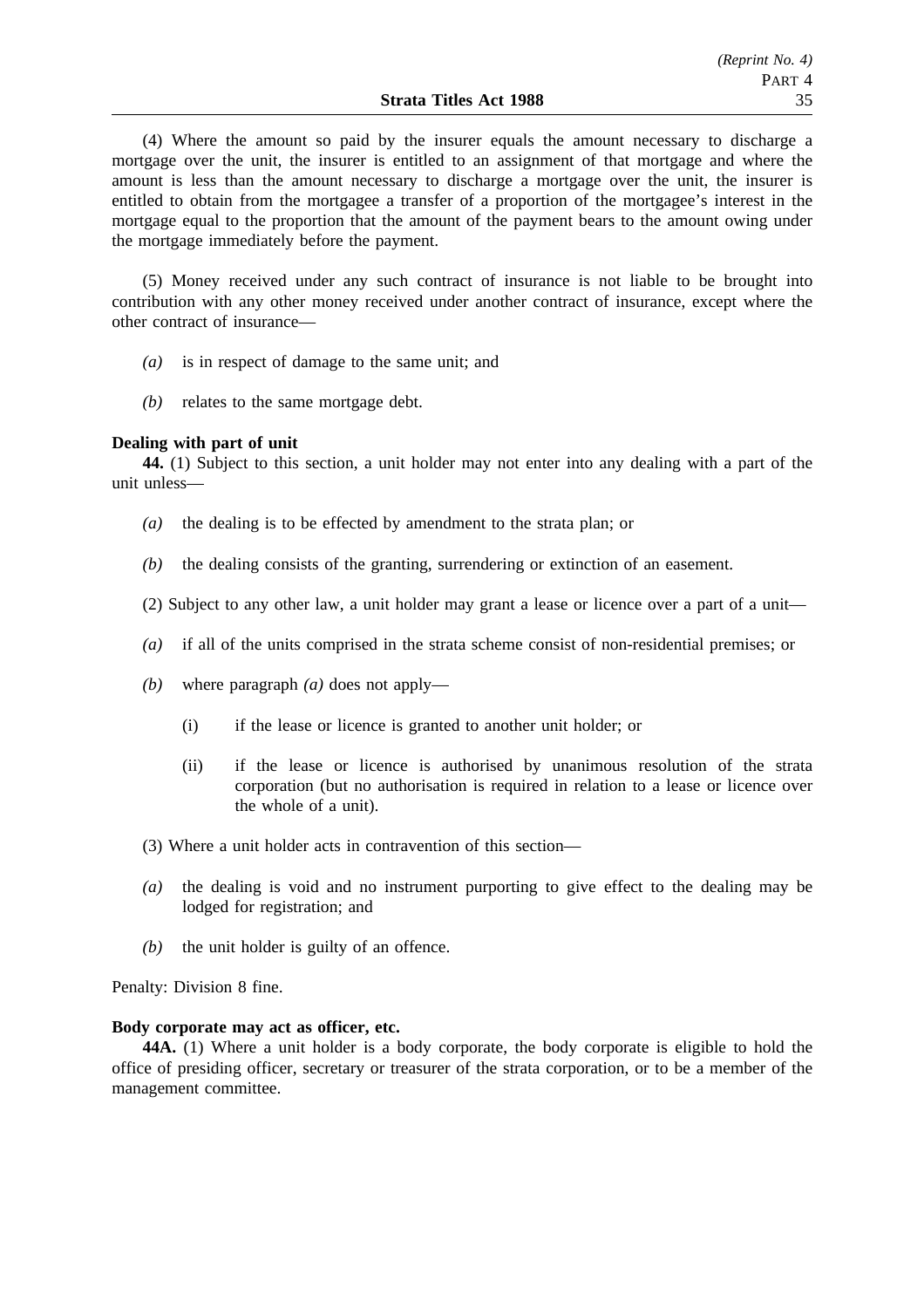(2) If a body corporate is appointed as the presiding officer, secretary or treasurer of a strata corporation, or as a member of a management committee, the body corporate may, by instrument in writing, appoint a person to perform on its behalf any function that is conferred on the body corporate by virtue of the appointment.

(2a) Subject to subsection (2b), the person appointed under subsection (2) must be a director, manager, secretary or other officer of the body corporate.

(2b) Subsection (2a) does not apply—

- *(a)* if all of the units comprised in the relevant strata scheme consist of non-residential premises; or
- *(b)* if the body corporate is the South Australian Housing Trust; or
- *(c)* in any other case prescribed by regulation.

(3) A function performed on behalf of a body corporate by a person appointed under subsection (2) will be taken to have been performed by the body corporate.

(4) A body corporate may revoke at will an appointment under subsection (2).

#### **Persons under disability, etc.**

**45.** (1) Where a unit holder is under a disability, the rights and powers of that unit holder under this Act may be exercised on his or her behalf by a guardian.

(2) If a unit holder is under a disability or cannot be found, the Court may on application by the strata corporation or any other person with a proper interest in the matter, dispense with any consent, approval or vote that would otherwise be required from that person under this Act.

## **Relief where unanimous resolution required**

**46.** (1) Where a unanimous resolution is necessary under this Act before an act may be done and that resolution is not obtained but the resolution is supported to the extent necessary for a special resolution, a person included in the majority in favour of the resolution may apply to the Court to have the resolution declared sufficient to authorise the particular act proposed and, if the Court so orders, the resolution will be taken to have been passed as a unanimous resolution.

- (2) Notice of an application under subsection (1) must be served on—
- *(a)* every person who was entitled to exercise the power of voting conferred under this Act and did not, either in person or by proxy, vote in favour of the resolution; and
- *(b)* any other person whom the Court declares to have a sufficient interest in the proceedings to require that the person should be served with notice of the application,

and the Court may direct that any person served with, or to be served with, notice of proceedings under this subsection be joined as a party to the proceedings.

(3) The Court should not order a party who opposes an application under this section to pay the costs of a successful applicant unless the Court considers the actions of that party in relation to the application were unreasonable.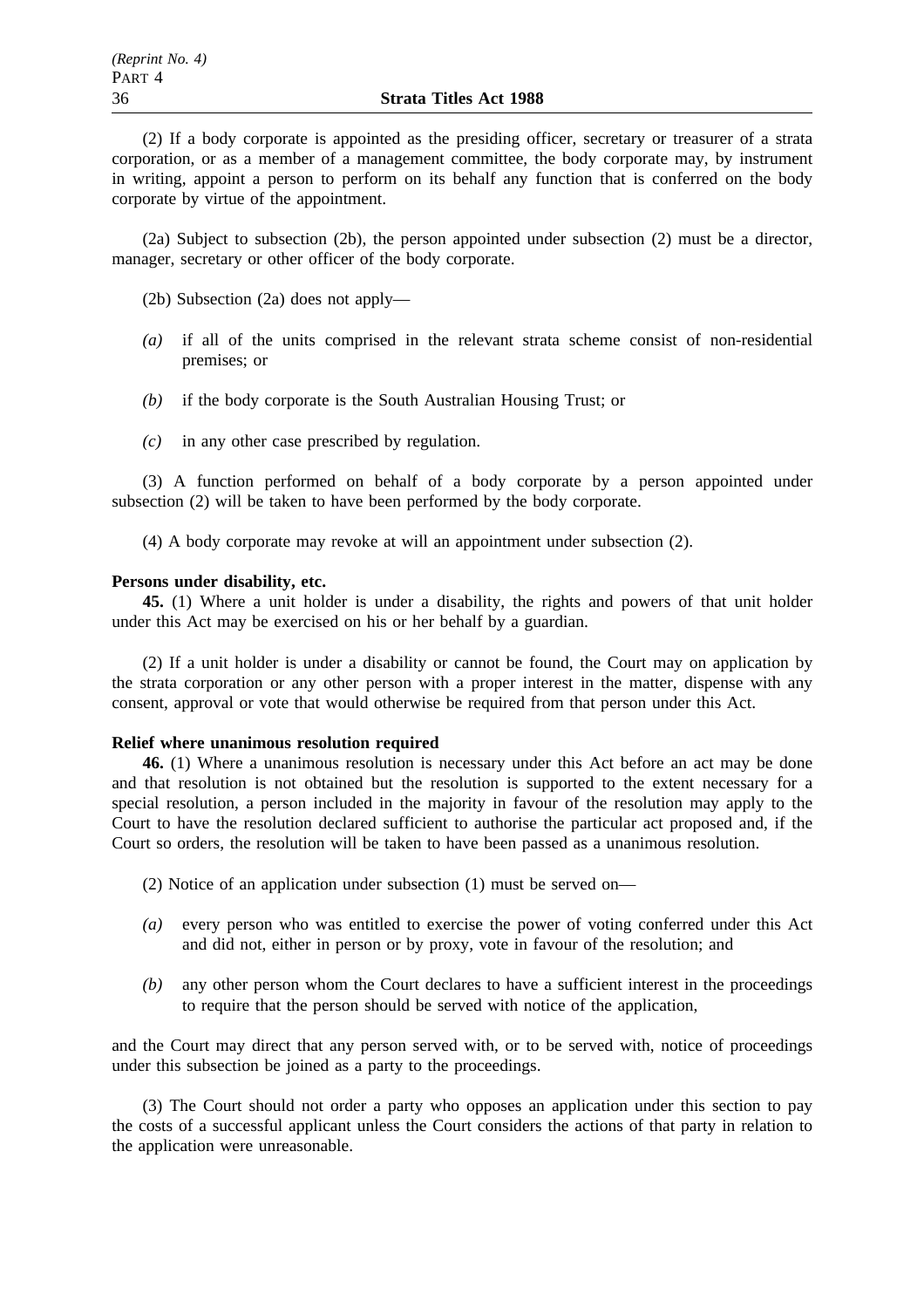## **Vicarious liability of management committee members**

**47.** (1) If a strata corporation for which a management committee has been constituted is guilty of an offence against this Act, each person who was a member of the management committee at the time of the offence is also guilty of an offence and liable to a penalty not exceeding one-half the maximum prescribed for the principal offence.

- (2) It is a defence to a charge under subsection (1) to prove—
- *(a)* that the defendant exercised reasonable care in the exercise of his or her responsibilities as a member of the management committee; and
- *(b)* that the offence is not attributable to any intentional or negligent act or omission on the defendant's part.

## **Applications, etc.**

**48.** (1) An application or plan submitted to the Registrar-General under this Act must be in a form approved by the Registrar-General and certified in any manner required by the Registrar-General.

(2) Any such application must be accompanied by the prescribed fee.

(3) Any other document that is to be lodged with the Registrar-General under this Act must be accompanied by the prescribed fee.

(4) The Registrar-General may, in appropriate cases, remit or reduce a fee.

#### **Service**

**49.** (1) A document to be served under this Act or the articles of a strata corporation may be served personally or by post.

(2) A strata corporation must keep—

- *(a)* a letter box, with the name of the corporation clearly shown on it, for postal delivery to the site; or
- *(b)* where there is no postal delivery to the site, a post office box.

(3) A document may be served on the strata corporation, its secretary or treasurer, or a member of its management committee—

- *(a)* by placing it in the strata corporation's letter box; or
- *(b)* by post addressed to the strata corporation, the secretary or treasurer at the postal address of the corporation.

## **Proceedings for offences**

**50.** (1) An offence against this Act is a summary offence.

(2) A prosecution for an offence against this Act may only be commenced with the written consent of the Attorney-General.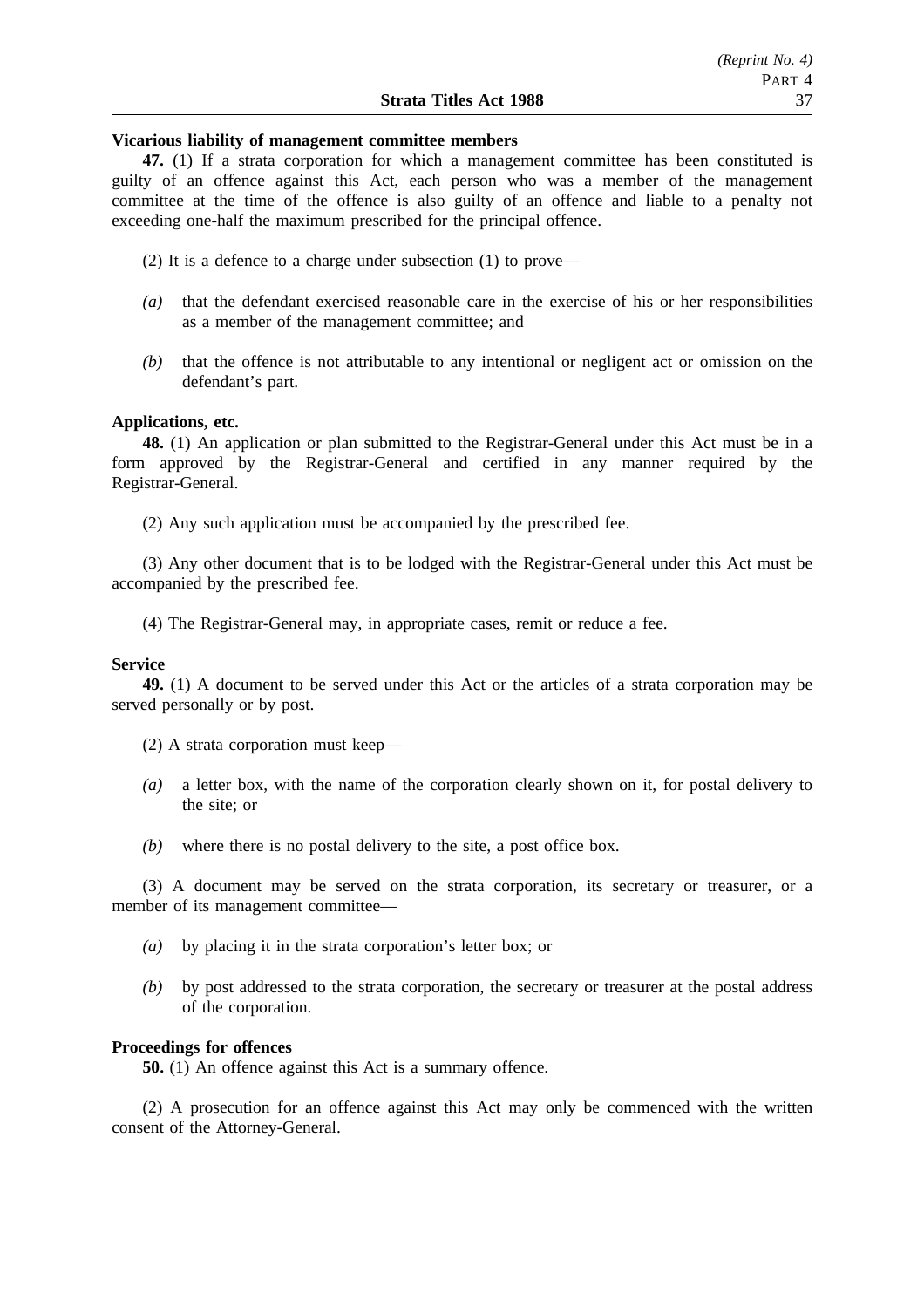(3) In proceedings for an offence against this Act, a document apparently signed by the Attorney-General that appears to be a consent to a prosecution for an offence against this Act will be accepted, in the absence of proof to the contrary, as proof of the consent.

(4) Where a person fails to comply with an obligation imposed by this Act and is, in consequence of that non-compliance, convicted of an offence against this Act, the court may order the convicted person to comply with the obligation within a time fixed by the court.

(5) If the convicted person fails to comply with an order under subsection (4), that person is guilty of a further offence.

Penalty: Division 7 fine.

# **Regulations**

**51.** (1) The Governor may make such regulations as are contemplated by this Act, or as are necessary or expedient for the purposes of this Act.

(2) Any such regulation—

- *(a)* may be of general or restricted application;
- *(b)* may confer discretionary powers;
- *(c)* may impose a fine (not exceeding a division 9 fine) for breach of, or non-compliance with, the regulation or any other regulation.

\*\*\*\*\*\*\*\*\*\*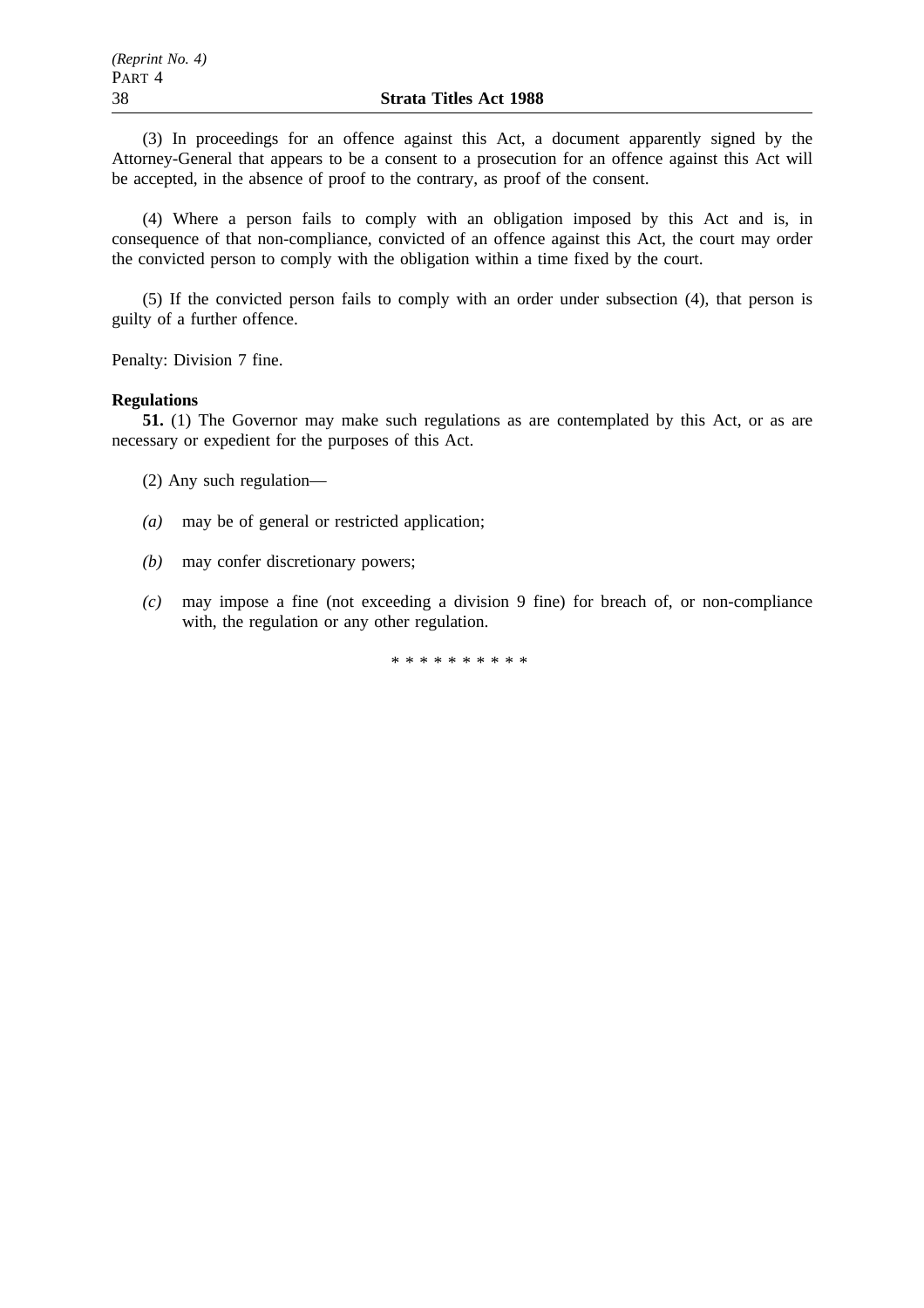#### **SCHEDULE 2**

#### *Transitional Provisions*

#### **Interpretation**

1. In this schedule—

"**the repealed strata title provisions**" means Part 19B of the *Real Property Act 1886* repealed by schedule 1.

#### **Existing plans**

2. (1) Subject to subclause (2), a plan deposited in the Lands Titles Registration Office by the Registrar-General in pursuance of the repealed strata title provisions will be taken to be a deposited plan under this Act.

(2) Subject to any amendment under this Act, the boundaries of a unit within a plan to which subclause (1) applies are not affected by the enactment of this Act.

#### **Strata corporations**

3. (1) A corporation existing under the repealed strata title provisions immediately before the commencement of this Act continues as a strata corporation under this Act.

(2) A committee of a corporation appointed under the repealed strata title provisions and in existence immediately before the commencement of this Act will, subject to this Act, continue as the management committee of the corporation under this Act.

(3) Where a strata corporation to which this clause applies had adopted articles in substitution for those prescribed by the repealed strata title provisions, those articles continue, subject to amendment or substitution under this Act, as the articles of the corporation.

(4) In any other case, the articles prescribed by schedule 3 will take the place of those prescribed by the repealed strata title provisions on the expiration of six months from the commencement of this Act (but if those earlier articles had been amended, there will be a corresponding amendment to the schedule 3 articles as they apply to the strata corporation).

#### **Continuation and completion of proceedings under the repealed provisions**

4. (1) Proceedings commenced under the repealed strata title provisions may be continued and completed as if this Act had not been enacted.

(2) For the purposes of subclause (1), proceedings for the deposit of a strata plan will be taken to have commenced when a formal application was first made to the Registrar-General, the Commission or the council in relation to the division of the land by strata plan.

#### **Prescribed building unit schemes**

5. (1) Where—

- *(a)* land was, before 22 February, 1968, laid out in a building unit scheme consisting of two or more units designed for separate occupation;
- *(b)* as at that date, buildings to which the scheme relates had been erected,

the scheme is one to which this clause applies.

(2) An application may be made under this Act for the deposit of a strata plan in relation to land subject to a scheme to which this clause applies.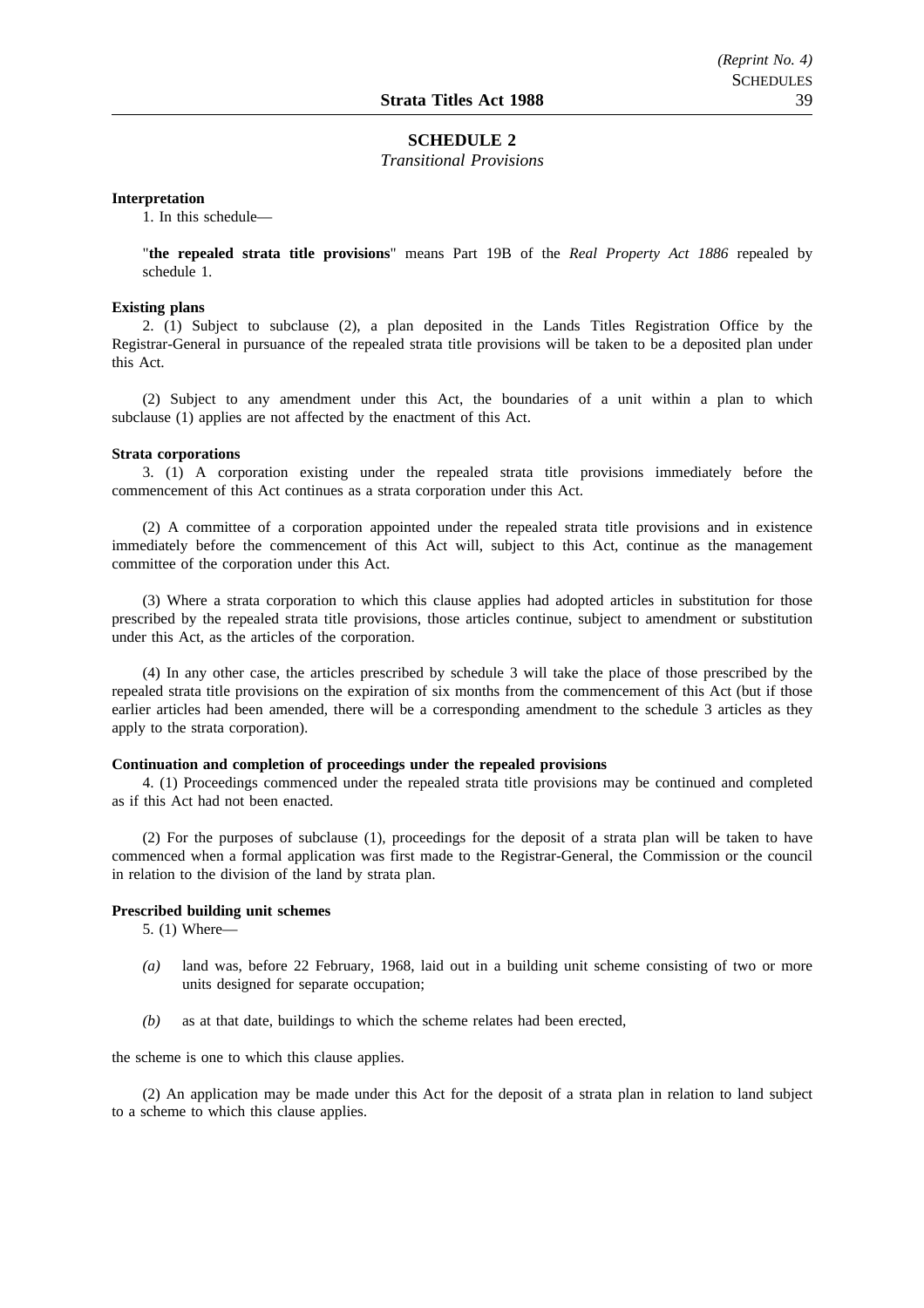- (3) An application cannot be made under subclause (2) without the consent of—
- *(a)* all those on whom rights to occupation of the units have been conferred under the scheme; and
- *(b)* any other person who has a registered interest in the land; and
- *(c)* any company formed to administer the scheme.
- (4) Where a strata plan is deposited in pursuance of an application under this clause—
- *(a)* the scheme is terminated;
- *(b)* all registered interests that had been entered on the original certificate for the land are extinguished and any related instrument is discharged (although the Registrar-General will, on due application being made, register any instrument in substitution for any instrument that is cancelled by the operation of this paragraph and may note a caveat on the title without the leave of the Court);
- *(c)* the certificate for the units will be issued in the names of those who were entitled to occupation of them under the scheme;
- *(d)* the assets and liabilities of any company formed to administer the scheme are transferred to the strata corporation.

#### **Application of Acts**

6. The *Acts Interpretation Act 1915* applies, except to the extent of any inconsistency with the provisions of this schedule, to any repeal made by this Act.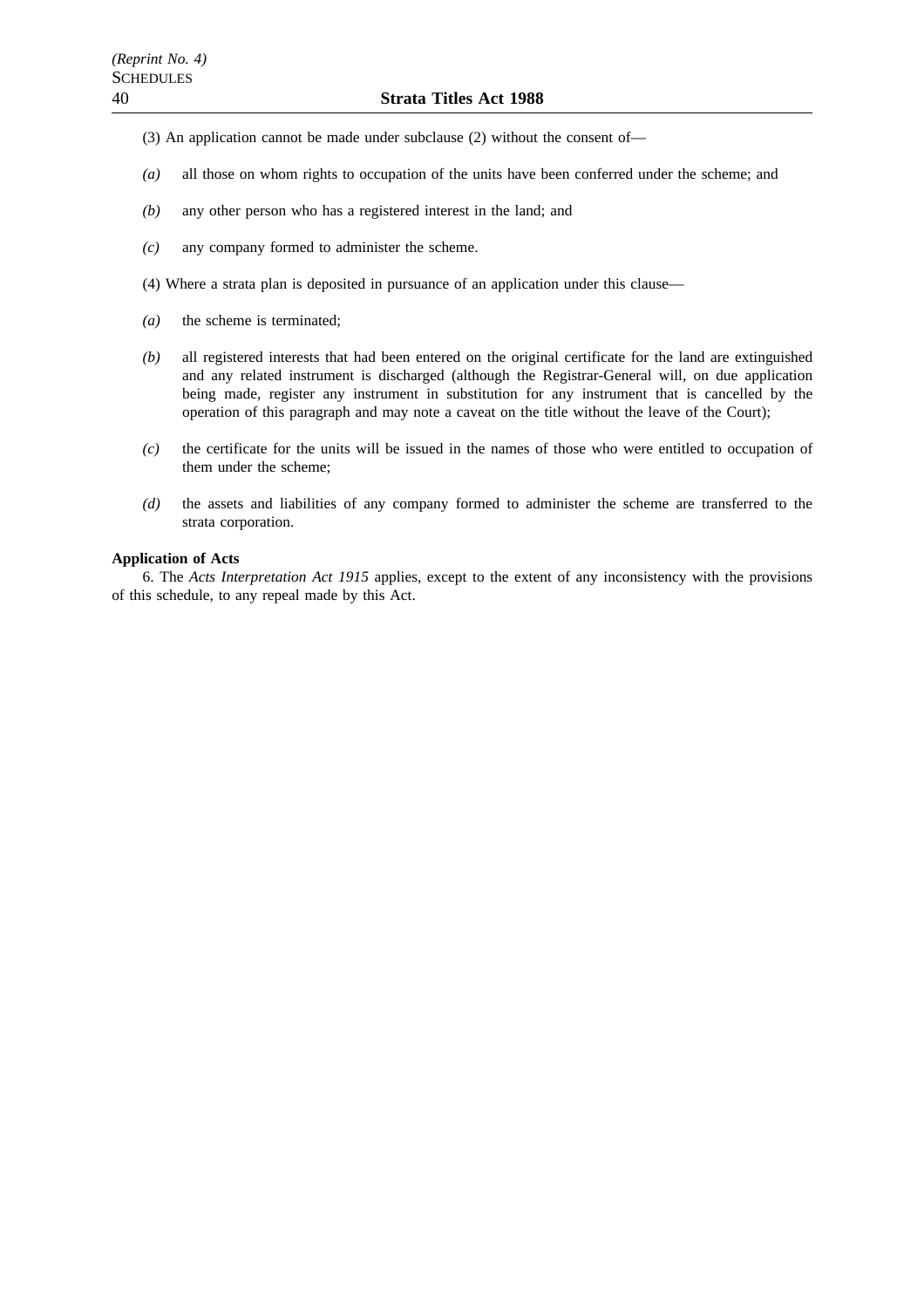#### **SCHEDULE 3**

#### *Articles of Strata Corporation*

1. (1) A unit holder must—

- *(a)* maintain the unit in good repair;
- *(b)* carry out any work ordered by a council or other public authority in respect of the unit.

(2) The occupier of a unit must keep it in a clean and tidy condition.

2. A person bound by these articles—

- *(a)* must not obstruct the lawful use of the common property by any person; and
- *(b)* must not use the common property in a manner that unreasonably interferes with the use and enjoyment of the common property by the other members of the strata community, their customers, clients or visitors; and
- *(c)* must not make, or allow his or her customers, clients or visitors to make, undue noise in or about any unit or the common property; and
- *(d)* must not interfere, or allow his or her customers, clients or visitors to interfere, with others in the enjoyment of their rights in relation to units or common property.

3. A person bound by these articles must not use the unit, or permit the unit to be used, for any unlawful purpose.

4. Subject to the *Strata Titles Act 1988*, a person bound by these articles must not, without the strata corporation's consent, keep any animal in, or in the vicinity of, a unit.

5. A person bound by these articles—

- *(a)* must not park a motor vehicle in a parking space allocated for others or on a part of the common property on which parking is not authorised by the strata corporation; and
- *(b)* must take reasonable steps to ensure that his or her customers, clients or visitors do not park in parking spaces allocated for others or on parts of the common property on which parking is not authorised by the strata corporation.

6. A person bound by these articles must not, without the consent of the strata corporation—

- *(a)* damage or interfere with any lawn, garden, tree, shrub, plant or flower on the common property; or
- *(b)* use any portion of the common property for his or her own purposes as a garden.
- 7. A person bound by these articles must not—
- *(a)* bring objects or materials onto the site of a kind that are likely to cause justified offence to the other members of the strata community; or
- *(b)* allow refuse to accumulate so as to cause justified offence to others.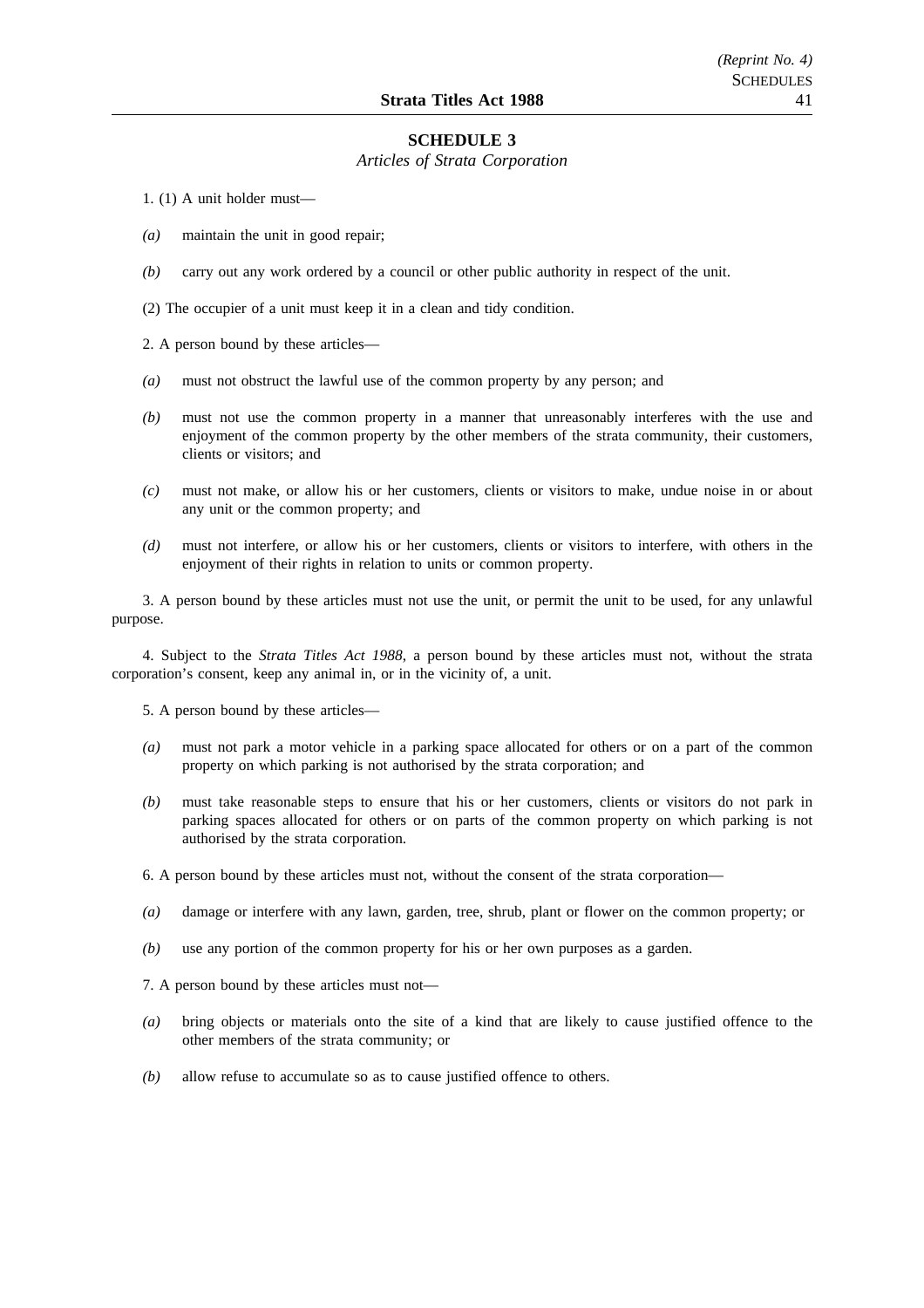8. A person bound by these articles must not, without the consent of the strata corporation, display any sign, advertisement, placard, banner or any other conspicuous material of a similar nature—

- *(a)* on part of his or her unit so as to be visible from outside the building; or
- *(b)* on any part of the common property.

9. The occupier of a unit may, without the consent of the strata corporation, paint, cover or in any other way decorate the inside of any building forming part of the unit and may, provided that unreasonable damage is not caused to any common property, fix locks, catches, screens, hooks and other similar items to that building.

10. The occupier of a unit used for residential purposes must not, without the consent of the strata corporation, use or store on the unit or on the common property any explosive or other dangerous substance.

11. A person bound by these articles—

- *(a)* must maintain within the unit, or on a part of the common property set apart for the purpose by the strata corporation, a receptacle for garbage adequately covered; and
- *(b)* must comply with all council by-laws relating to the disposal of garbage.

12. A unit holder must immediately notify the strata corporation of—

- *(a)* any change in the ownership of the unit, or any change in the address of an owner;
- *(b)* any change in the occupancy of the unit.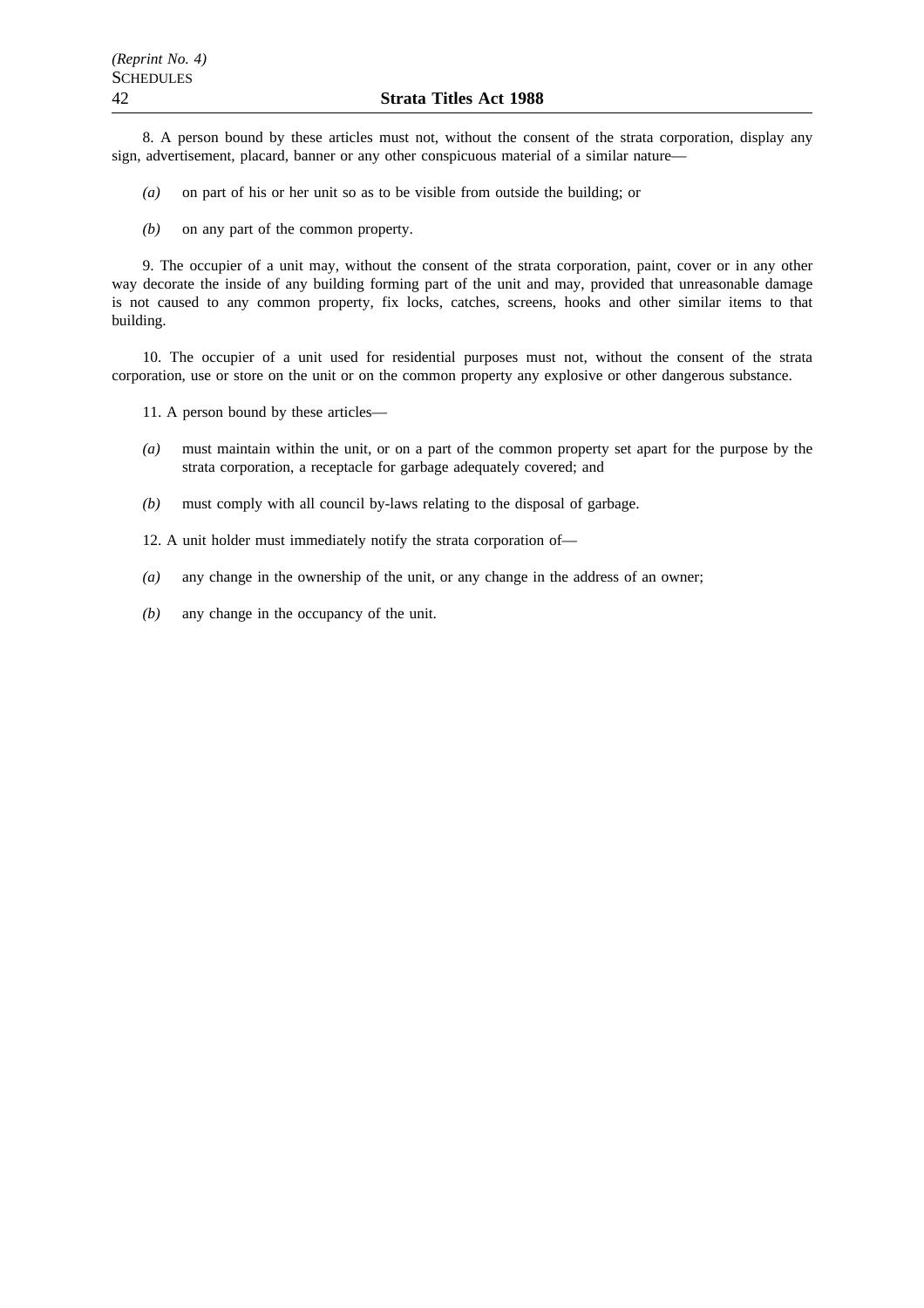# **APPENDIX 1**

# **LEGISLATIVE HISTORY**

(*entries in bold type indicate amendments incorporated since the last reprint*)

| Long title:            | amended by 54, 1990, s. 3(1) (Sched. 4)                                                                                                                               |
|------------------------|-----------------------------------------------------------------------------------------------------------------------------------------------------------------------|
| Section 2:             | repealed by 54, 1990, s. 3(1) (Sched. 4)                                                                                                                              |
| Section $3(1)$ :       | definition of "the Commission" substituted by 54, 1993,                                                                                                               |
|                        | s. $13(a)$                                                                                                                                                            |
|                        | definition of "fence" inserted by 13, 1990, s. $3(a)$                                                                                                                 |
|                        | definition of "statutory encumbrance" inserted by 13, 1990,                                                                                                           |
|                        | s. $3(b)$ ; amended by 54, 1993, s. $13(b)$ ; paragraph (c)                                                                                                           |
|                        | repealed by 54, 1993, s. 13(b); amended by 56, 1993,<br>Sched. 2                                                                                                      |
| Section $5(6)$ :       | amended by 13, 1990, s. 4                                                                                                                                             |
| Section $5(7)$ :       | amended by 78, 1991, s. 3                                                                                                                                             |
| Section $7(4)$ :       | amended by 54, 1993, s. 13(c)                                                                                                                                         |
| Section $7(6)$ :       | amended by 13, 1990, s. 5(a)                                                                                                                                          |
| Section $7(7)$ :       | amended by 13, 1990, s. 5(b), (c)                                                                                                                                     |
| Section $8(5)$ :       | substituted by 13, 1990, s. $6(a)$                                                                                                                                    |
| Section $8(6)$ :       | substituted by 13, 1990, s. $6(b)$                                                                                                                                    |
| Section 8(7):          | inserted by 13, 1990, s. 6(b)                                                                                                                                         |
| Section $12(2)$ :      | amended by 13, 1990, s. 7(a)                                                                                                                                          |
| Section $12(3)$ :      | amended by 54, 1993, s. 13(d)                                                                                                                                         |
| Section 12(3a):        | inserted by 13, 1990, s. 7(b)                                                                                                                                         |
| Section 12(4a):        | inserted by 13, 1990, s. $7(c)$                                                                                                                                       |
| Section $12(5)$ :      | substituted by 13, 1990, s. $7(d)$                                                                                                                                    |
| Section 12(5a):        | inserted by 13, 1990, s. 7(d)                                                                                                                                         |
| Section $12(6)$ :      | amended by 13, 1990, s. 7(e)                                                                                                                                          |
| Section 12(6a):        | inserted by 13, 1990, s. 7(f)                                                                                                                                         |
|                        | Division 5 of Part 2 comprising ss. 14 - 15 and heading<br>amended by 13, 1990, s. 8; 54, 1990, s. 3(1) (Sched. 4);<br>23, 1992, s. 7; repealed by 54, 1993, s. 13(e) |
| Section $16(2)$ :      | amended by 13, 1990, s. 9                                                                                                                                             |
| Section $17(7)$ :      | amended by 13, 1990, s. 10(a)                                                                                                                                         |
| Section 17(7a):        | inserted by 13, 1990, s. 10(b)                                                                                                                                        |
|                        |                                                                                                                                                                       |
|                        | Division 8 of Part 2 comprising ss. 17A, 17B and heading<br>inserted by 13, 1990, s. 11                                                                               |
| <b>Section 17B(5):</b> | amended by 54, 1993, s. 13(f)                                                                                                                                         |
| Section 17B(6):        | definition of "appropriate planning authority" repealed and                                                                                                           |
|                        | definition of "the relevant authority" inserted in its place                                                                                                          |
|                        | by 54, 1993, s. 13(g)                                                                                                                                                 |
| Section $20(3)$ :      | repealed by 78, 1991, s. 4                                                                                                                                            |
| Section $22(1)$ :      | amended by 54, 1990, s. 3(1) (Sched. 4); 78, 1991, s. 5                                                                                                               |
| Section $23(1)$ :      | amended by 13, 1990, s. 12(a)                                                                                                                                         |
| Section 23(1a):        | inserted by 13, 1990, s. 12(b)                                                                                                                                        |
| Section $23(5)$ :      | amended by 54, 1990, s. $3(1)$ (Sched. 4); substituted by                                                                                                             |
|                        | 78, 1991, s. 6                                                                                                                                                        |
| Section 25:            | amended by 13, 1990, s. 13                                                                                                                                            |
| Section $26(2)$ :      | amended by 13, 1990, s. 14(a)                                                                                                                                         |
| Section $26(3)$ :      | amended by 13, 1990, s. 14(b)                                                                                                                                         |
| Section $26(6)$ :      | amended by 54, 1990, s. 3(1) (Sched. 4)                                                                                                                               |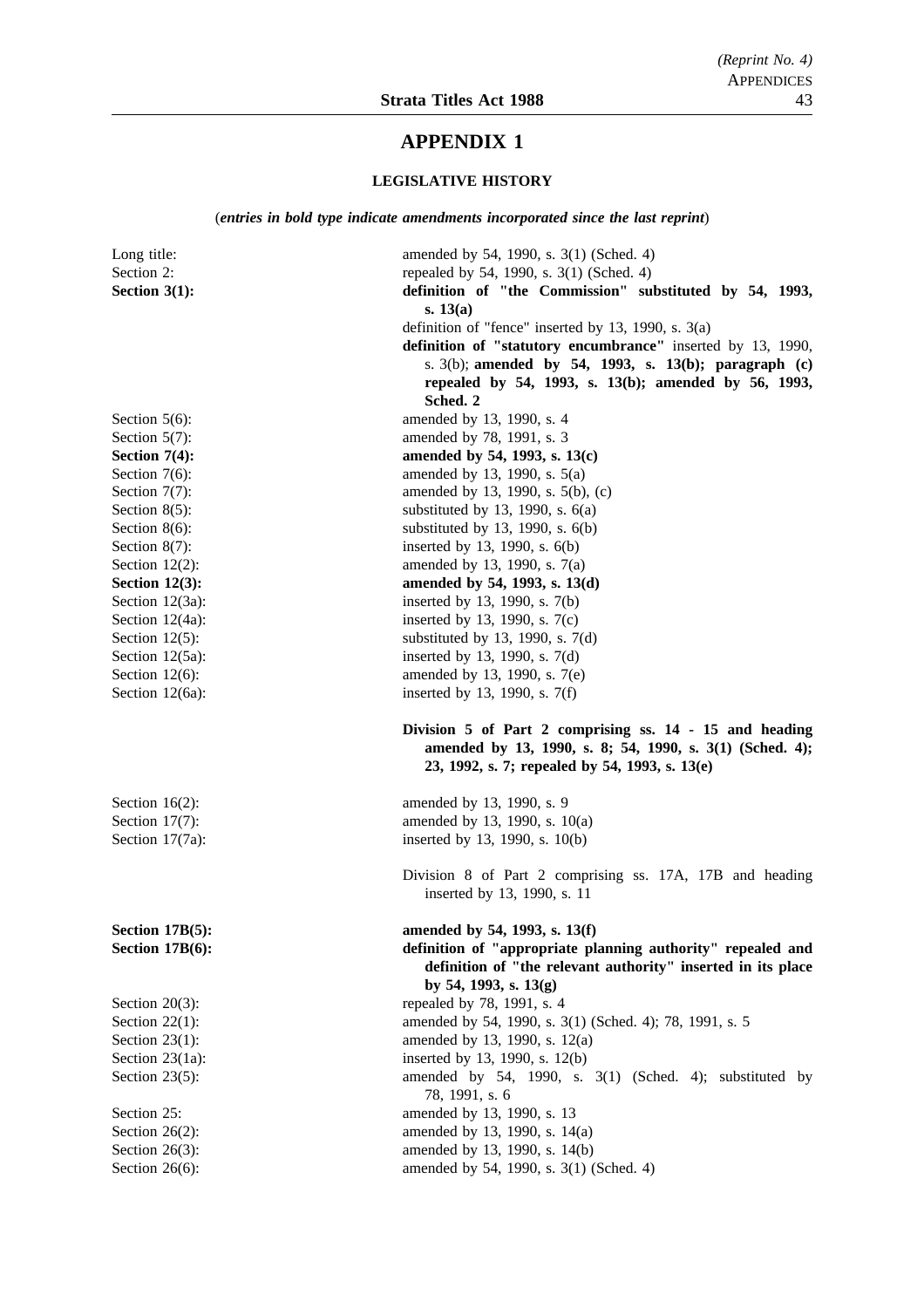Schedule 2 Schedule 3

Section 27(8): inserted by 13, 1990, s. 15 Section 29(1): substituted by 13, 1990, s. 16 Section 29(3): amended by 54, 1990, s. 3(1) (Sched. 4); repealed by 78, 1991, s. 7 Section 29(4): repealed by 78, 1991, s. 7 Section 29(5): amended by 54, 1990, s. 3(1) (Sched. 4); repealed by 78, 1991, s. 7 Section 29A: inserted by 26, 1992, s. 10 Section 30(3): amended by 13, 1990, s. 17 Section 31(2): amended by 13, 1990, s. 18 Section 32(1): amended by 54, 1990, s. 3(1) (Sched. 4); 78, 1991, s. 8 Section 33(2): amended by 13, 1990, s. 19(a) Section 33(3): amended by 13, 1990, s. 19(b) Section 33(3a): inserted by 13, 1990, s. 19(c) Section 33(4): amended by 54, 1990, s. 3(1) (Sched. 4); 78, 1991, s. 9 Section 33(6): substituted by 13, 1990, s. 19(d) Section 33(7): amended by 13, 1990, s. 19(e) Section 33(8): inserted by 13, 1990, s. 19(f) Section 34(2): amended by 13, 1990, s. 20(a) Section 34(5): amended by 13, 1990, s. 20(b) Section  $34(6)$ : substituted by 13, 1990, s.  $20(c)$ Section 34(8): substituted by 13, 1990, s. 20(d) Section 35(1): amended by 13, 1990, s. 21(a) Section 35(1a): inserted by 13, 1990, s. 21(b) Section 35(4): substituted by 13, 1990, s. 21(c) Section 35(4a) and (4b): inserted by 13, 1990, s. 21(c) Section 35(6): amended by 13, 1990, s. 21(d) Section 35(7): amended by 13, 1990, s. 21(e) Section 38(1): amended by 54, 1990, s. 3(1) (Sched. 4) Section 38(2): substituted by 13, 1990, s. 22 Section 38(3): amended by 54, 1990, s. 3(1) (Sched. 4) Section 39(2): amended by 54, 1990, s. 3(1) (Sched. 4) Section 40(2): amended by 54, 1990, s. 3(1) (Sched. 4) Section 41(1): amended by 13, 1990, s. 23(a), (b); 54, 1990, s. 3(1) (Sched. 4) Section 41(2a): inserted by 13, 1990, s. 23(c); amended by 54, 1990, s. 3(1) (Sched. 4) Part 3A comprising s. 41A and heading inserted by 78, 1991, s. 10 Section 41A(2): substituted by 26, 1992, s.  $11(a)$ Section 41A(4): amended by 26, 1992, s. 11(b) Section 41A(19): definition of "small claim" repealed by 26, 1992, s. 11(c) Section 44(2): substituted by 13, 1990, s. 24 Section 44(3): amended by 54, 1990, s. 3(1) (Sched. 4) Section 44A: inserted by 16, 1989, s. 3 Section 44A(2a) and (2b): inserted by 13, 1990, s. 25 Section 49(2): amended by 54, 1990, s. 3(1) (Sched. 4); substituted by 78, 1991, s. 11(a) Section 49(3): amended by 78, 1991, s. 11(b) Section 50(4): amended by 13, 1990, s. 26 Section 50(5): amended by 54, 1990, s. 3(1) (Sched. 4) Section 51(2): amended by 54, 1990, s. 3(1) (Sched. 4) Schedule 1: repealed by 54, 1990, s. 3(1) (Sched. 4) Clause 2: substituted by 13, 1990, s. 27 Article 6: **amended** by 13, 1990, s. 28